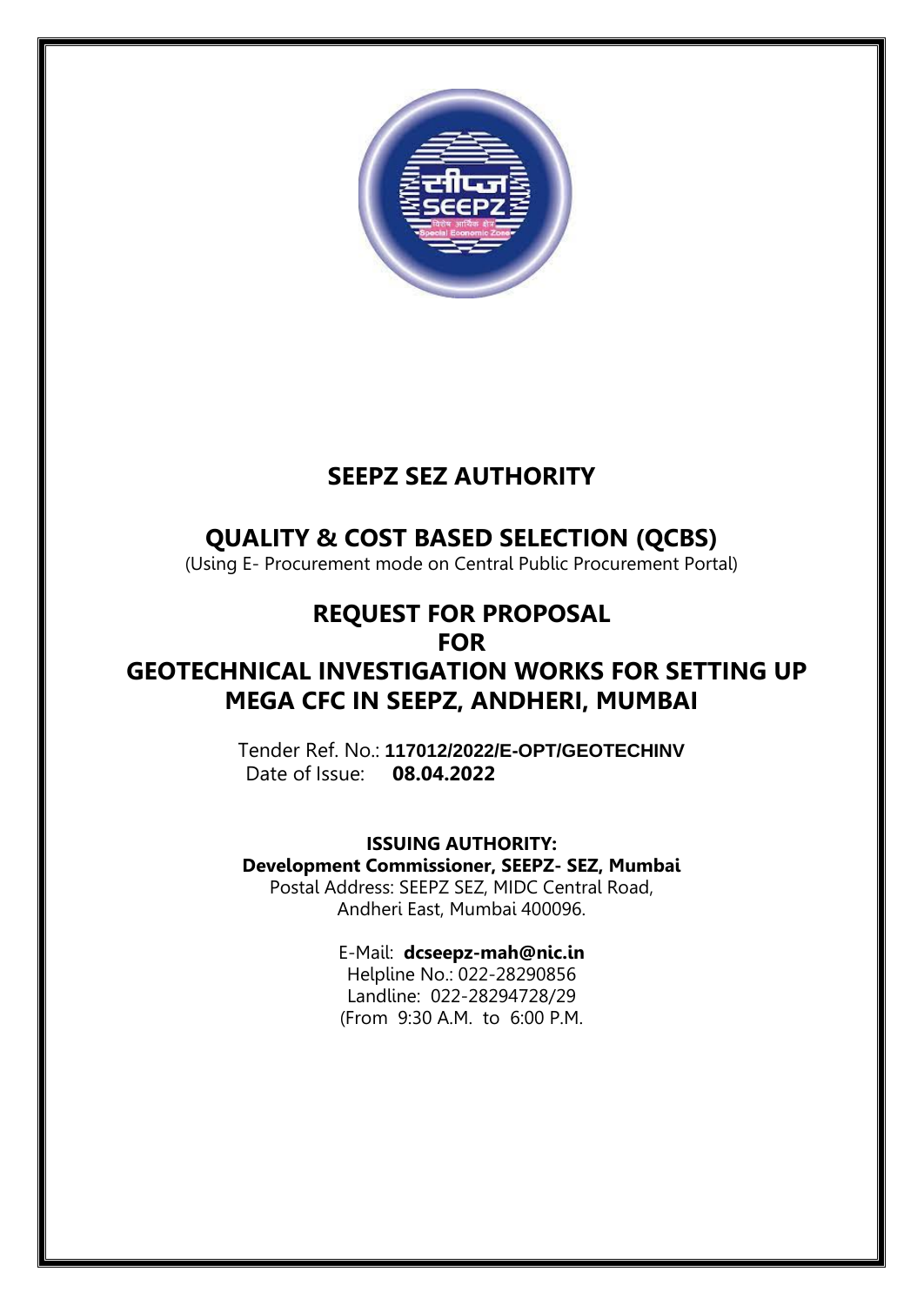## **KEY INFORMATION AT A GLANCE**

| <b>SN</b>      | <b>Item</b>                                                                                                            | <b>Description</b>                                                                                                                                                                                         |  |
|----------------|------------------------------------------------------------------------------------------------------------------------|------------------------------------------------------------------------------------------------------------------------------------------------------------------------------------------------------------|--|
| $\mathbf{1}$   | Tender Ref. No.                                                                                                        | 117012/2022/E-OPT/GEOTECHINV                                                                                                                                                                               |  |
| $\overline{2}$ | <b>Tender Title</b>                                                                                                    | Geotechnical Investigation Works for Setting<br>Up Mega CFC in SEEPZ, Andheri, Mumbai                                                                                                                      |  |
| 3              | Cost of Request for Proposals                                                                                          | Request for Proposals can be downloaded free<br>of cost from the following websites:<br>https://eprocure.gov.in/epublish/app<br>http://seepz.gov.in/tender.aspx                                            |  |
| 4              | Date of Tender Publishing                                                                                              | 08/04/2022                                                                                                                                                                                                 |  |
| 5              | Date and time till which physical visits<br>prospective Consultants to SEEPZ SEZ<br>premises are permissible           | 15/04/2022 till 1700 Hrs.                                                                                                                                                                                  |  |
| 6              | of<br>time<br>Pre-Proposal<br>Date<br>and<br>Meeting                                                                   | 18/04/2022 at 11:30 AM                                                                                                                                                                                     |  |
| $\overline{7}$ | Last date and time for Submission of<br>(Technical<br>Financial<br>Proposals<br>$+$<br>Proposals)                      | 02/05/2022; 1600 Hrs.                                                                                                                                                                                      |  |
| 8              | Date and time of opening of Technical<br>Proposals                                                                     | 04/05/2022; 1630 Hrs.                                                                                                                                                                                      |  |
| 9              | Expected date of Award of Contract                                                                                     | 25/05/2022                                                                                                                                                                                                 |  |
| 10             | Help Desk No. (For E -Procurement)                                                                                     | Email: -<br>dcseepz-mah@nic.in<br>Landline:-<br>$022 - 28294728/29$<br>Cell No.:-<br>8286587409 (Vikram Satre)<br>eProcurement Helpdesk no's (New Delhi)<br>0120-4200462,<br>0120-4001002,<br>0120-4001005 |  |
| 14             | Link for accessing training schedule<br>regarding<br>use<br>of e-procurement<br>portal by consultants may be found at: | https://eprocure.gov.in/cppp/trainingdisp                                                                                                                                                                  |  |
| 15             | Authority to be contacted in case of<br>any clarification / request for entry<br>permission for physical visit         | Name:-<br>Shri. Anurag Agarwal<br>Deputy Development<br>Designation:-<br>Commissioner<br>dcseepz-mah@nic.in<br>Email:-<br>Landline:-<br>$022 - 28294728/29$                                                |  |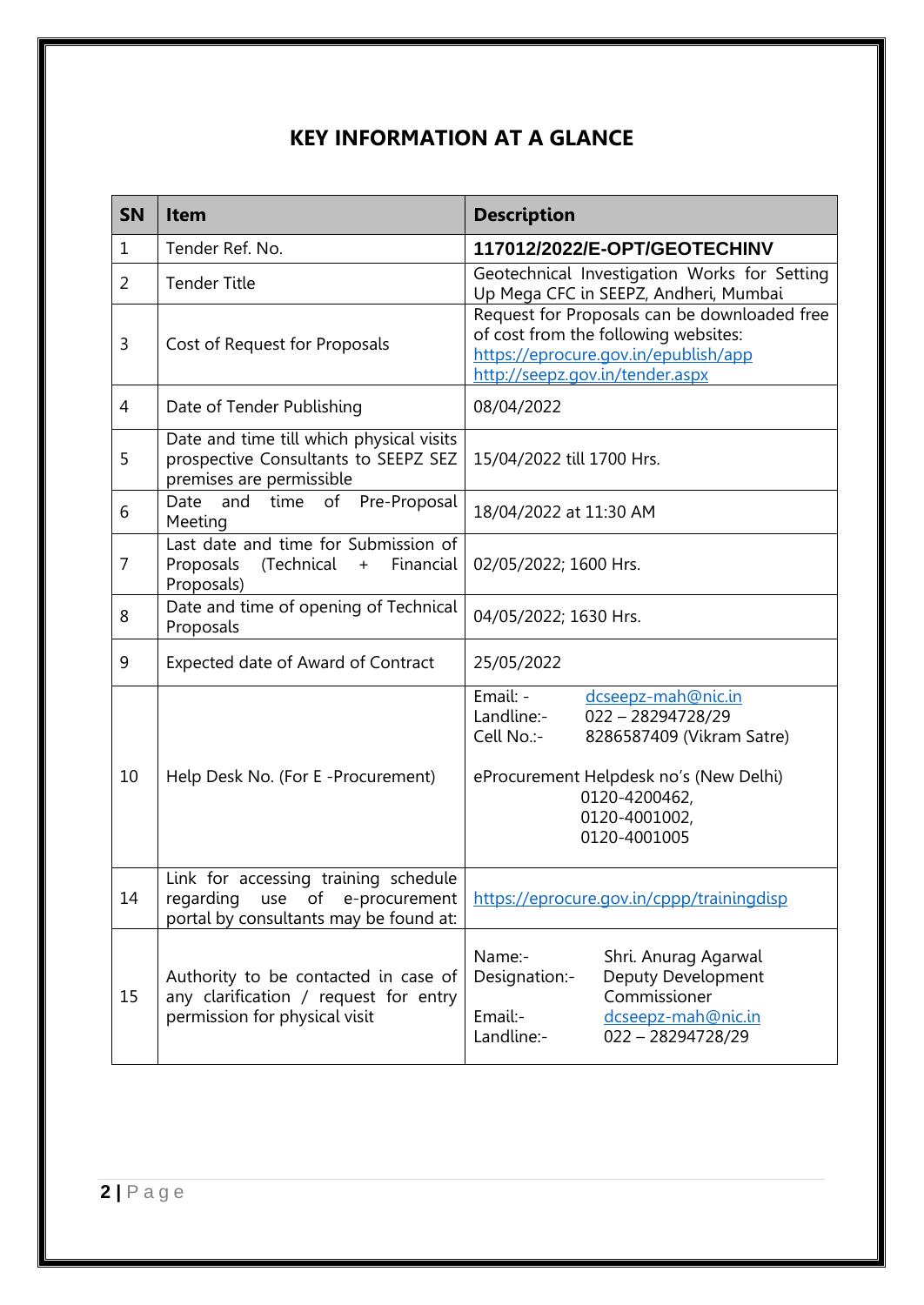### **DISCLAIMER**

The information contained in this Request for Proposal (hereinafter referred to as "RFP") document provided to the Consultants, by Development Commissioner, SEEPZ SEZ, Mumbai referred to as Employer, or any of their employees or advisors, is provided to the Consultant(s) on the terms and conditions set out in this RFP document and all other terms and conditions subject to which such information is provided.

The purpose of this RFP document is to provide the Consultant(s) with information to assist in the formulation of Proposals. This RFP document does not purport to contain all the information each Consultant may require.

This RFP document may not be appropriate for all persons, and it is not possible for SEEPZ, their employees or advisors to consider the business/investment objectives, financial situation and particular needs of each Consultant who reads or uses this RFP document. Each Consultant should conduct its own investigations and analysis and should check the accuracy, reliability and completeness of the information in this RFP document and where necessary obtain independent advice from appropriate sources.

SEEPZ, its employees, other stakeholders or/and advisors make no representation or warranty and shall incur no liability under any law, statute, rules, or regulations as to the accuracy, reliability or completeness of the RFP document.

SEEPZ may, in its absolute discretion, but without being under any obligation to do so, update, amend or supplement the information in this RFP document.

The issue of this RFP does not imply that SEEPZ is bound to appoint a consultant, as the case may be, for the Consultancy and SEEPZ reserves the right to reject all or any of the Applications without assigning any reasons whatsoever.

The Consultant shall bear all its costs associated with or relating to the preparation and submission of its Application including but not limited to preparation, copying, postage, delivery fees, expenses associated with any demonstrations or presentations which may be required by SEEPZ, or any other costs incurred in connection with or relating to its Application.

All such costs and expenses will remain with the Consultant and SEEPZ shall not be liable in any manner whatsoever for the same or for any other costs or other expenses incurred by an Applicant in preparation or submission of the Application, regardless of the conduct or outcome of the Evaluation Process.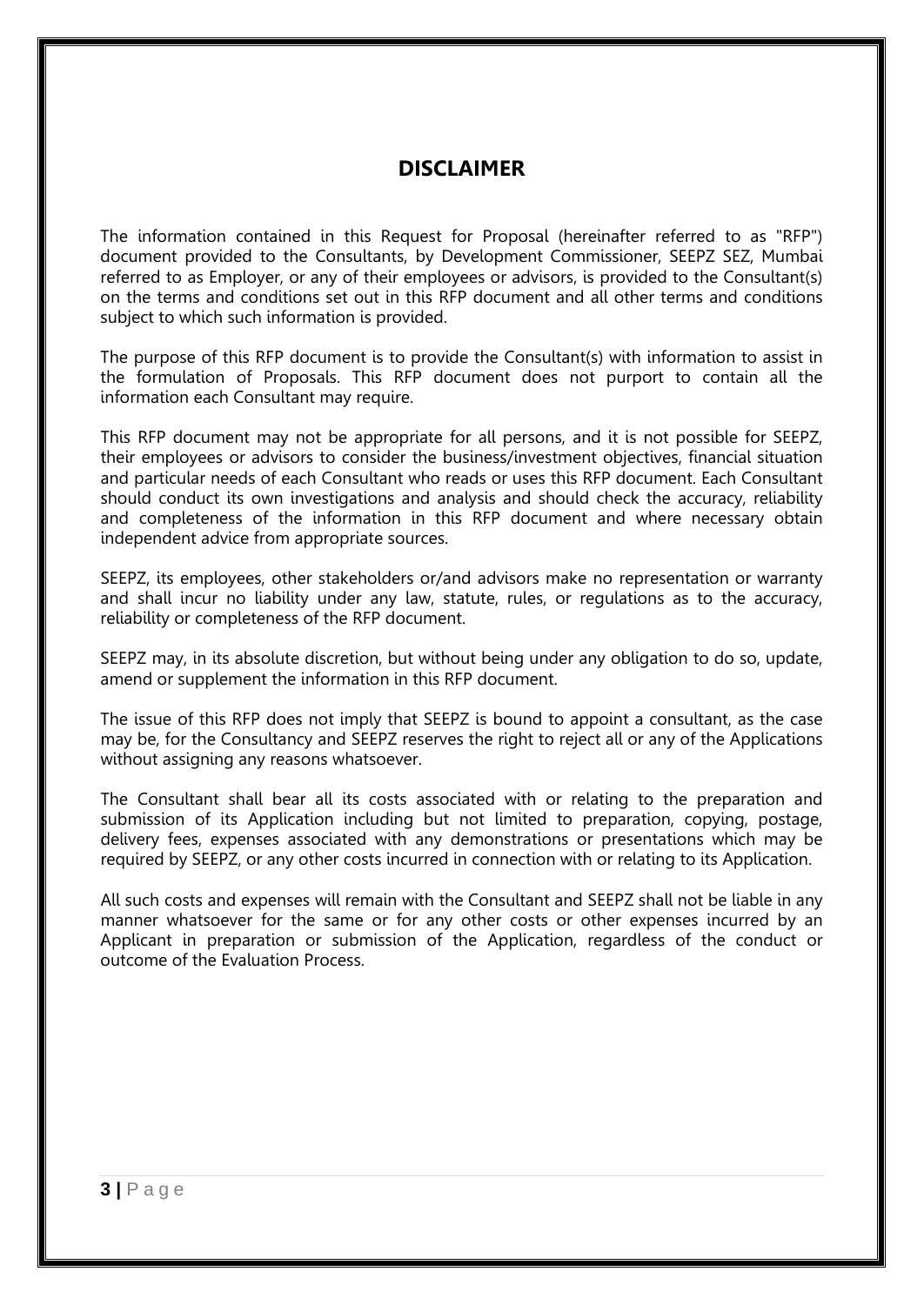## **TABLE CONTENTS**

|    | 1. SECTION 1 - LETTER OF INVITATION                          | 5  |
|----|--------------------------------------------------------------|----|
| 2. | <b>SECTION 2 - INSTRUCTIONS TO CONSULTANT (ITC)</b>          | 6  |
| 3. | <b>SECTION 3 - DATA SHEET</b>                                | 16 |
| 4. | <b>SECTION 4 - EVALUATION CRITERIA</b>                       | 20 |
|    | 5. SECTION 5 - TERMS OF REFERENCE                            | 20 |
|    | <b>SECTION 6 - BIDDING FORMS</b>                             | 22 |
|    | <b>SECTION 7 - GENERAL CONDITIONS OF CONTRACT (GCC)</b>      | 29 |
|    | <b>SECTION 8 - SPECIAL CONDITIONS OF CONTRACT (SCC)</b>      | 40 |
|    | <b>APPENDIX</b>                                              | 43 |
|    | <b>APPENDIX A - PRICED BID</b>                               | 43 |
|    | {CONSULTANT TO REFER TO PRICE BID DOCUMENT PART OF RFP}      | 43 |
|    | <b>APPENDIX B - TECHNICAL SPECIFICATION</b>                  | 43 |
|    | {CONSULTANT TO REFER TO TECHNICAL SPECIFICATION PART OF RFP} | 43 |
|    | <b>SECTION 9 - CONTRACT FORMS</b>                            | 44 |
| 1. | <b>LETTER OF ACCEPTANCE</b>                                  | 44 |
|    | 2. FORM OF CONTRACT                                          | 45 |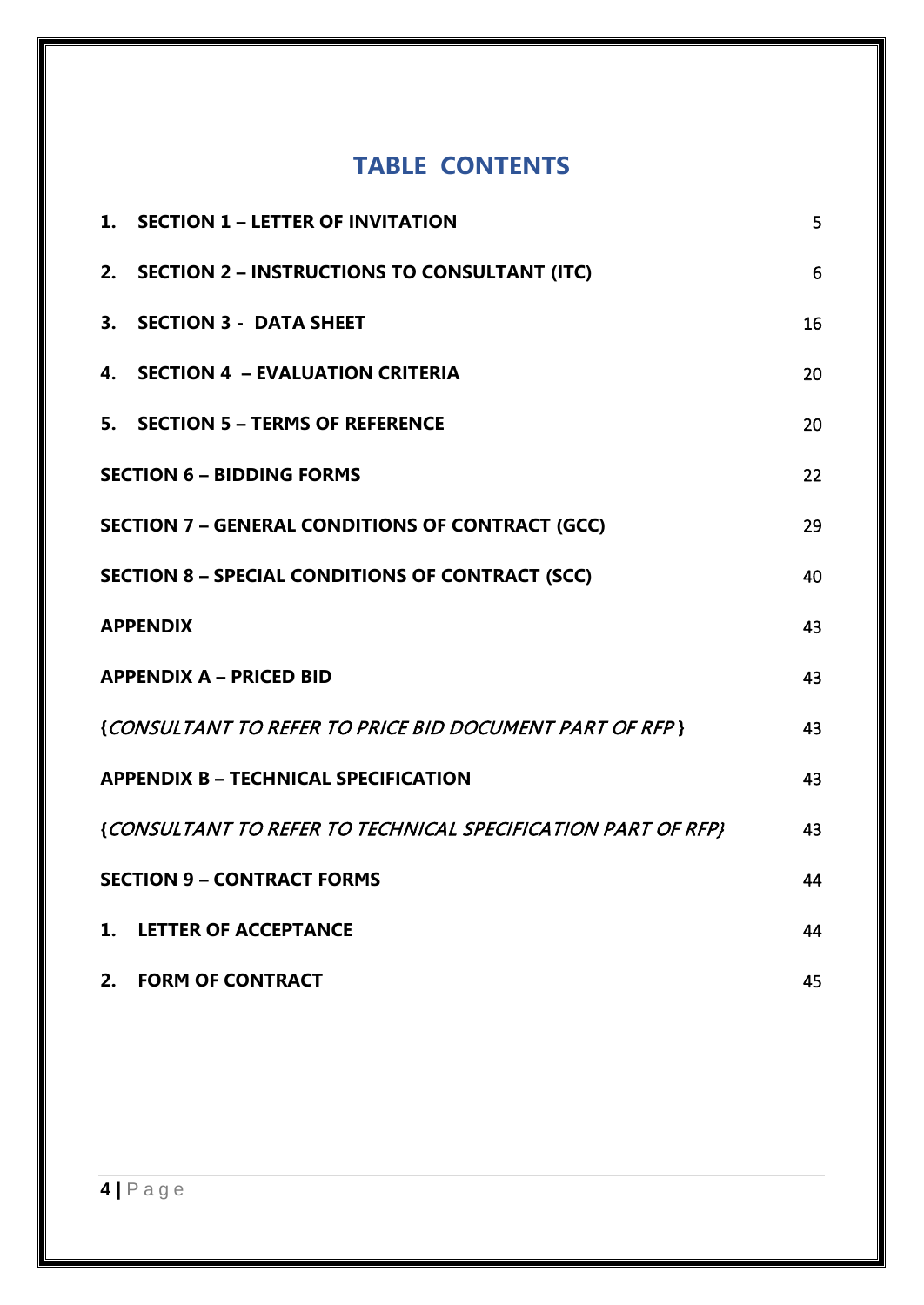## **1. SECTION 1 - LETTER OF INVITATION**

#### Proposal Reference No.: 117012/2022/E-OPT/GEOTECHINV Date: 08.04.2022

### **Tender Title:**

- 1. The SEEPZ- SEZ authority invites sealed Proposals from eligible Consultants for Geotechnical Investigation works for setting up Mega CFC In SEEPZ, Andheri, Mumbai.
- 2. More details pertaining to the scope of work may be seen under the Terms of Reference (Section V).
- 3. The process of Quality & Cost Based Selection (QCBS) shall be followed for selection of suitable Consultant. The Bidding process shall be conducted in an online mode on the Central Public Procurement Portal (CPPP) which is publicly accessible using the following web address: https://eprocure.gov.in/epublish/app. Consultants can download the Request for Proposals free of cost from this portal.
- 4. Interested Consultants must register on the e-procurement portal and upload their technical and financial proposals separately within the stipulated time and date i.e. 1600 Hrs on  $2^{nd}$  May 2022.
- 5. Detailed instructions regarding online submission of proposals may be seen under Annexure I. In case of any issues or queries related to the e-procurement portal, kindly send an email request to dcseepz-mah@nic.in or contact on 022-28294790 / 9819390963 (Shri, Mayur Gadage).
- 6. The Consultant is solely responsible for timely uploading of Proposals on the eprocurement portal. SEEPZ SEZ Authority shall not be liable for resolving any queries / issues raised on the day of Proposal submission.
- 7. Technical Proposals shall be opened online at 1630 hours on 4<sup>th</sup> May 2022. Consultants can see the tender opening status by logging on to the e-procurement portal using their registered IDs.
- 8. Financial Proposals of only technically qualified Consultants shall be opened at a date which shall be pre-disclosed on the e-procurement portal.
- 9. SEEPZ SEZ Authority reserves the right to accept or reject any or all of the Proposals at any time during the Bidding process.

Deputy Development Commissioner **SEEPZ SEZ Authority**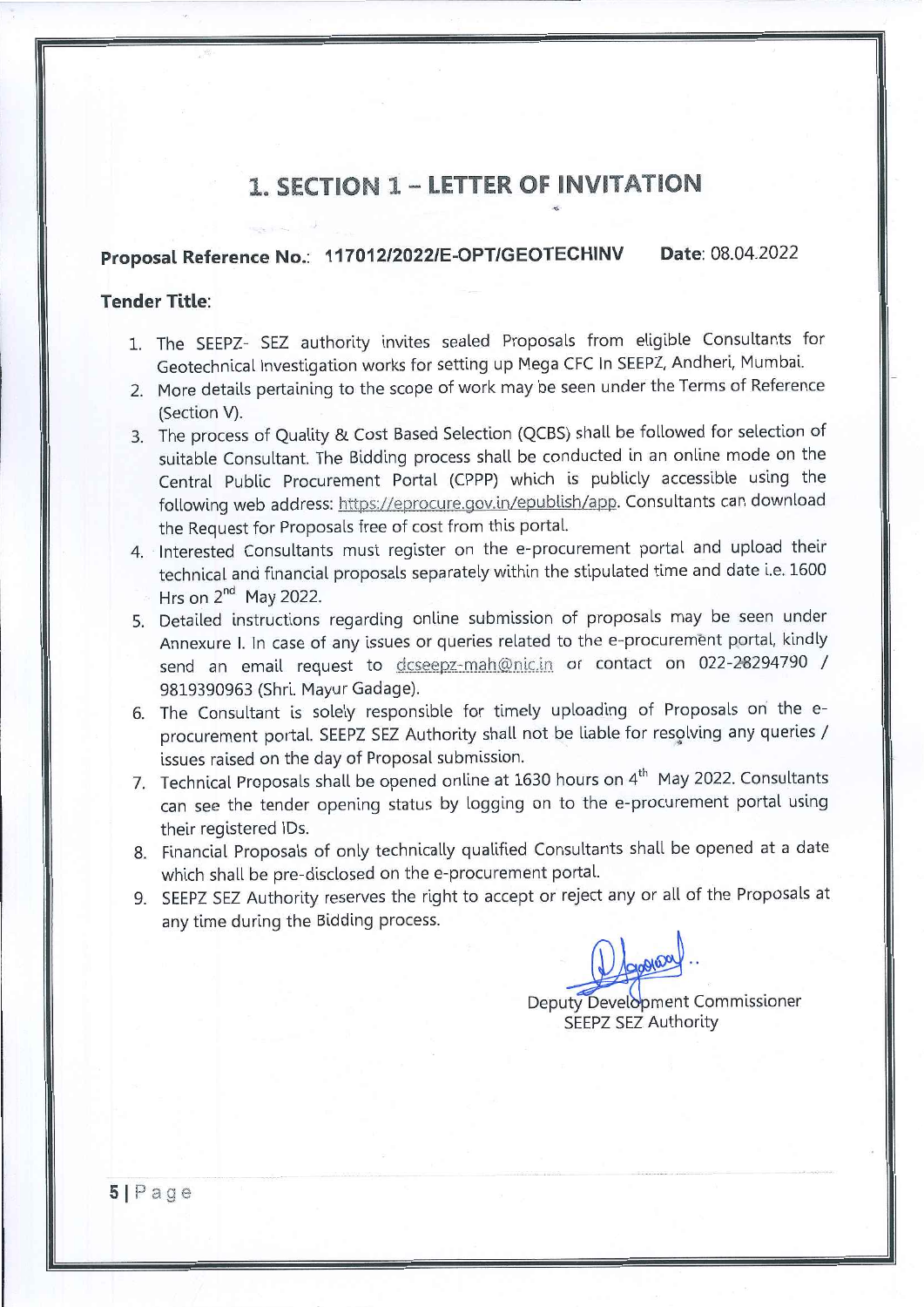## **1. SECTION 2 – INSTRUCTIONS TO CONSULTANT (ITC)**

## **A. General**

### **1. Introduction**

- a) This Section provides the relevant information as well as instructions to assist prospective Consultant in preparation and submission of Proposals. It also includes the mode and procedure to be adopted by the SEEPZ, SEZ Authority (hereinafter referred to as the 'Employer') for receipt and opening as well as scrutiny and evaluation of Proposals and subsequent placement of award of contract.
- b) The Employer named in the **Data Sheet** will select an eligible consulting firm / organization (the Consultant), in accordance with the method of selection specified in the **Data Sheet**.
- c) Before preparing the Proposal and submitting the same to the Employer, the Consultant should read and examine all the terms & conditions, instructions etc. contained in the Request for Proposals. Failure to provide required information or to comply with the instructions incorporated in this Request for Proposals may result in rejection of Proposals submitted by consultant.
- d) The successful Consultant will be expected to complete the Services by the Intended Completion Date as provided in the **Data Sheet** and communicated in the services contract.

### **2. Language of Proposals**

Proposal submitted by the Consultant and all subsequent correspondences and documents relating to the Proposal exchanged between the Consultant and the Employer, shall be written in English language. However, the language of any printed literature furnished by the Consultant in connection with its Proposal may be written in any other language, provided the same is accompanied by a self-certified English translation and, for purposes of interpretation of the Proposal, the English translation shall prevail.

### **3. Code of Integrity**

- a) The Employer and all officers or employees of the Employer, whether involved in the procurement process or otherwise, or Consultant and their representatives or employees participating in a procurement process or other persons involved, directly or indirectly in any way in a procurement process shall maintain an unimpeachable standard of integrity in accordance with the code of integrity prescribed under GFR 175.
- b) In case of breach of the code of integrity by a consultant or a prospective Consultant, the SEEPZ Authority, after giving a reasonable opportunity of being heard, may take appropriate measures including –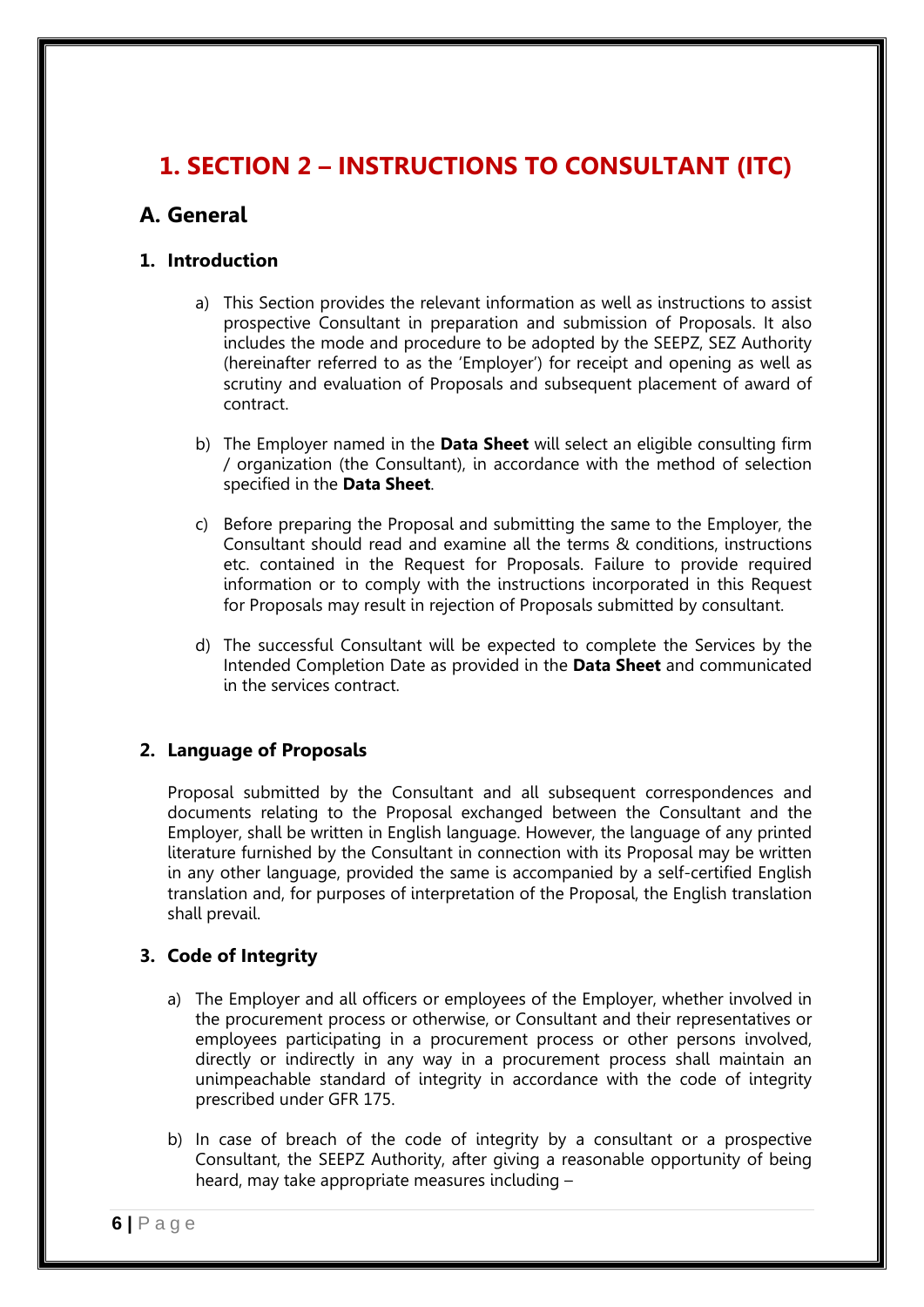- i. Exclusion of the Consultant from the procurement process.
- ii. Calling off of pre-contract negotiations and forfeiture or encashment of Proposal security.
- iii. Forfeiture or encashment of any other security or bond relating to procurement.
- iv. Recovery of payments made by the Employer along with interest thereon at bank rate.
- v. Cancellation of the relevant contract and recovery of compensation for loss incurred by the Employer.
- vi. debarment of the Consultant from participation in any future procurements of any Employer for a period of up to three years.

### **4. Eligibility**

- a) This Request for Proposals is open to all Consultants eligible as described in the instructions to consultant. SEEPZ employees, Committee members, Board members and their relatives (Spouse or Children) are not eligible to participate in the tender. Consultant involved in corrupt and fraudulent practices or debarred from participating in Public Procurement by any state government or any procuring entity of the central government shall not be eligible.
- b) The specific eligibility conditions shall be as prescribed under the **Data Sheet**.
- c) Consultant shall submit a declaration regarding its eligibility vis-à-vis all the criteria mentioned under the instructions to Consultant and the Proposal data sheet.

### **5. Online Proposal Submission Process**

The e-tender is available on CPPP portal,<https://eprocure.gov.in/eprocure/app>as mentioned in the tender. The tenders duly filled in should be uploaded and submitted online on or before the end date of submission. More details regarding the online Proposal submission process may be found under Annexure-II attached to this Request for Proposals.

### **B. Request for Proposals**

### **6. Contents of Request for Proposals**

- a) The Request for Proposals include the following Sections, which should be read in conjunction with any amendment issued in accordance with ITC.
	- $\triangleright$  Section 1 Invitation for Consultants
	- $\triangleright$  Section 2 Instructions to Consultants (ITC)
	- $\triangleright$  Section 3 Data Sheet
	- $\triangleright$  Section 4 Evaluation Criteria
	- ▶ Section 5 Terms of Reference
	- $\triangleright$  Section 6 Bidding Forms
	- $\triangleright$  Section 7 General Conditions of Contract (GCC)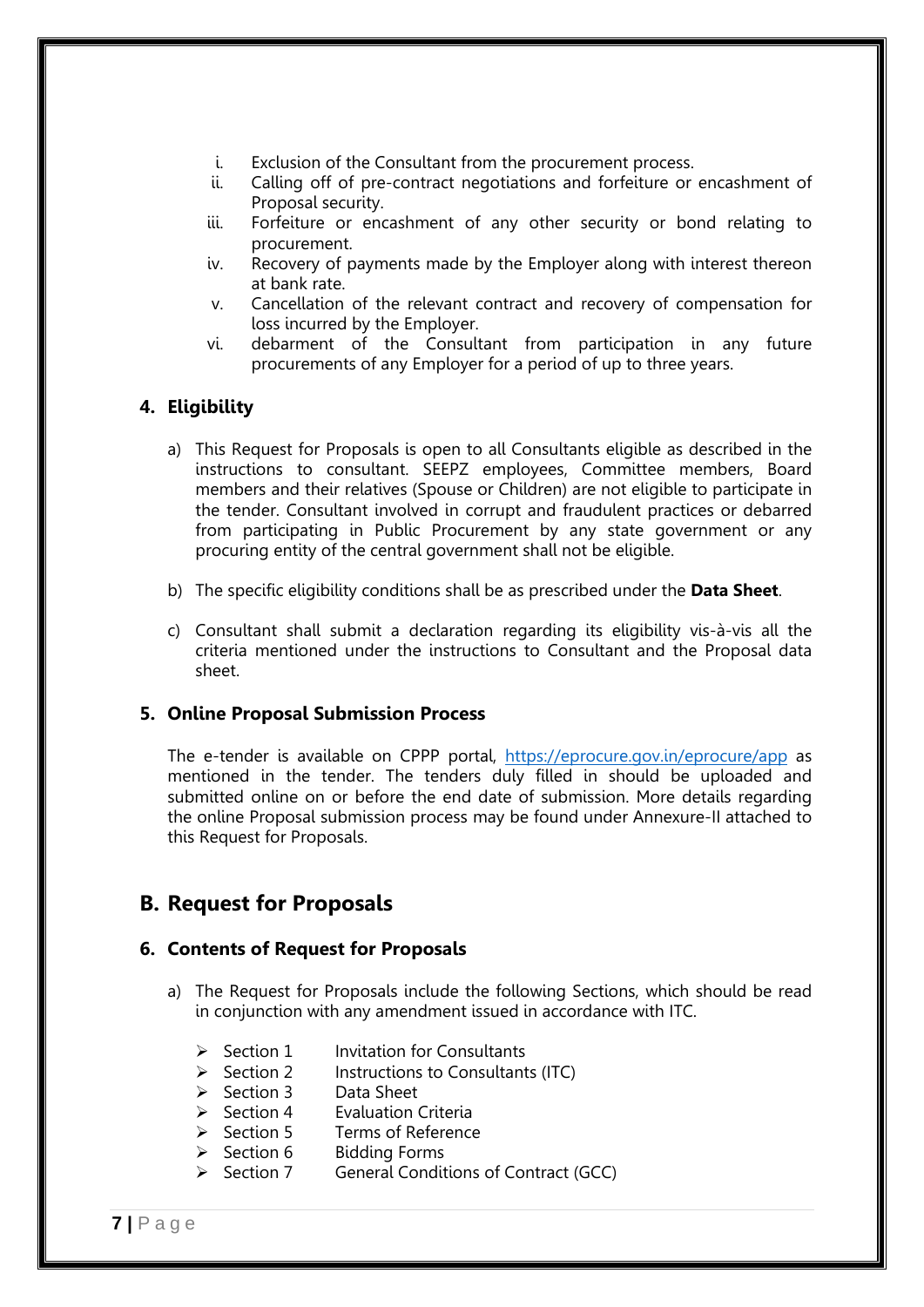- $\triangleright$  Section 8 Special Conditions of Contract (SCC)
- $\triangleright$  Appendix A Price Bid Template in MS Excel format<br>  $\triangleright$  Appendix B Technical Specification
- **Technical Specification**
- $\triangleright$  Section 9 Contract Forms
- b) Unless downloaded directly from the SEEPZ website (http.//seepz.gov.in) or the e-procurement portal (https://eprocure.gov.in/epublish/app) as specified in the **Data Sheet**, Employer shall not be responsible for the correctness of the Request for Proposals, responses to requests for clarification, the Minutes of the Pre-Proposal meeting, if any, or Amendment(s) to the Request for Proposals in accordance with ITC.
- c) Consultant are expected to examine all instructions, forms, terms, and specifications in the Request for Proposals and to furnish with its Proposal all information or documentation as is required by the Request for Propose.

### **7. Clarification of Request for Proposals**

- a) A Consultant requiring any clarification of the Request for Proposals shall contact the SEEPZ, SEZ authority in writing / email at the Employer's address specified in the **Data Sheet**.
- b) The Employer will respond in writing / email / through the e-procurement portal to any request for clarification, provided that such request is received prior to the deadline for submission of Proposals within a period specified in the **Data Sheet**. The Employer shall also promptly publish brief description of the enquiry but without identifying its source and its response at its website or on the eprocurement portal.
- c) Should the clarification result in changes to the essential elements of the Request for Proposals, the Employer shall amend the Request for Proposals following the procedure given under ITC 9.

### **8. Pre-Proposal Meeting**

- a) In order to provide response to any doubt regarding Request for Proposals, or to clarify issues, a pre-Proposal meeting may be scheduled, as specified in the **Data Sheet**.
- b) During the pre-Proposal meeting, the clarification sought by representative of prospective Consultants shall be responded appropriately. However, they shall be asked to submit their written request by close of office next day or by e-mail for electronic record thereof. The Employer shall publish written response to such requests for clarifications, without identifying its source. In case required, amendment(s), in terms of ITC below shall be issued, which shall be binding on all prospective Consultants.

#### **9. Amendments to Request for Proposals**

a) At any time prior to the deadline for submission of Proposals, the SEEPZ SEZ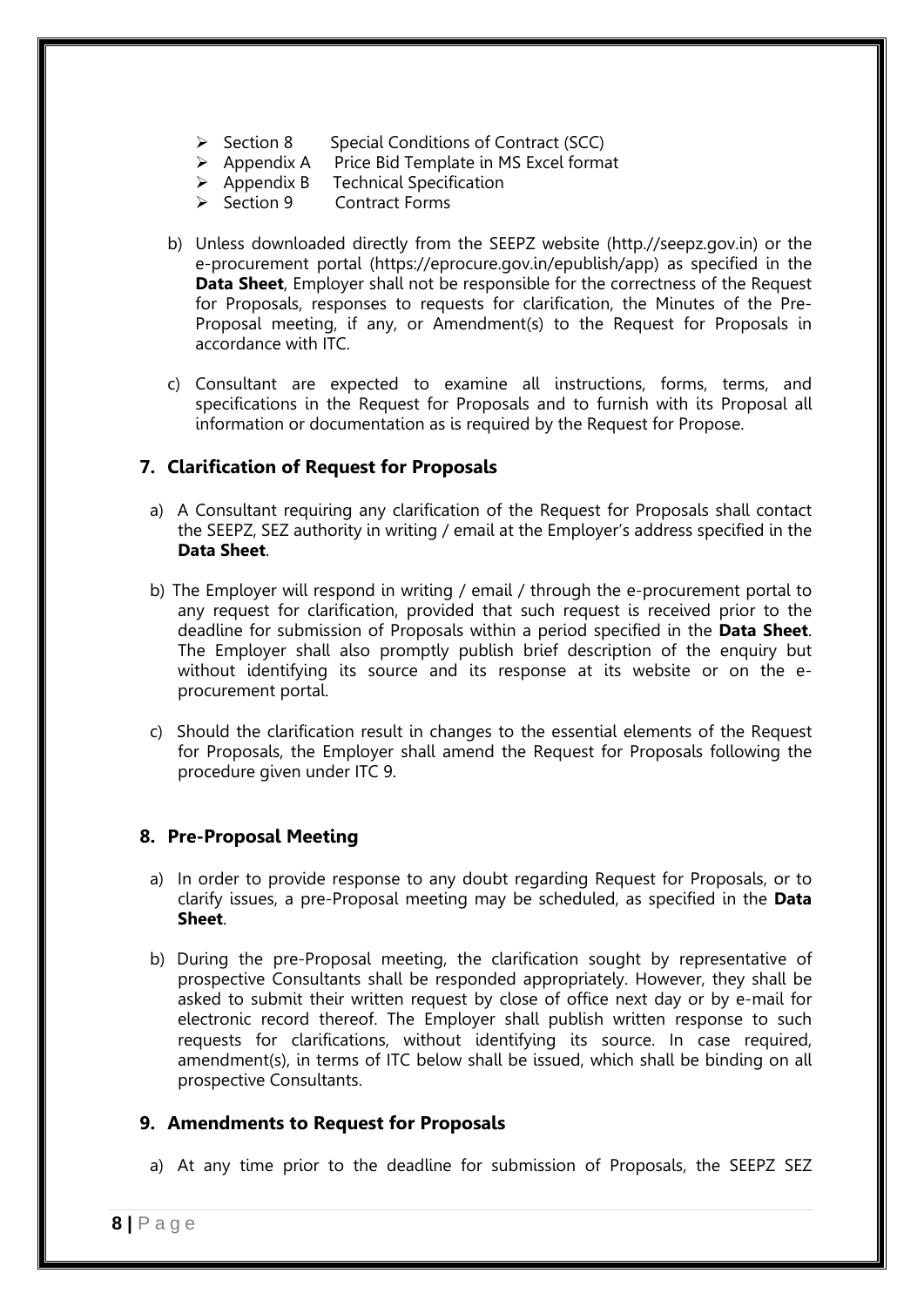authority may, for any reason deemed fit by it, amend or modify the Request for Proposals by issuing Amendment(s)/corrigendum.

- b) Such Amendment(s)/corrigendum will be published on SEEPZ SEZ authority's website or on the e-procurement portal and the same shall be binding on all prospective Consultants.
- c) In order to give reasonable time to prospective Consultants to take necessary action in preparing their Proposals, the Employer may, at its discretion, extend the deadline for the submission of Proposals and other allied time frames which may be linked with that deadline.
- d) Any Consultant who has downloaded the Request for Proposals should check the Amendment(s), if any, issued on the SEEPZ SEZ authority website and on the eprocurement portal.

### **C. Preparation of Proposals**

### **10.Documents Comprising Proposal**

- a) Consultant's pre-qualification / eligibility submission shall comprise the documents listed under ITC Clause 4 and corresponding **Data Sheet** entry.
- b) Consultant's technical Proposal shall comprise the following:
	- $\triangleright$  Letter of Proposal as per the form provided in Section 6 Bidding Forms.
	- ▶ Consultant's Past Experience Details
	- CVs of Proposed Key Experts
	- Any other document as required in the ITC or **Data Sheet**
- c) Consultant's financial Proposal shall comprise the financial quote submitted in the excel template published along with these Request for Proposals.

### **11.Financial Proposal**

The Consultant shall use the financial proposal template uploaded along with this RFP for preparation of their financial proposal. The Consultant shall enter the remuneration and reimbursable rates along with applicable taxes. The Consultant shall quote the price in INR only.

### **12.Period of Validity of Proposals**

- a) Proposals shall remain valid for a period of 90 days from the deadline of submission of Proposals unless otherwise specified in the **Data Sheet**.
- b) In exceptional circumstances, prior to the expiration of the Proposal validity period, the Employer may request Consultants to extend the period of validity of their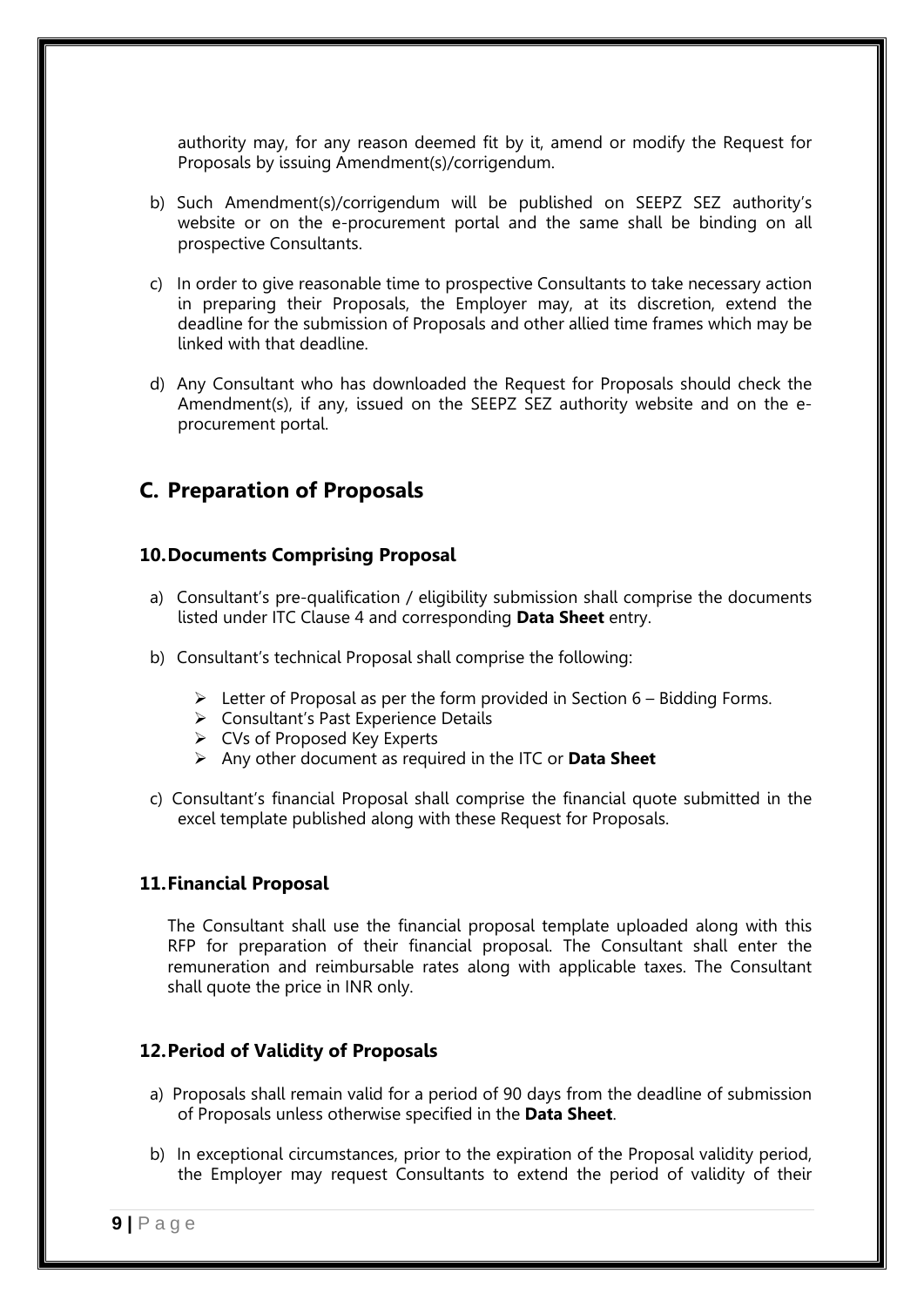Proposals. The request and the responses shall be made in writing. A Consultant may refuse the request without any penal repercussions. A Consultant granting the request shall not be required or permitted to modify its Proposal.

### **13.Format and Signing of Proposals**

- a) Documents establishing Consultant's eligibility shall be compiled into a single PDF file. All pages in the document should be serially numbered and an index specifying contents of the Proposal should be populated at the beginning of the document.
- b) The technical Proposals comprising all documents specified under ITC Clause 10 (b) may be compiled into a single PDF document. All pages in the document should be serially numbered and an index specifying contents of the Proposal should be populated at the beginning of the document.
- c) Authorized signatory of the Consultant shall sign, either physically or digitally, on each page of the Proposal. This signature should be accompanied by Consultant's official seal.
- d) The financial Proposal must be submitted in the MS excel template provided with the Request for Proposals (Appendix A)

### **D. Submission and Opening of Proposals**

#### **14.Sealing, Marking and Submission of Proposals**

- a) Consultants shall submit their pre-qualification (eligibility) documents as well as the technical and financial proposals online.
- b) Online submission of Proposals shall be carried out in accordance with the instructions given under Section 3 – **Data Sheet**.

#### **15.Deadline for Submission of Proposals**

- a) Proposals must be received by the Employer online on the e-procurement portal and at the address specified in the **Data Sheet,** no later than the date and time specified in the **Data Sheet**.
- b) The date of submission and opening of Proposals shall not be extended except when:
	- $\triangleright$  sufficient number of Proposals have not been received within the given time and the Employer is of the opinion that further Proposals are likely to be submitted if time is extended; or
	- $\triangleright$  the Request for Proposals are required to be substantially modified as a result of discussions in pre-Proposal meeting or otherwise and the time for preparations of Proposals by the prospective Consultants appears to be insufficient for which such extension is required.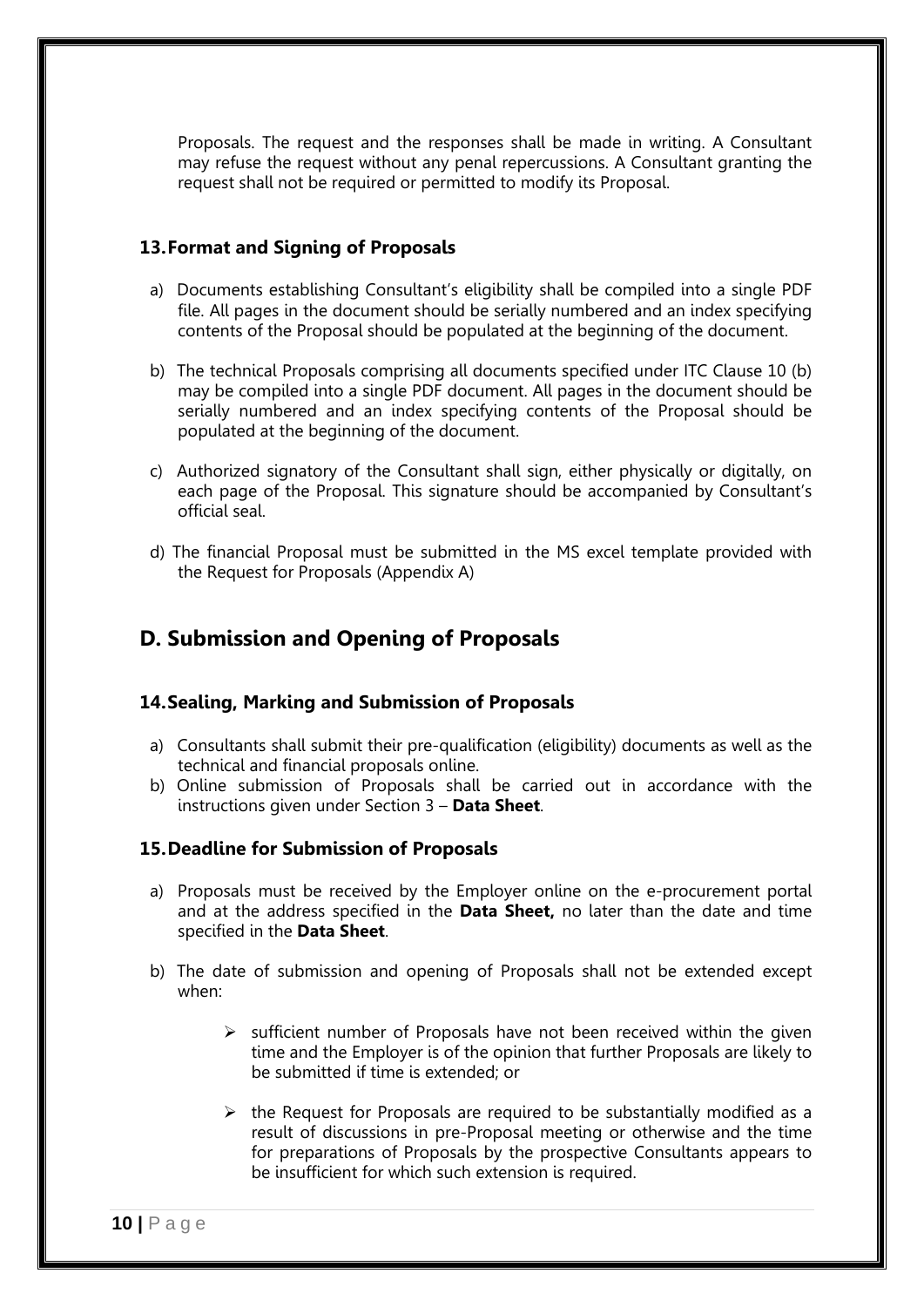c) In cases where the time and date of submission of Proposals is extended, an amendment to the Request for Proposals shall be issued in accordance with ITC Clause 9.

#### **16.Late Proposals**

The e-procurement portal does not permit late submission of Proposals. With regards to the physical submission of Proposals, the SEEPZ SEZ authority's officer authorized to receive the Proposals shall not receive any Proposal that is submitted personally by hand or by courier after the time and date fixed for submission of Proposals under any circumstances.

### **17.Opening of Proposals**

- a) The pre-qualification (eligibility) documents and the technical proposals shall be opened online on the date and time stipulated in the **Data Sheet**.
- b) In exceptional circumstances, if the Employer is faced with any technical issues while opening the Proposals online, with due certification of the Proposal Evaluation Committee on the nature of such technical exception, the physical Proposals in hard copy shall be proceeded to be evaluated with after due approval of Competent Authority. In such an event, the date of Proposal opening shall be the same as the one stipulated for online Proposal opening unless separately publicly notified by the competent authority.
- c) After due evaluation of the technical Proposals, the Employer shall notify the technically qualified Consultants regarding the date of financial Proposal opening by giving at least 3 days' advance notice on the e-procurement portal.
- d) The financial Proposals of only technically qualified Consultants shall be opened.

### **E. Evaluation and Comparison of Proposals**

### **18.Confidentiality**

- a) Information relating to the evaluation of Proposals and recommendation of contract award, shall not be disclosed to consultants or any other persons not officially concerned with the bidding process until the same is published officially on the e-procurement portal for information of all Consultants.
- b) Any effort by a consultant to influence the Employer in the evaluation or contract award decisions may result in the rejection of its Proposal.

#### **19.Preliminary Examination of Proposals**

a) The Proposal Evaluation Committee constituted by the Employer shall conduct a preliminary scrutiny of the opened Proposals at the beginning to assess the primafacie responsiveness and record its findings thereof particularly in respect of the following: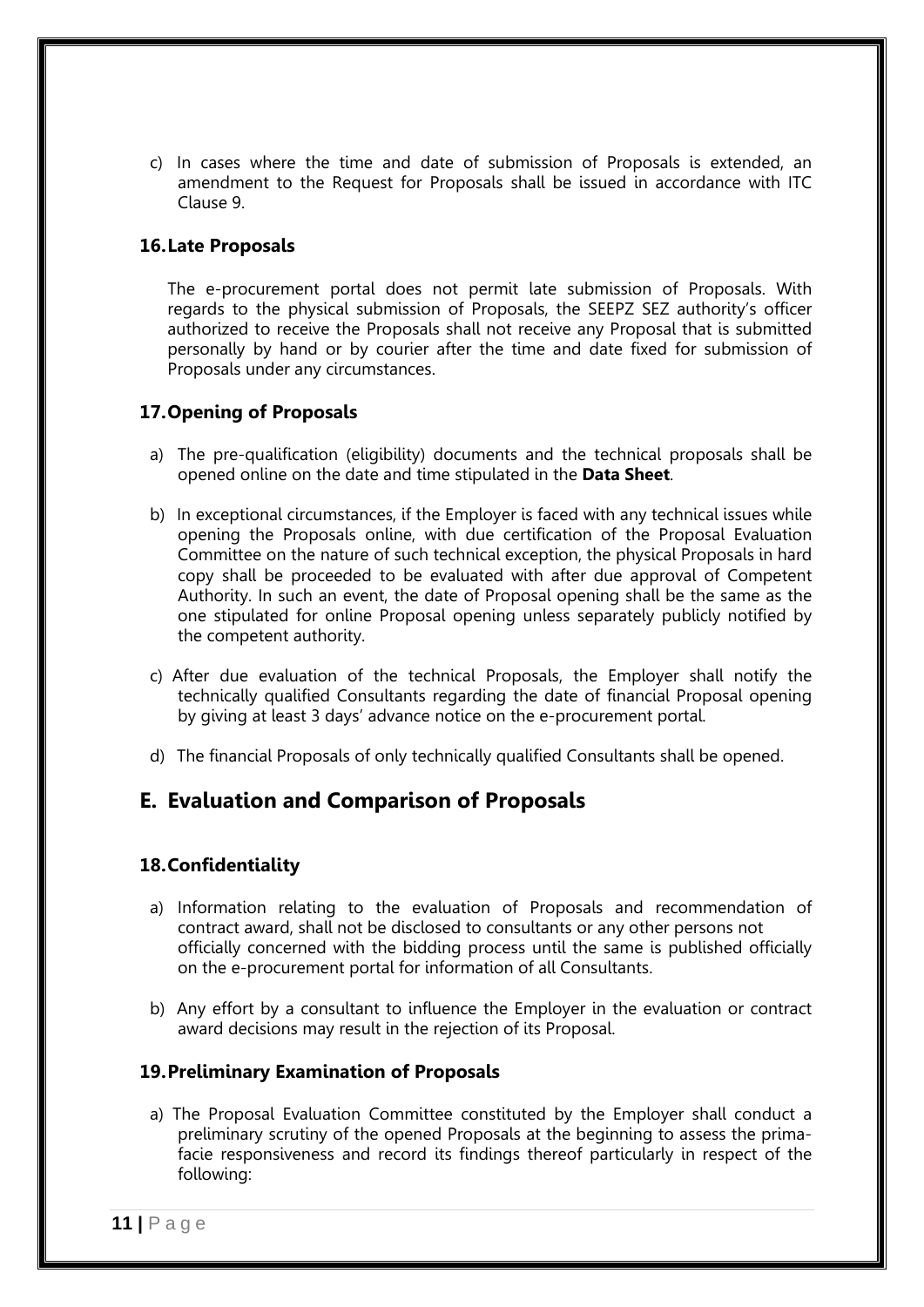- $\triangleright$  that the Proposal is complete and duly signed by authorized signatory.
- $\triangleright$  that the Proposal is valid for the period, specified in the Request for Proposals.
- $\triangleright$  that the Proposal is unconditional and that the Consultant; and
- $\triangleright$  any other specific requirements put forth in the Request for Proposals.
- b) Proposals failing to meet these preliminary requirements shall be treated as nonresponsive and shall not be considered further for evaluation.

#### **20.Immaterial Non-conformities**

- a) The Proposal Evaluation Committee may waive non-conformities in the Proposal that do not constitute a material deviation, reservation or omission and deem the Proposal to be responsive.
- b) The Proposal Evaluation Committee may request the Consultant to submit necessary information or documents which are historical in nature like audited statements of accounts, tax clearance certificate, PAN, etc. within a reasonable period of time. Failure of the Consultant to comply with the request within the given time shall result in the rejection of its Proposal.
- c) The Proposal Evaluation Committee may rectify immaterial non-conformities or omissions on the basis of the additional information or documentation received from the Consultant.

### **21.Determination of Responsiveness**

- a) The Proposal Evaluation Committee constituted by the Employer shall determine the responsiveness of a Proposal to the Request for Proposals based on the contents of the Proposal submitted by the Consultant.
- b) A Proposal shall be deemed to be substantially responsive if it meets the requirements of the Request for Proposals without any material deviation, reservation, or omission where:
	- i. "deviation" is a departure from the requirements specified in the Request for Proposals.
	- ii. "reservation" is the setting of limiting conditions or withholding from complete acceptance of the requirements specified in the Request for Proposals; and
	- iii. "omission" is the failure to submit part, or all of the information or documentation required in the Request for Proposals.
- c) A "material deviation, reservation, or omission" is one that, if accepted, shall:
	- i. Effect in any substantial way the scope, quality, or performance of the subject matter of procurement specified in the Request for Proposals; or
	- ii. Limit in any substantial way, inconsistent with the Request for Proposals, the rights of the Employer or the obligation of the Consultant under the proposed contract; or
	- iii. If rectified shall unfairly affect the competitive position of other Consultants presenting responsive Proposals.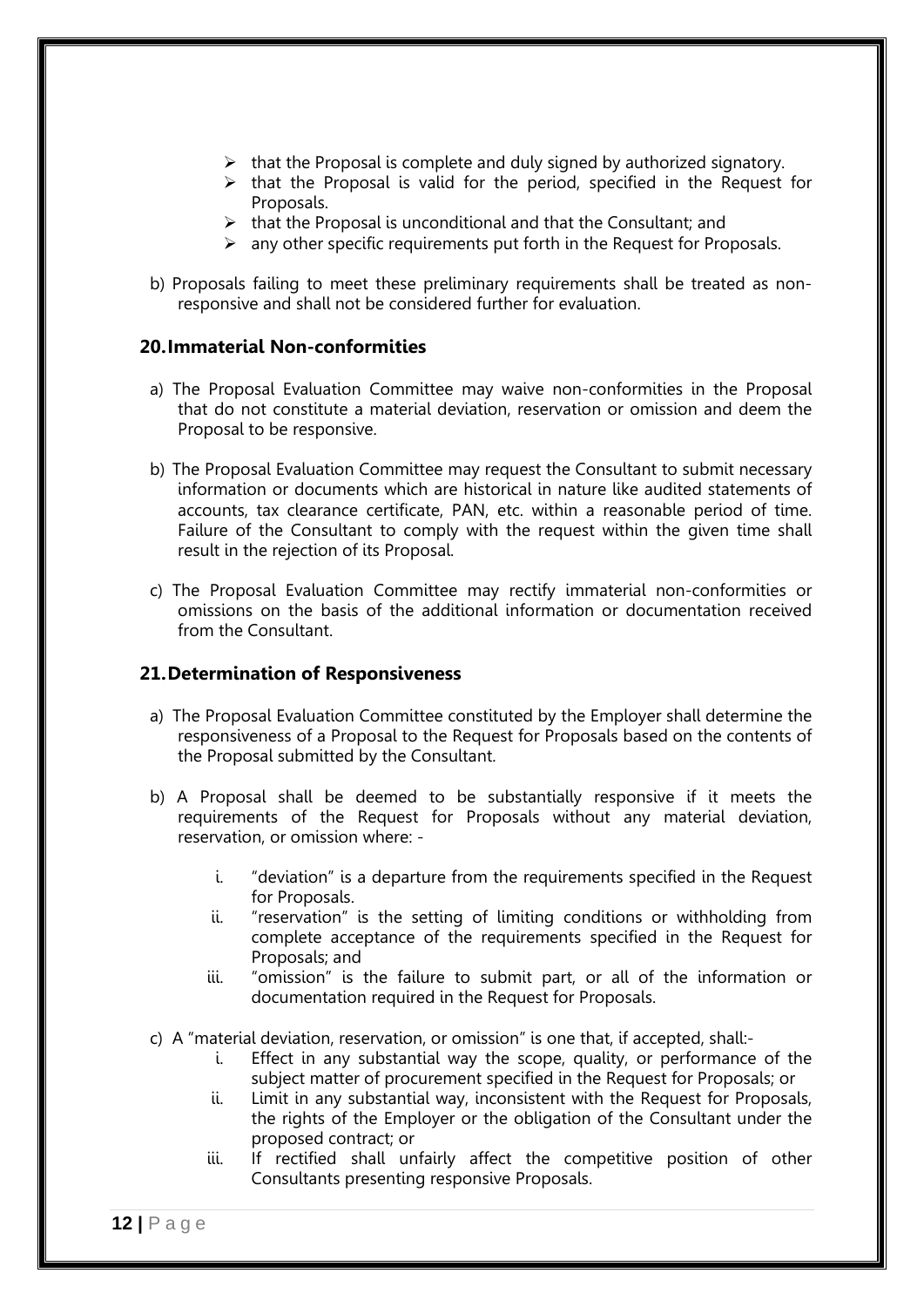- d) The Proposal Evaluation Committee shall examine the technical aspects of the Proposal in particular to confirm that all requirements of Request for Proposals have been met without any material deviation, reservation or omission.
- e) The Proposal Evaluation Committee shall regard a Proposal as responsive if it conforms to all requirements set out in the Request for Proposals, or contains minor deviations that do not materially alter or depart from the characteristics, terms, conditions and other requirements set out in the Request for Proposals, that is, there is no material deviation, or if it contains errors or oversights that can be corrected without any change in the substance of the Proposal;
- f) Proposals that are not responsive or contain any material deviation shall be rejected. Proposals declared as non-responsive shall be excluded from any further evaluation.

### **22.Non-conformities, Errors and Omissions**

- a) Provided that a Proposal is substantially responsive, the Proposal Evaluation Committee may waive any nonconformity in the Proposal.
- b) Provided that a Proposal is substantially responsive, the Employer, being SEEPZ, SEZ authority or authorized representative may request that the Consultant submit the necessary information or documentation, within a reasonable period of time, to rectify nonmaterial nonconformities or

omissions in the Proposal related to documentation requirements. Such omission shall not be related to any aspect of the price of the Proposal. Failure of the Consultant to comply with the request may result in the rejection of its Proposal.

c) Provided that a Proposal is substantially responsive, the Proposal Evaluation Committee shall rectify quantifiable nonmaterial nonconformities related to the Proposal Price. To this effect, the Proposal Price shall be adjusted, for comparison purposes only, to reflect the price of a missing or non- conforming item or component.

#### **23.Evaluation of Proposals**

- a) Technical evaluation of proposals shall be carried out based on the criteria stipulated under 'Section 4 – Evaluation Criteria'. The evaluation committee shall not adopt any other criteria other than the ones already stipulated in the Request for Proposals.
- b) The evaluation of financial Proposal will include and take into account the GST payable on the services if the contract is awarded to the Consultant. The Consultant is required to include all applicable taxes in its price proposal. SEEPZ SEZ Authority will not be liable to pay any amount in addition to the quoted amount towards taxes.
- c) The Employer's evaluation of a proposal may require the consideration of other factors, in addition to the Consultant's financial offer. These factors may be related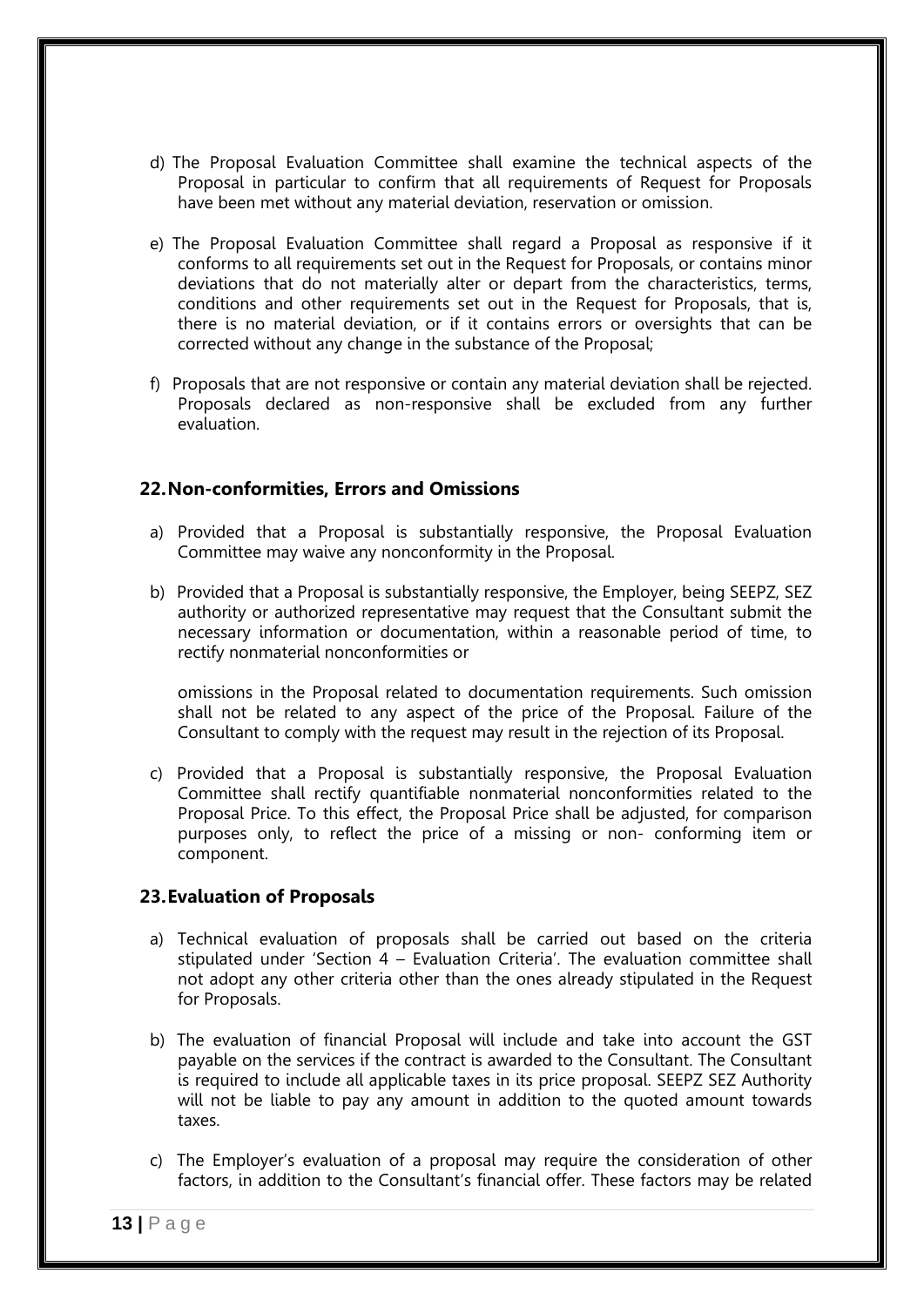to the characteristics, performance, and terms and conditions of Consultancy Services. The effect of the factors selected, if any, shall be expressed in monetary terms to facilitate comparison of Proposals, shall be specified in 'Section 4 - Evaluation Criteria'.

d) Consultants shall be asked to deliver presentation on their technical proposals as per the details provided in the **Data Sheet**. This presentation shall only cover contents of the technical proposals submitted by the Consultant. No marks shall be assigned to the presentation. The objective of the presentation round is to summarize the contents of Consultant's technical proposal for better understanding of the evaluation committee.

#### **24.Right to Accept Any Proposal and to Reject Any or All Proposals**

The Employer reserves the right to accept or reject any Proposal, and to cancel / annul the Bidding process and reject all Proposals at any time prior to contract award, without thereby incurring any liability to the Consultants for which the Employer shall keep record of clear and logical reasons properly for any such action / recall of Bidding process. In case of cancellation / annulment, all Proposals submitted and specifically, Proposal securities, shall be promptly returned to the **Consultants** 

### **F. Award of Contract**

### **25.Award Criteria**

The Consultant obtaining the highest combined evaluation score i.e., sum of weighted technical and financial scores shall be considered for award of contract.

#### **26.Notification of Award**

- a) Prior to the expiration of the period of Proposal validity, the Employer shall notify the successful Consultant, in writing, that its Proposal has been accepted. The notification letter (hereinafter and in the Conditions of Contract and Contract Forms called the "Letter of Acceptance") shall specify the accepted contract price. The expected date of award of contract is as stipulated under **Data Sheet**.
- b) Until a formal Contract is prepared and executed, the Letter of Acceptance shall constitute a binding Contract.

#### **27.Other Statutory Requirements**

Successful Consultant shall be required to fulfil insurance and other statutory requirements including submission of signed undertakings assuring compliance with the various standards stipulated in the conditions of contract. Failure of the successful Consultant to submit the same shall constitute sufficient grounds for the annulment of the award. In that event the Employer may award the Contract to the next highest evaluated Consultant, whose Proposal is substantially responsive and is determined by the Employer to be qualified to perform the Contract satisfactorily.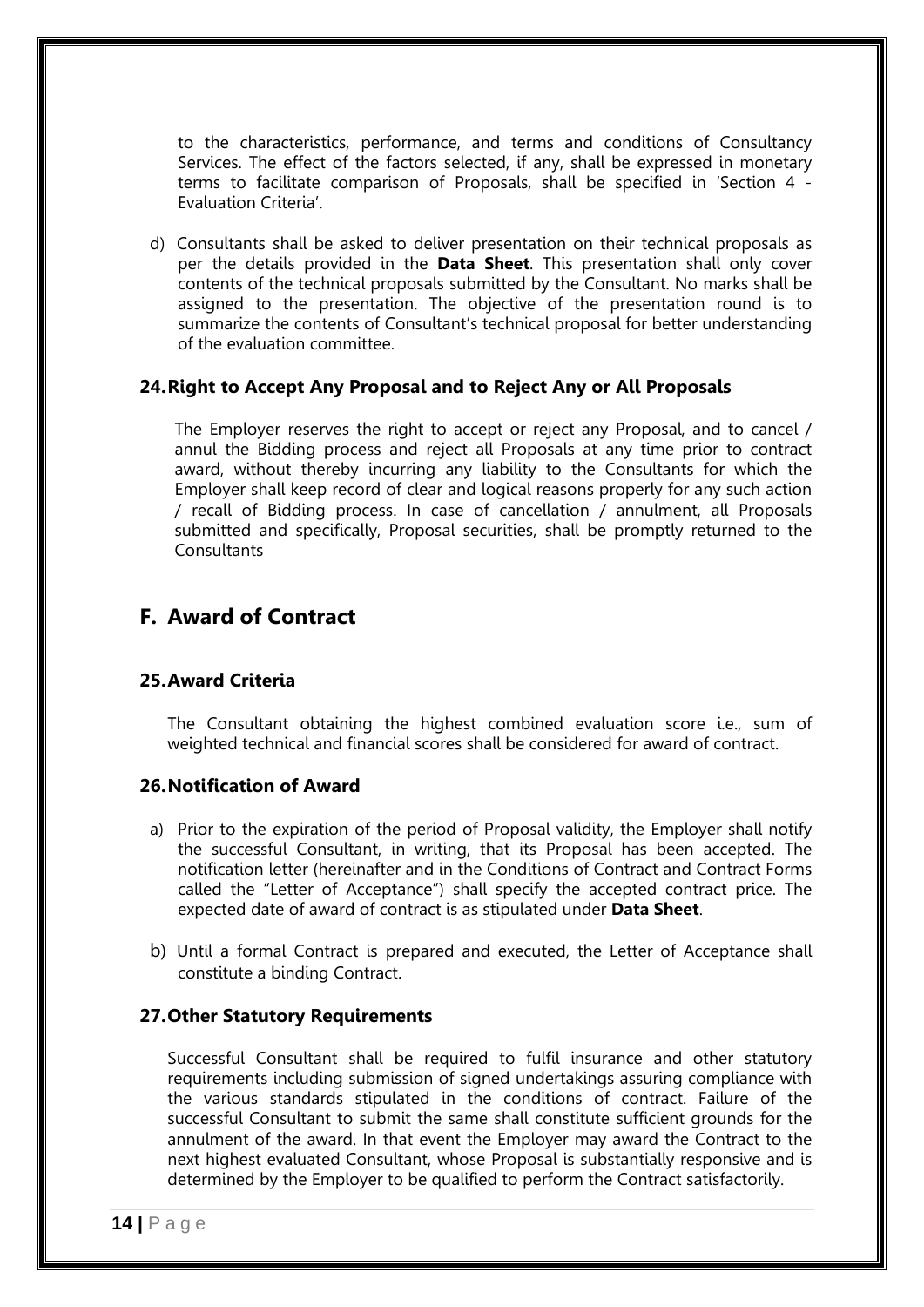## **28.Signing of Contract**

Promptly after notification of Award, the Employer shall send the successful Consultant the Contract Agreement. Within ten days of receipt of the Contract Agreement, the successful Consultant shall sign, date, and return it to the Employer.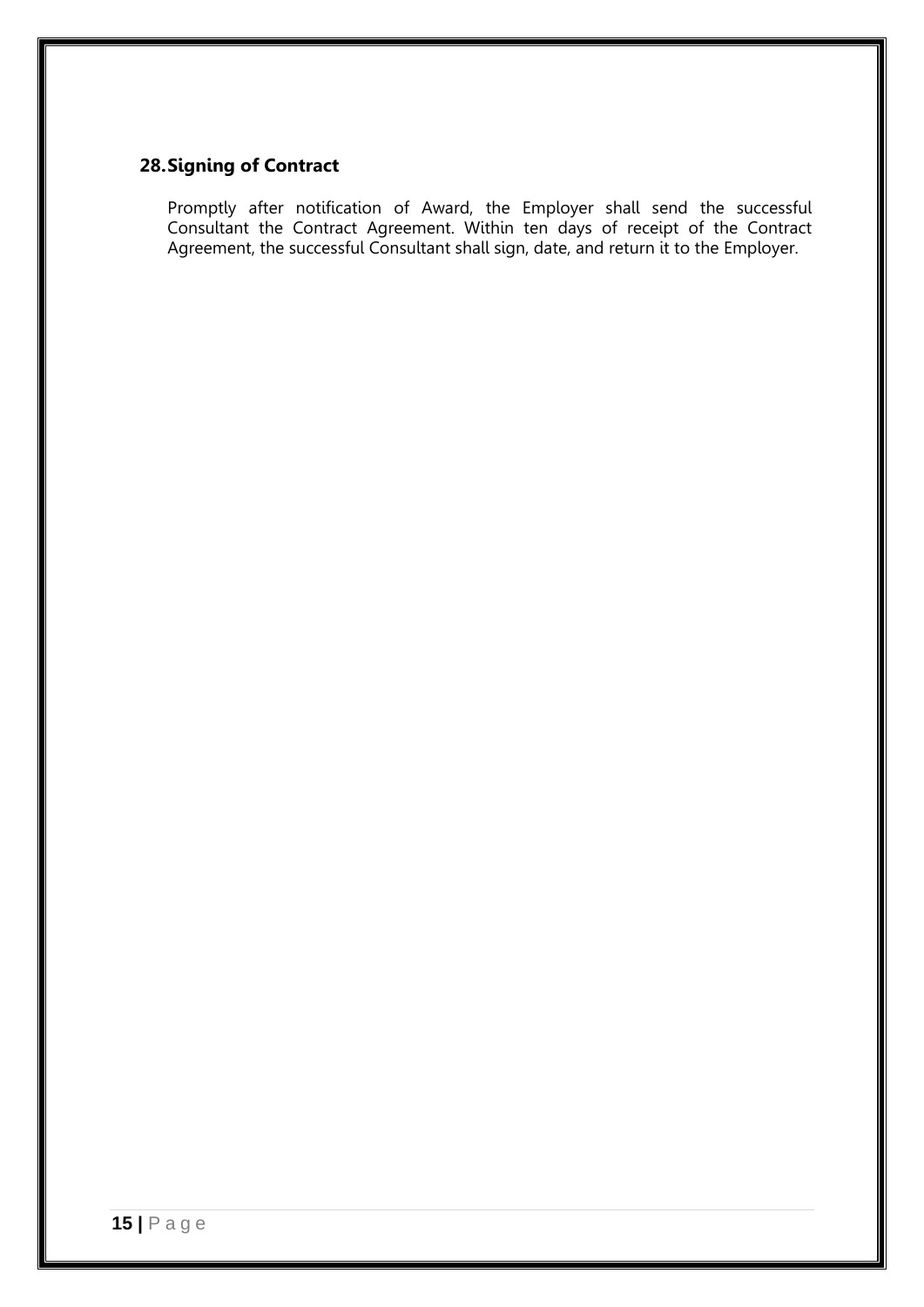## **2. SECTION 3 - DATA SHEET**

This section consists of provisions that are specific to each procurement and supplement the information or requirements included in Section I – Instructions to Consultants.

| <b>ITC Para</b><br><b>Reference</b>                             | <b>Particulars</b>                                                                                                                                              |  |  |  |
|-----------------------------------------------------------------|-----------------------------------------------------------------------------------------------------------------------------------------------------------------|--|--|--|
| $\textsf{ITC}$ 1b)                                              | The Client is: SEEPZ SEZ Authority, Andheri (E), Mumbai 400096                                                                                                  |  |  |  |
|                                                                 | The Method of Selection of Consultant is Quality & Cost Based Selection (QCBS)                                                                                  |  |  |  |
| ITC 1 d                                                         | The intended completion date is 31/07/2022                                                                                                                      |  |  |  |
| ITC 4 b)                                                        | In order to be considered for technical evaluation, the Consultant must satisfy the<br>eligibility requirements stipulated under Section 4 Evaluation Criteria. |  |  |  |
| ITC <sub>6</sub> b)                                             | The official website of SEEPZ SEZ Authority is: http://seepz.gov.in                                                                                             |  |  |  |
|                                                                 | The e-procurement portal is: https://eprocure.gov.in/epublish/app                                                                                               |  |  |  |
| ITC 7 a)<br>The Client's address for seeking clarifications is: |                                                                                                                                                                 |  |  |  |
|                                                                 | Office of the Development Commissioner, SEEPZ SEZ, MIDC Central Road, Andheri<br>East, Mumbai - 400096                                                          |  |  |  |
|                                                                 | The email address is: dcseepz-mah@nic.in                                                                                                                        |  |  |  |
|                                                                 | Queries may also be raised by using the 'seek clarifications' option available on the<br>e-procurement portal.                                                  |  |  |  |
| ITC 7 b)                                                        | The Consultants may submit their requests for clarification no later than 10 days<br>prior to deadline for submission of Proposals.                             |  |  |  |
| ITC 8 a)                                                        | The pre-Proposal meeting shall be held electronically at 1130 Hrs on 18/04/2022.                                                                                |  |  |  |
|                                                                 | The web-link to attend the pre-Proposal meeting is as follows:                                                                                                  |  |  |  |
|                                                                 | https://seepz.webex.com/seepz/j.php?MTID=m4c96aa91bda8b5a14ff70f9c51b6ce4<br>6                                                                                  |  |  |  |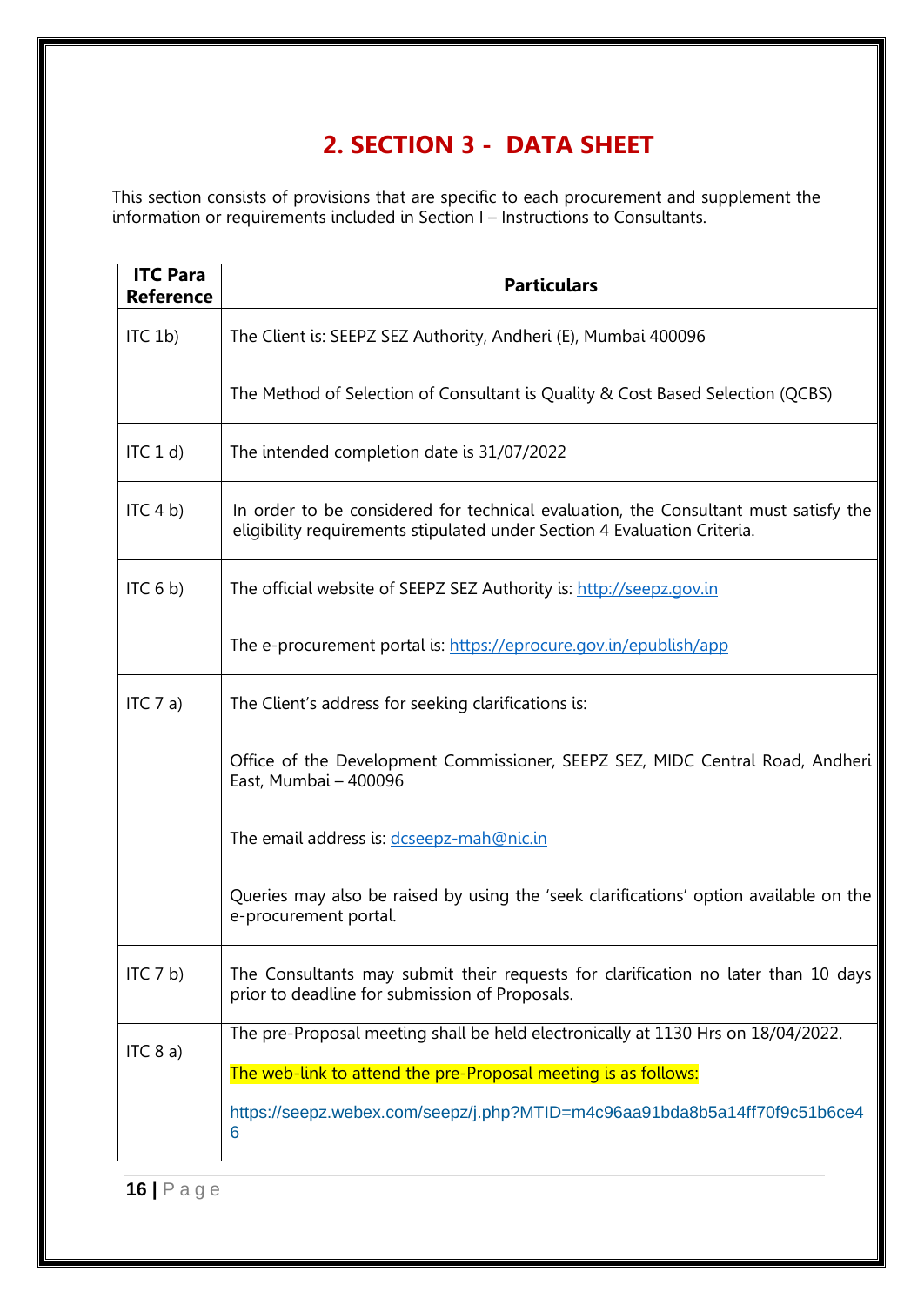| ITC $12a$             | No change. Proposals shall remain valid for a period of 90 days from the deadline of<br>submission of Proposals.                                                                                                                                               |
|-----------------------|----------------------------------------------------------------------------------------------------------------------------------------------------------------------------------------------------------------------------------------------------------------|
| ITC $15a$ )           | All proposals shall be submitted online latest by 1600 Hrs on 1 <sup>st</sup> May 2022.                                                                                                                                                                        |
| ITC 17 a)             | The technical Proposals shall be opened online at 1630 Hrs on 2 <sup>nd</sup> May 2022.                                                                                                                                                                        |
| $\overline{IC}$ 23 d) | The presentations, if deemed necessary, may be held online using Cisco Webex<br>within a week after opening of the technical proposals. The specific dates, time and<br>meeting links shall be notified by the client on its website i.e., http://seepz.gov.in |
| ITC $28a$ )           | The expected date of award of contract is $25th$ May 2022.                                                                                                                                                                                                     |
|                       |                                                                                                                                                                                                                                                                |

Note:

- SEEPZ reserves the right to change any schedule of bidding process. Please visit SEEPZ website mentioned in the document regularly for the same.
- Proposals must be received not later than the time, date and venue mentioned in the Fact Sheet. Proposals that are received after the deadline WILL NOT be considered in this process.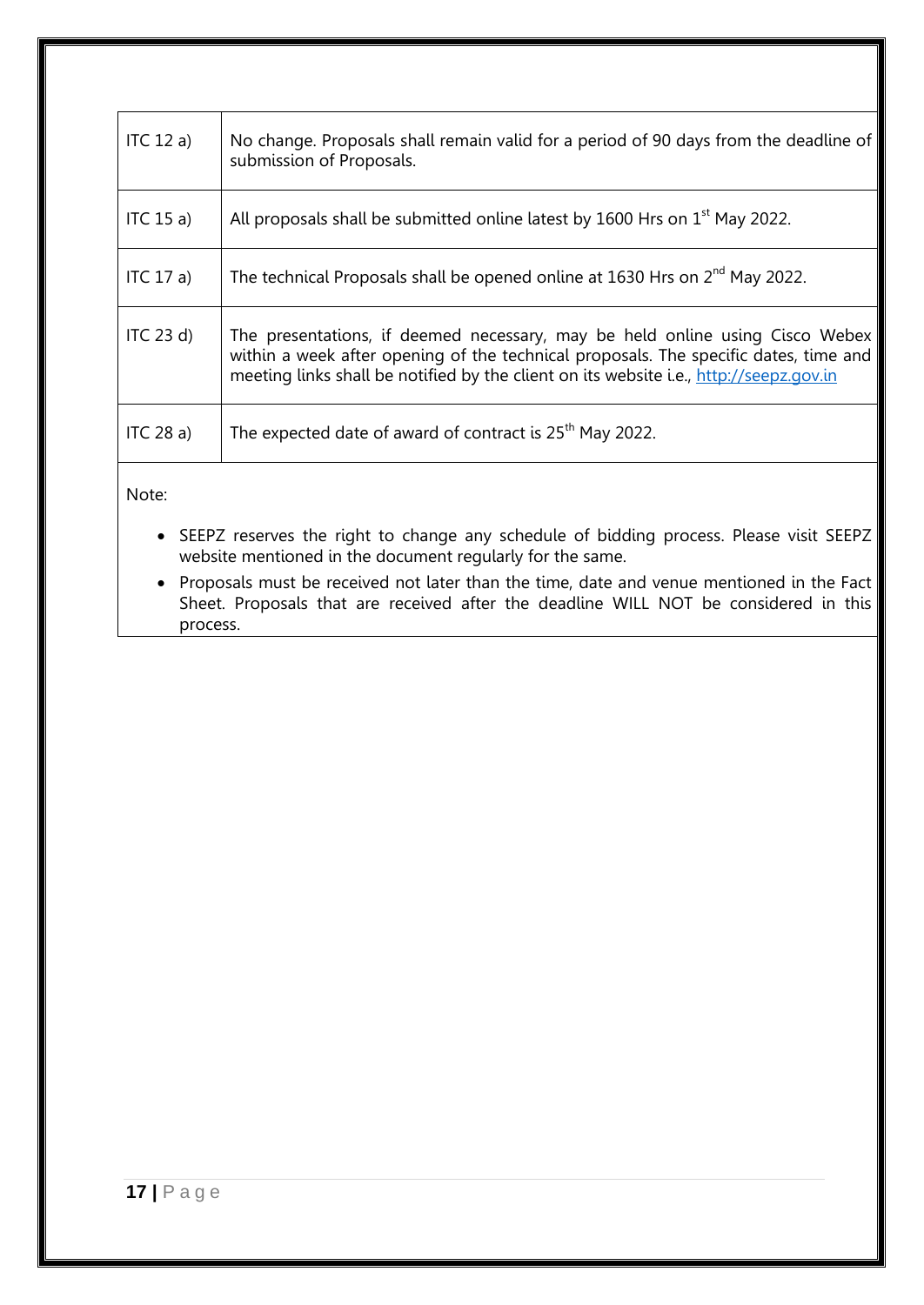## **Annexure I - Instructions for Online Proposal Submission**

Consultants are required to submit soft copies of their Proposals electronically on the CPP Portal, using valid Digital Signature Certificates. The instructions given below are meant to assist the Consultants in registering on the CPP Portal, prepare their Proposals in accordance with the requirements and submitting their Proposals online on the CPP Portal.

### **REGISTRATION**

- 1. Consultants are required to enrol on the e-Procurement module of the Central Public Procurement Portal (URL: [https://eprocure.gov.in/eprocure/app\)](https://eprocure.gov.in/eprocure/app) by clicking on the link "Online Consultant Enrolment" on the CPP Portal which is free of charge.
- 2. As part of the enrolment process, the Consultants will be required to choose a unique username and assign a password for their accounts.
- 3. Consultants are advised to register their valid email address and mobile numbers as part of the registration process. These would be used for any communication from the CPPP.
- 4. Upon enrolment, the Consultants will be required to register their valid Digital Signature Certificate (Class III Certificates with signing key usage) issued by any Certifying Authority recognized by CCA India (e.g., Sify / nCode / eMudhra etc.), with their profile.
- 5. Only one valid DSC should be registered by a consultant. Please note that the Consultants are responsible to ensure that they do not lend their DSCs to others which may lead to misuse.
- 6. Consultant then logs in to the site through the secured log-in by entering their user ID / password and the password of the DSC / e-Token.

### **SEARCHING FOR TENDER DOCUMENTS**

- 1. There are various search options built in the CPP Portal, to facilitate Consultants to search active tenders by several parameters. These parameters could include Tender ID, Organization Name, Location, Date, Value, etc. There is also an option of advanced search for tenders, wherein the Consultants may combine a number of search parameters such as Organization Name, Form of Contract, Location, Date, Other keywords etc. to search for a tender published on the CPP Portal.
- 2. Once the Consultants have selected the tenders they are interested in, they may download the required documents / tender schedules. These tenders can be moved to the respective 'My Tenders' folder. This would enable the CPP Portal to intimate the Consultants through SMS / e-mail in case there is any corrigendum issued to the tender document.
- 3. The Consultant should make a note of the unique Tender ID assigned to each tender; in case they want to obtain any clarification / help from the Helpdesk.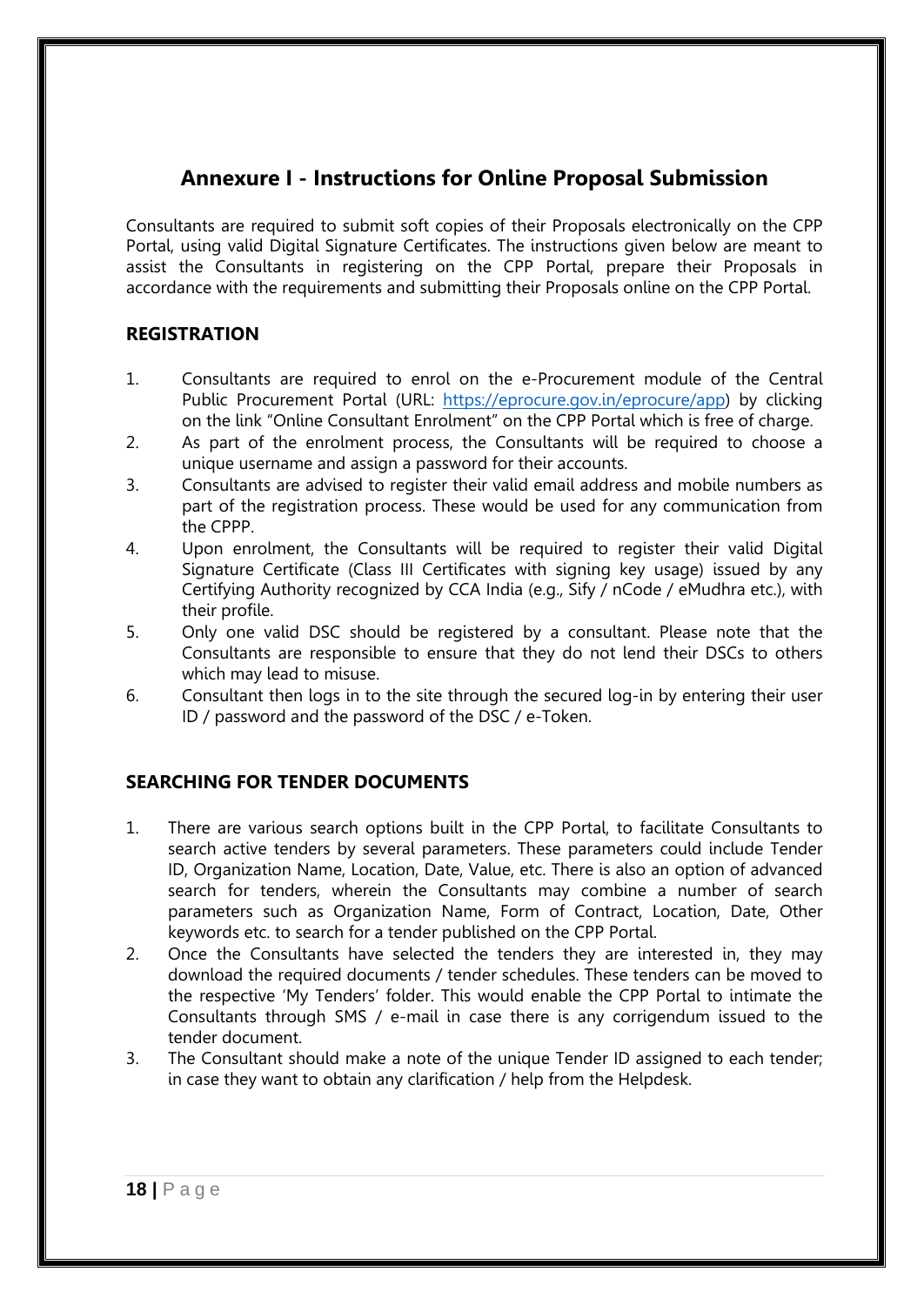#### **PREPARATION OF PROPOSALS**

- 1. Consultant should take into account any corrigendum published on the tender document before submitting their Proposals.
- 2. Please go through the tender advertisement and the tender document carefully to understand the documents required to be submitted as part of the Proposal. Please note the number of covers in which the Proposal documents have to be submitted, the number of documents - including the names and content of each of the document that need to be submitted. Any deviations from these may lead to rejection of the Proposal.
- 3. Consultant, in advance, should get ready the Proposal documents to be submitted as indicated in the tender document / schedule and generally, they can be in PDF / XLS / RAR / DWF/JPG formats. Proposal documents may be scanned with 100 dpi with black and white option which helps in reducing size of the scanned document.
- 4. To avoid the time and effort required in uploading the same set of standard documents which are required to be submitted as a part of every Proposal, a provision of uploading such standard documents (e.g. PAN card copy, annual reports, auditor certificates etc.) has been provided to the Consultants. Consultants can use "My Space" or ''Other Important Documents'' area available to them to upload such documents. These documents may be directly submitted from the "My Space" area while submitting a Proposal and need not be uploaded again and again. This will lead to a reduction in the time required for Proposal submission process.

Note: My Documents space is only a repository given to the Consultants to ease the uploading process. If Consultant has uploaded his Documents in My Documents space, this does not automatically ensure these Documents being part of Technical Proposal.

### **SUBMISSION OF PROPOSALS**

- 1. Consultant should log into the site well in advance for Proposal submission so that they can upload the Proposal in time i.e. on or before the Proposal submission time. Consultant will be responsible for any delay due to other issues.
- 2. The Consultant has to digitally sign and upload the required Proposal documents one by one as indicated in the tender document.
- 3. Consultant has to select the payment option as "offline" to pay the tender fee / EMD as applicable and enter details of the instrument.
- 4. Consultant should prepare the EMD as per the instructions specified in the tender document. The original should be posted/couriered/given in person to the concerned official, latest by the last date of Proposal submission or as specified in the tender documents. The details of the DD/any other accepted instrument, physically sent, should tally with the details available in the scanned copy and the data entered during Proposal submission time, otherwise the uploaded Proposal will be rejected.
- 5. Consultants are requested to note that they should necessarily submit their financial Proposals in the format provided and no other format is acceptable. If the price Proposal has been given as a standard BoQ format with the tender document, then the same is to be downloaded and to be filled by all the Consultants. Consultants are required to download the BoQ file, open it and complete the white coloured (unprotected) cells with their respective financial quotes and other details (such as name of the Consultant). No other cells should be changed. Once the details have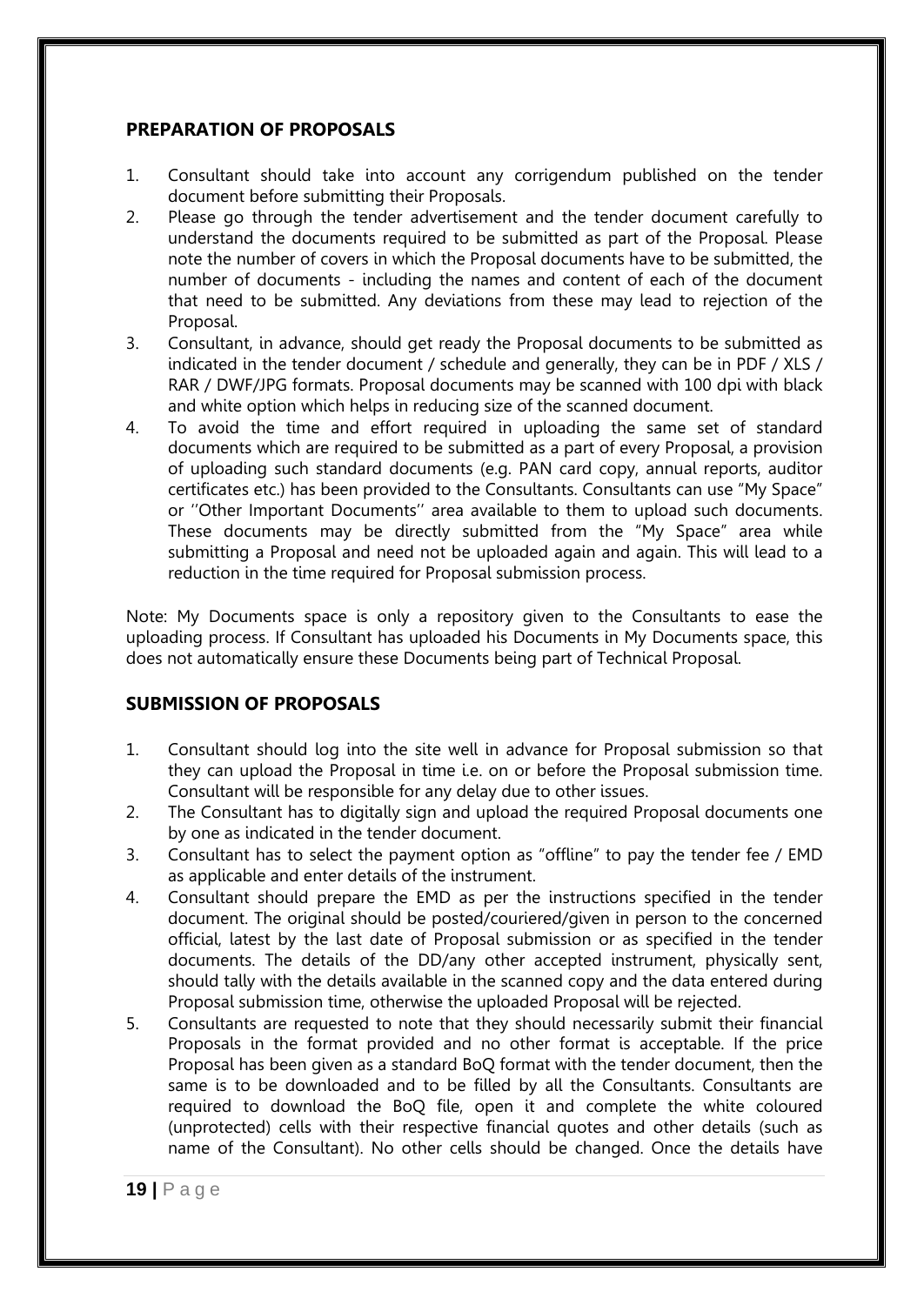been completed, the Consultant should save it and submit it online, without changing the filename. If the BoQ file is found to be modified by the Consultant, the Proposal will be rejected.

- 6. The server time (which is displayed on the Consultants' dashboard) will be considered as the standard time for referencing the deadlines for submission of the Proposals by the Consultants, opening of Proposals etc. The Consultants should follow this time during Proposal submission.
- 7. All the documents being submitted by the Consultants would be encrypted using PKI encryption techniques to ensure the secrecy of the data. The data entered cannot be viewed by unauthorized persons until the time of Proposal opening. The confidentiality of the Proposals is maintained using the secured Socket Layer 128-bit encryption technology. Data storage encryption of sensitive fields is done. Any Proposal document that is uploaded to the server is subjected to symmetric encryption using a system generated symmetric key. Further this key is subjected to asymmetric encryption using buyers/Proposal opener's public keys. Overall, the uploaded tender documents become readable only after the tender opening by the authorized Proposal openers.
- 8. The uploaded tender documents become readable only after the tender opening by the authorized Proposal openers.
- 9. Upon the successful and timely submission of Proposals (i.e., after Clicking "Freeze Proposal Submission" in the portal), the portal will give a successful Proposal submission message & a Proposal summary will be displayed with the Proposal no. and the date & time of submission of the Proposal with all other relevant details.
- 10. The Proposal summary has to be printed and kept as an acknowledgement of the submission of the Proposal. This acknowledgement may be used as an entry pass for any Proposal opening meetings.

### **ASSISTANCE TO CONSULTANTS**

- 1. Any queries relating to the tender document and the terms and conditions contained therein should be addressed to the Tender Inviting Authority for a tender or the relevant contact person indicated in the tender.
- 2. Any queries relating to the process of online Proposal submission or queries relating to CPP Portal in general may be directed to the 24x7 CPP Portal Helpdesk.

Consultants may avail the free training on the use of e-procurement system as per the schedule published at the following link: [https://eprocure.gov.in/cppp/trainingdisp.](https://eprocure.gov.in/cppp/trainingdisp) In case of any further queries, please contact Shri Vikram Satre at +91-82865-87409 during office hours i.e., between 10 AM till 6 PM on weekdays.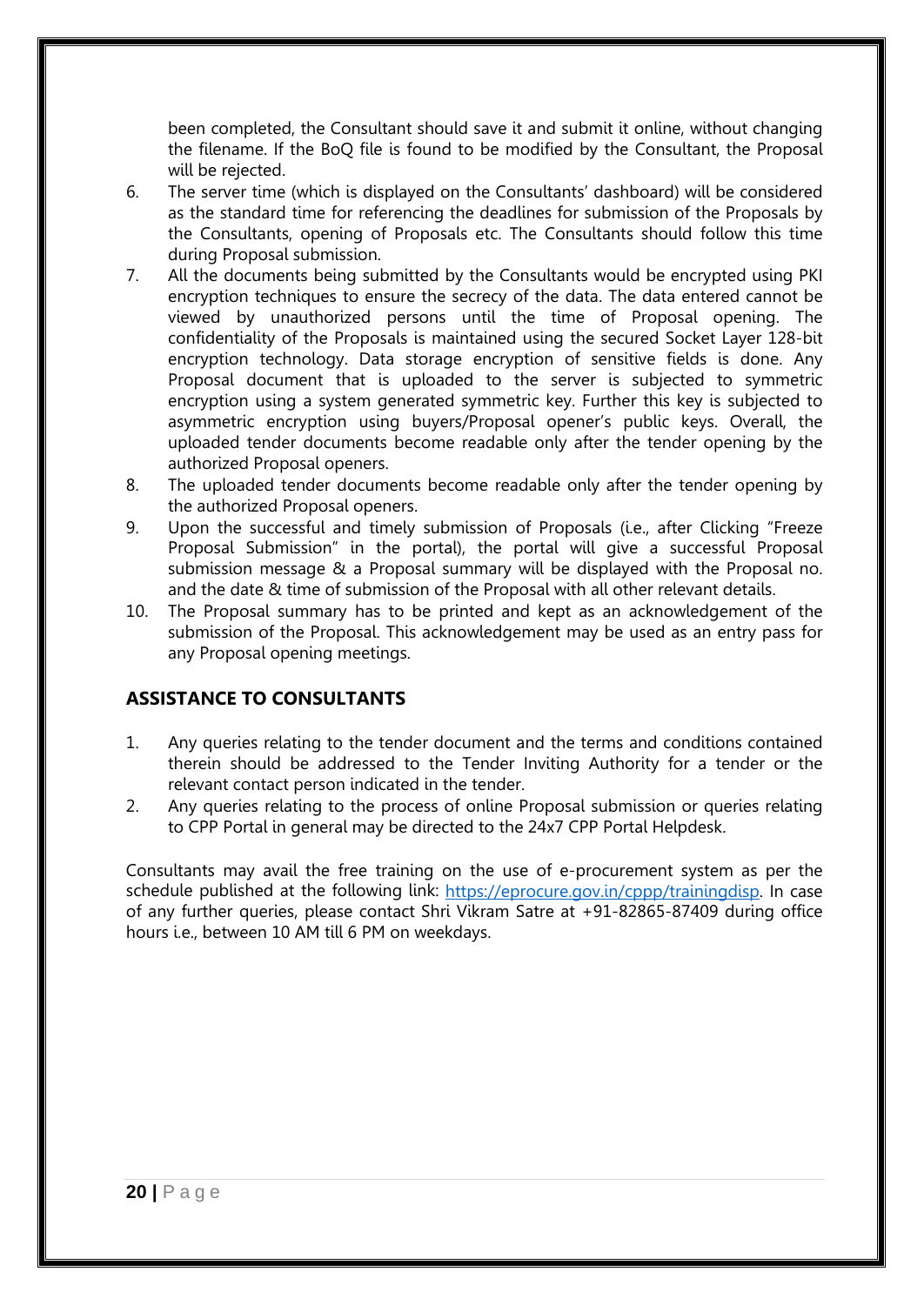## **4. SECTION 4 – EVALUATION CRITERIA**

This Section contains all the criteria that the SEEPZ SEZ Authority shall use to evaluate Proposals and qualify the Consultants in accordance with ITC 23. No other factors, methods or criteria shall be used for the purpose of evaluation.

## **4.1 Assessment of Eligibility**

The Consultant's proposals shall be first assessed for eligibility based on the eligibility criteria stipulated below. Only those Consultants who are found to be eligible as per the stipulated criteria shall be considered for evaluation of technical proposals.

| Sr.            | <b>Eligibility Criteria</b>                                                                                                                                                                                                                              | <b>Supporting Documents</b>                                                                                                                                                                                                                                                                                                                                                                                                                                                                                                              |  |
|----------------|----------------------------------------------------------------------------------------------------------------------------------------------------------------------------------------------------------------------------------------------------------|------------------------------------------------------------------------------------------------------------------------------------------------------------------------------------------------------------------------------------------------------------------------------------------------------------------------------------------------------------------------------------------------------------------------------------------------------------------------------------------------------------------------------------------|--|
| No.            |                                                                                                                                                                                                                                                          |                                                                                                                                                                                                                                                                                                                                                                                                                                                                                                                                          |  |
| $\mathbf{1}$   | Must<br>registered<br>with<br>the<br>be<br>appropriate government authority as<br>a Pvt. ltd. company / ltd. company /<br>LLP and shall be in the consulting<br>services business for at least 5 years.                                                  | Copy of the incorporation / registration<br>certificate clearly indicating the nature<br>of business.                                                                                                                                                                                                                                                                                                                                                                                                                                    |  |
| $\overline{2}$ | Must possess a valid GST and PAN                                                                                                                                                                                                                         | Copies of GST, PAN                                                                                                                                                                                                                                                                                                                                                                                                                                                                                                                       |  |
| $\overline{3}$ | Must have a turnover of at least Rs.25<br>Lakh in each of the last 3 financial<br>years, i.e., FY2018-2019, FY2019-2020<br>and FY2020-2021.                                                                                                              | Audited financial statements for the<br>past 3 financial years.<br>Provisional<br>statement shall be accepted in lieu of<br>audited BS only for FY 2020-21.                                                                                                                                                                                                                                                                                                                                                                              |  |
| $\overline{4}$ | Must have completed geotechnical<br>works of similar nature of projects.<br>Similar projects experience of working in<br>Gems & Jewellery Sector/ with minimum<br>Basement + Ground + 7 level with a<br>minimum built up area of 1,00,000 square<br>feet | Summary of relevant experiences.<br>Completion certificates issued by the<br>Employers clearly mentioning the name<br>of the assignment, scope of work, area<br>of the campus, value of the contract,<br>etc. In case the scope of work is not<br>elaborated / area of the campus is not<br>mentioned in the completion certificate,<br>corresponding contract agreement may<br>be submitted.<br>Consultant<br>needs<br>to submit Work<br>order/LOA<br>and, Completion<br>сору<br>certificate for each project supporting<br>their work. |  |
| 5              | Must not be presently debarred /<br>blacklisted by any procuring entity<br>under<br>the<br>central<br>qovernment<br>including<br>PSUs<br>autonomous<br>and<br>entities or by state governments or by<br>multilateral agencies such<br>The<br>as          | Self-declaration of not having been<br>debarred / blacklisted by any of the<br>entities mentioned in this criterion at<br>present.                                                                                                                                                                                                                                                                                                                                                                                                       |  |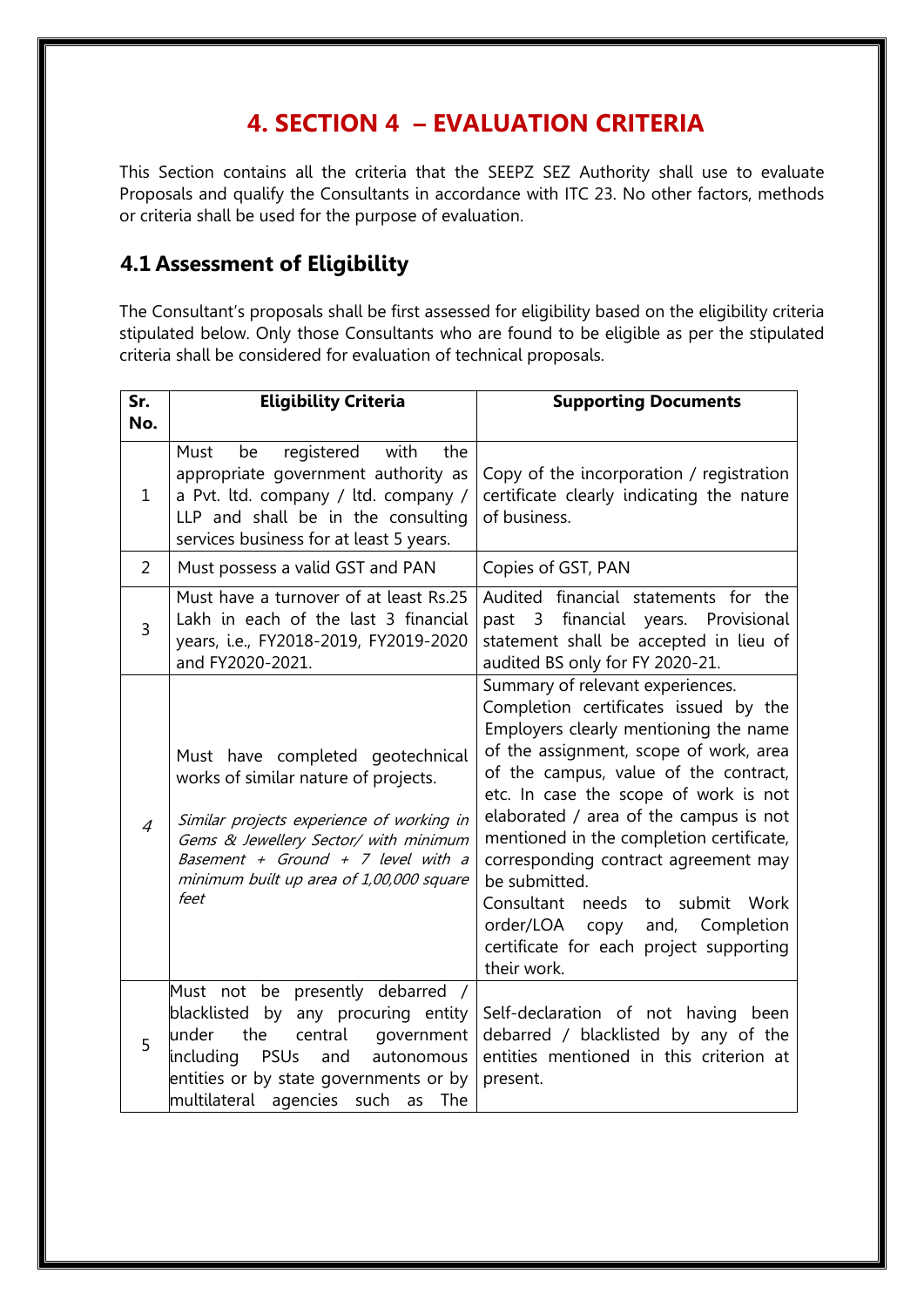| Sr.<br>No. | <b>Eligibility Criteria</b>                                                                                                                                    | <b>Supporting Documents</b>                                                                                          |  |  |
|------------|----------------------------------------------------------------------------------------------------------------------------------------------------------------|----------------------------------------------------------------------------------------------------------------------|--|--|
|            | World Bank, Asian Development Bank,<br>letc.                                                                                                                   |                                                                                                                      |  |  |
|            | Must have either an in-house NABL<br>accredited Laboratory facility for<br>testing or a formal tie-up with an NABL<br>for<br>approved / accredited laboratory. | Details of In-house laboratory facility or<br>letter of association with an NABL<br>approved / accredited laboratory |  |  |

## **4.2 Technical Evaluation Process**

4.2.1 Preliminary Examination of Proposals and Determination of Responsiveness

The evaluation committee shall carry out the preliminary examination of Proposals and shall determine the responsiveness of Proposals based as per the procedure stipulated under ITC 19, 20, 21 and 22.

### 4.2.2 Evaluation Criteria

The SEEPZ SEZ Authority shall evaluate the technical proposals on the basis of the following criteria:

| <b>SN</b>    | <b>Criterion</b>                                                              | Weightage | <b>Scoring Logic</b>                                                                                                                                                                                                                                            |  |
|--------------|-------------------------------------------------------------------------------|-----------|-----------------------------------------------------------------------------------------------------------------------------------------------------------------------------------------------------------------------------------------------------------------|--|
| $\mathbf{1}$ | Relevant Experience of<br>Consultant in carrying<br>out similar scope of work | 40%       | Max. 40 marks<br>Above 10 years $-$ 40 marks<br>Between 7-10 Years - 35 marks<br>At least 5 Years - 30 marks                                                                                                                                                    |  |
| 2            | Approach, Methodology<br>and Work Plan                                        | 10%       | Max. 10 marks<br>How well the proposed A&M responds<br>to client's needs (desirability w.r.t.<br>client's needs, feasibility w.r.t. practical<br>constraints, and viability<br>w.r.t<br>availability of time, information &<br>requirement of client's efforts) |  |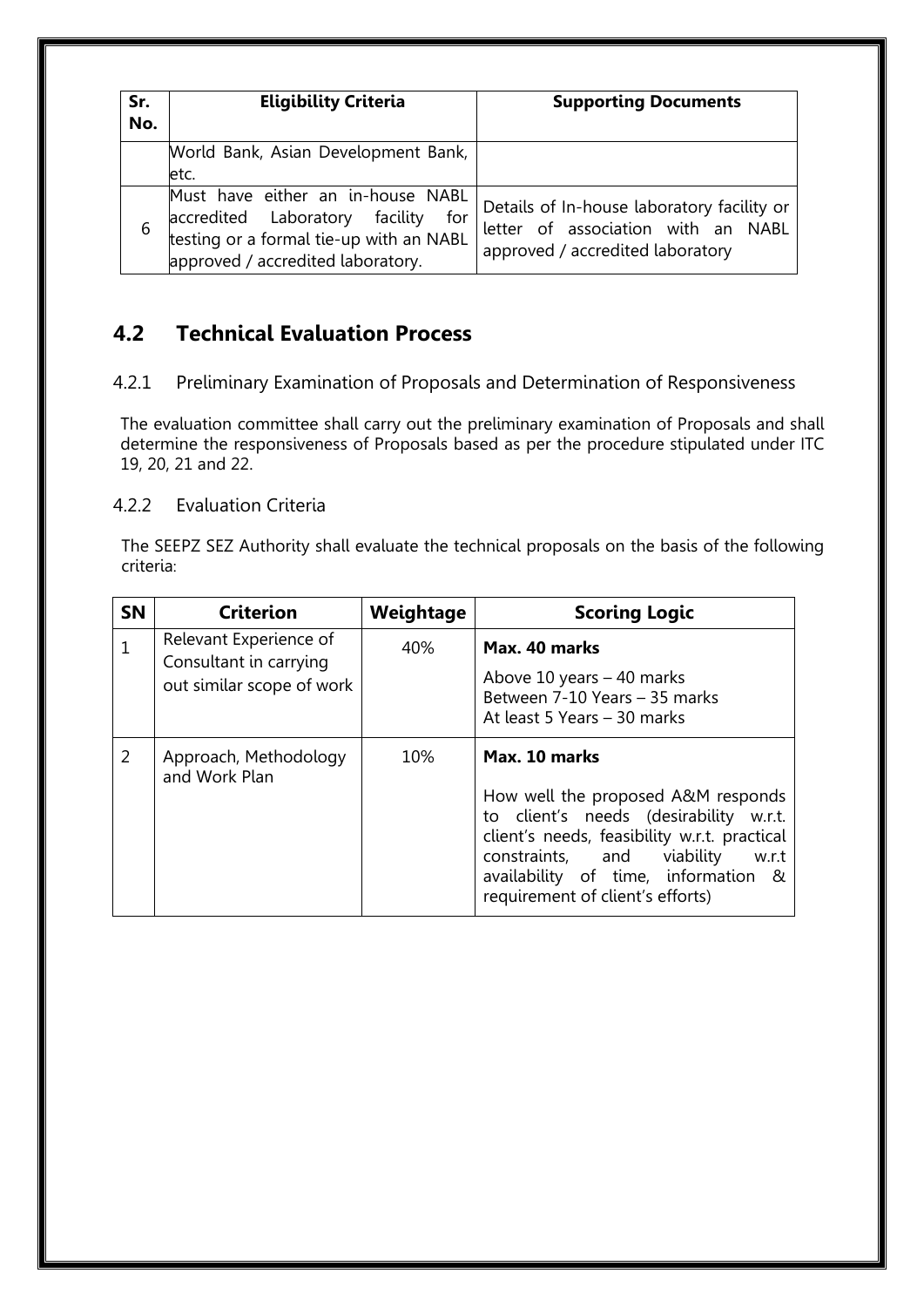| <b>SN</b> | <b>Criterion</b>                                         | Weightage | <b>Scoring Logic</b>                                                                                                                                                                                                                                                                                                                                                                                                                                                                                                                                                                                                     |  |
|-----------|----------------------------------------------------------|-----------|--------------------------------------------------------------------------------------------------------------------------------------------------------------------------------------------------------------------------------------------------------------------------------------------------------------------------------------------------------------------------------------------------------------------------------------------------------------------------------------------------------------------------------------------------------------------------------------------------------------------------|--|
| 3         | Qualification and<br>relevant experience of<br>key staff | 50%       | Max. 50 marks<br>CV's will be evaluated as below:<br>a. 20% weightage (Total 10 marks)<br>will be given for Educational<br><b>Qualification:</b><br><b>Geotechnical Engineer Total 6 marks</b><br>Postgraduate in Geo-Technical<br>$\bullet$<br>Engineering or Equivalent $-6$ marks<br>Graduate in Civil Engineering or<br>$\bullet$<br>Equivalent $-4$ marks<br><b>Geologist Total 4 marks</b><br>Graduate in Geology/ Earth Science<br>$\bullet$<br>or Equivalent $-4$ marks<br>Diploma in Geology or Equivalent -<br>$\bullet$<br>2 marks<br>b. 80% weightage (Total 40 marks)<br>will<br>be<br>given<br>for<br>work |  |
|           |                                                          |           | experience:<br><b>Geotechnical Engineer</b><br>b.1 - Above 12 years of relevant<br>experience - 24 marks<br>b.2 - 10 to 12 years of relevant<br>experience - 21 marks<br>b.3 - 8 to 10 years of relevant<br>experience $-18$ marks<br><b>Geologist</b><br>Above 10 years of relevant<br>b.4 -<br>experience - 16 marks<br>8 to 10 years of relevant<br>$b.5 -$<br>experience - 14 marks<br>b.6 - 6 to 8 years of relevant<br>experience $-12$ marks                                                                                                                                                                      |  |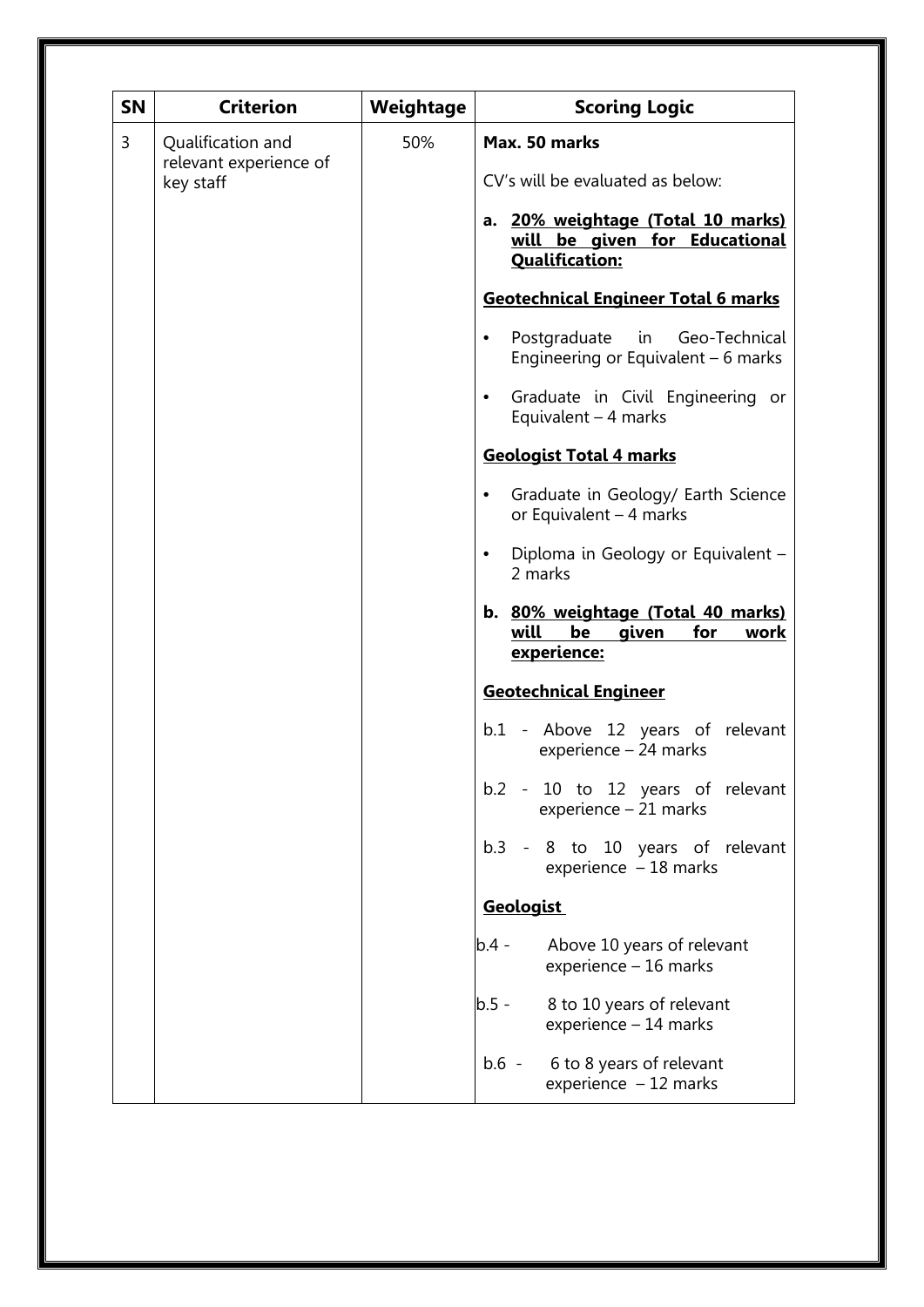| <b>SN</b> | <b>Criterion</b> | Weightage | <b>Scoring Logic</b>                                                                                                                                                                  |
|-----------|------------------|-----------|---------------------------------------------------------------------------------------------------------------------------------------------------------------------------------------|
|           |                  |           | Note: The inhouse professional strength<br>of the Consultant shall be in accordance<br>with <b>Section-5 Terms of Reference</b><br>sub-clause 5.5.7 - Minimum Staff to be<br>deployed |

The client reserves the right to assign zero marks to any key expert not meeting the minimum requirements stipulated in the Terms of Reference, and to seek replacement of the proposed key expert with a better qualified expert in case the Consultant is selected for award of contract.

Consultants must ensure that the documentary evidence submitted by them as part of their technical proposal must provide necessary information in adequate details to establish the facts without a scope for doubt. Any scanned documents being submitted must possess adequate resolution to ensure legibility without confusion. In case any information necessary for establishing Consultant's qualifications is not clear from the documents submitted, the evaluation committee's interpretation in that regard shall be final. Incomplete or unclear documents may lead to disqualification of the Consultant.

**The minimum qualifying technical score is 75 out of 100.** Financial proposals of only those Consultants shall be opened who obtain at least 75 marks in the technical evaluation.

### **4.3 Combined Evaluation Process (QCBS)**

4.3.1 Minimum qualifying technical score

Only those Consultants who obtain at least 75 marks out of 100 in the technical evaluation process shall be eligible for financial bid opening.

4.3.2 Weights for Quality and Cost

For the purpose of combined evaluation, the following weights shall be considered: **Technical Score: 60%; Financial Score: 40%**

4.3.3 Calculation of weighted technical score

For calculation of weighted technical score, Consultant's technical score out of 100 shall be multiplied by a factor of 0.60. Thus, for example, a consultant obtaining 80 marks out of 100 in its technical evaluation would have a weighted score of 48 out of 60.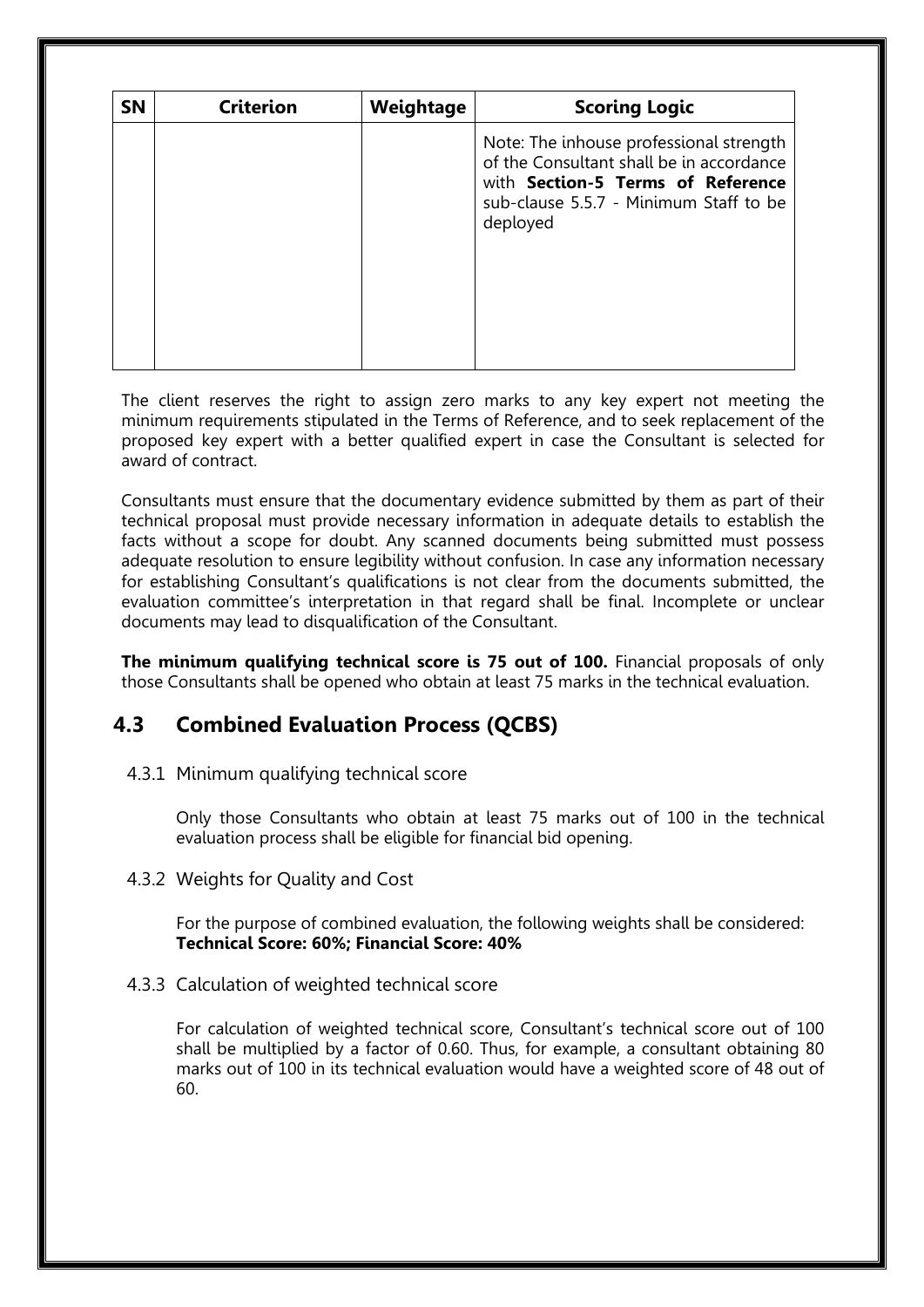### 4.3.4 Calculation of weighted financial score

For calculation of financial score, the lowest financial proposal shall be accorded a financial score of 100 out of 100 and all other Consultants shall be given proportionate scores.

An illustrative example is provided below:

| <b>Consultant Name</b> | <b>Price Quoted</b> | Financial Score out of 100                              |
|------------------------|---------------------|---------------------------------------------------------|
| Consultant A           | Rs. 50,00,000       | 40,00,000<br>$=\frac{1}{50,00,000} \times 100 = 80$     |
| Consultant B           | Rs. 40,00,000       | 100                                                     |
| Consultant C           | Rs. 60,00,000       | 40,00,000<br>$=$ $\frac{100}{100}$ = 66.67<br>60,00,000 |

After calculating the financial score out of 100, the weighted financial score shall be calculated by multiplying the financial score by a factor of 0.40. Thus, for example, a consultant obtaining 80 marks out of 100 would have a weighted financial score of 32 out of 40.

4.3.5 Combined evaluation and recommendation for award of contract

The combined evaluation score shall be the sum of weighted technical and weighted financial scores. An example of weighted scores and combined scores is given below:

| Consultan | Technical | Weighted  | Financial | Weighted  | Combined |
|-----------|-----------|-----------|-----------|-----------|----------|
|           | Score     | Technical | Score     | Financial | Score    |
|           |           | Score     |           | Score     |          |
|           |           | (0.60)    |           | (0.40)    |          |
|           | 80        | 48        | 100       | 40        | 88       |
|           | 90        | 54        | 90        | 36        | 90       |

The Consultant obtaining the highest combined score shall be recommended for award of contract by the evaluation committee.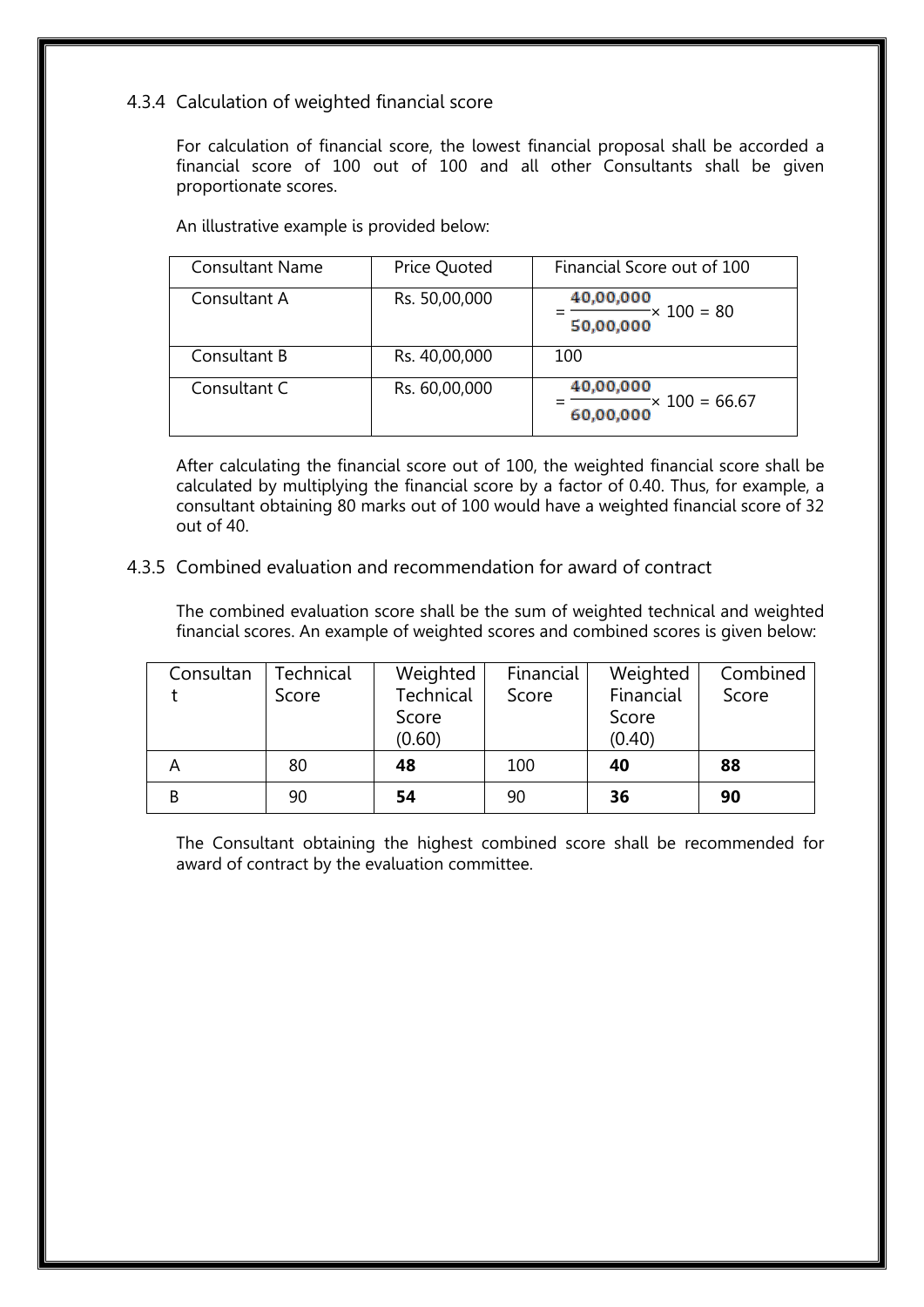## **5. SECTION 5 – TERMS OF REFERENCE**

### 5.1 PROPOSED PROJECT:

- a) The proposed Project would be set up on a cluster model to offer common facilities to Gem and Jewellery industries. Focus shall be on Jewellery.
- b) The Mega CFC will be established as a services provider with an aim to increase efficiencies of the small and medium scale local units by offering services which are not normally available with the independent units. The main objective of the Centre would be to provide quality services to the customers by satisfying their requirement and impart technical training to Gem and Jewellery sector.
- c) The Mega CFC envisages supporting the Gem and Jewellery Industries in overcoming the local challenges and facing global competition through state-ofthe-art technology, quality products, testing standards and trained manpower.
- d) Land Approx. 1 acre.
- e) The brief scope of works proposed for the Buildings/Structures is as follows in area statement of RCC substructure & super structure with all the services, utilities, finishes required for the standard industrial buildings including machine foundations, mezzanine structures etc.as per detailed design, drawings and specifications.
- f) Infrastructure Works and Services
- g) External:
	- $\checkmark$  Roads, Pavements etc.
	- $\checkmark$  Storm Water Drains
	- $\checkmark$  Drainage Lines
	- $\checkmark$  Sewage Treatment System / Effluent Treatment System
	- $\checkmark$  Water Lines -Domestic, Treated water, Process and Fire
	- $\checkmark$  Fencing / Compound Wall
	- $\checkmark$  Landscaping
	- $\checkmark$  Gas & other utility Lines
	- $\checkmark$  Electrical Distribution System
	- $\checkmark$  Ventilation -HVAC, Compressed Air Lines
	- $\checkmark$  Solar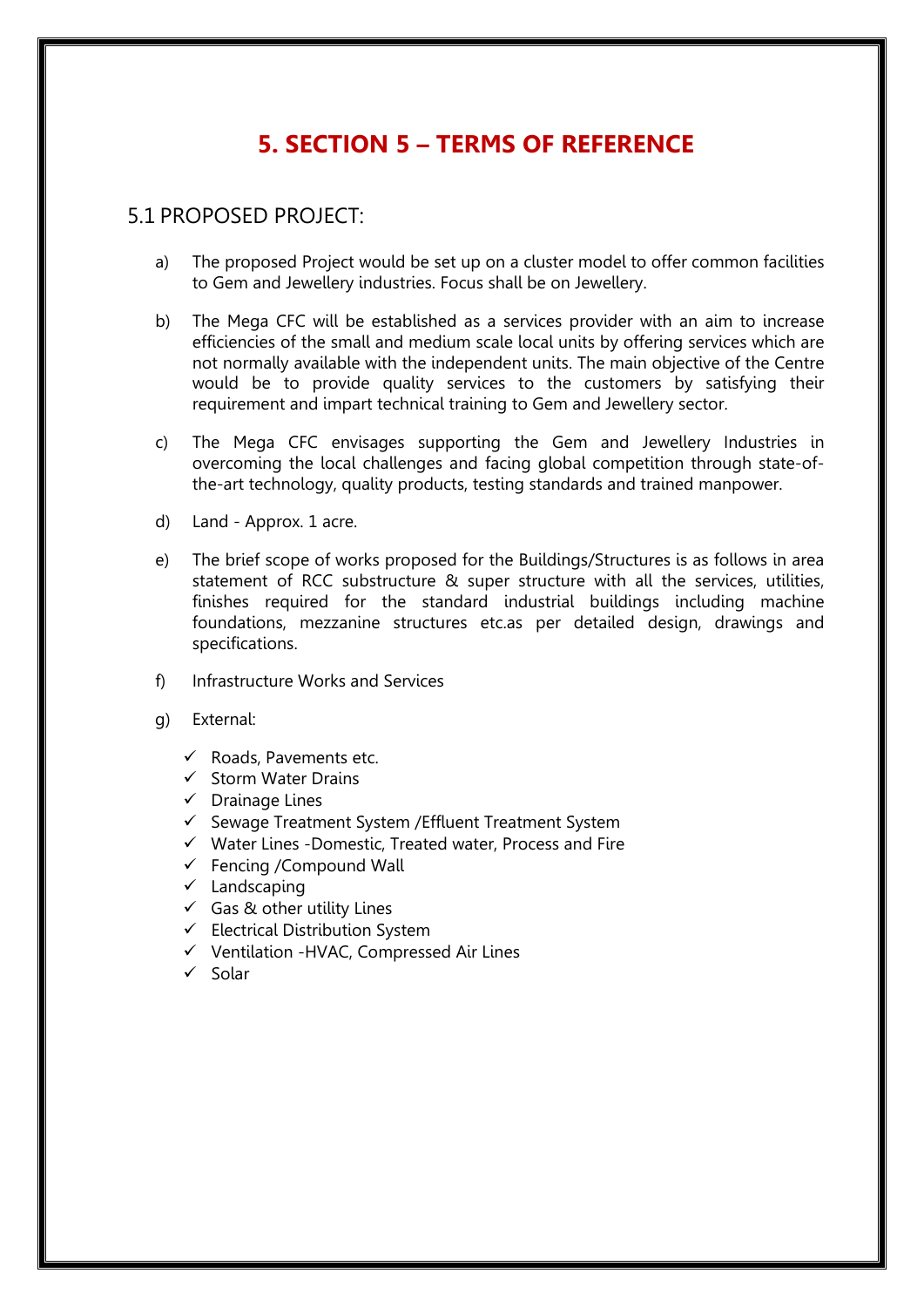## 5.2 PROPOSED PROJECT LOCATION:



### 5.3 AREA STATEMENT

The proposed Project is planned to be set up in SEEPZ SEZ. The facilities will be set up in an area measuring about 72,000 square feet. The area utilization by various activities is as shown in the Table below:

| <b>Components</b>                                                                                     | Area (in sq. ft.) |
|-------------------------------------------------------------------------------------------------------|-------------------|
| <b>Plinth Area</b>                                                                                    | 40m x 36 m        |
| <b>Facility based space allocation</b>                                                                |                   |
| Parking, Canteen, Reception (Ground Floor)                                                            | 12,000            |
| Machinery Service Centre (1 <sup>st</sup> and 2 <sup>nd</sup> Floor)                                  | 24,000            |
| Cutting Edge Technology Centre, Admin. Block and Industry<br>Best Practices & Data Centre (3rd Floor) | 12,000            |
| Business Facilitation Centre - 4 <sup>th</sup> Floor                                                  | 12,000            |
| Training & Skilling Centre to be run by GJSCI - 5 <sup>th</sup> Floor                                 | 12,000            |
| <b>Total Built-up Area</b>                                                                            | 72,000 Sq. ft.    |
| Number of Floors                                                                                      | Ground $+5$       |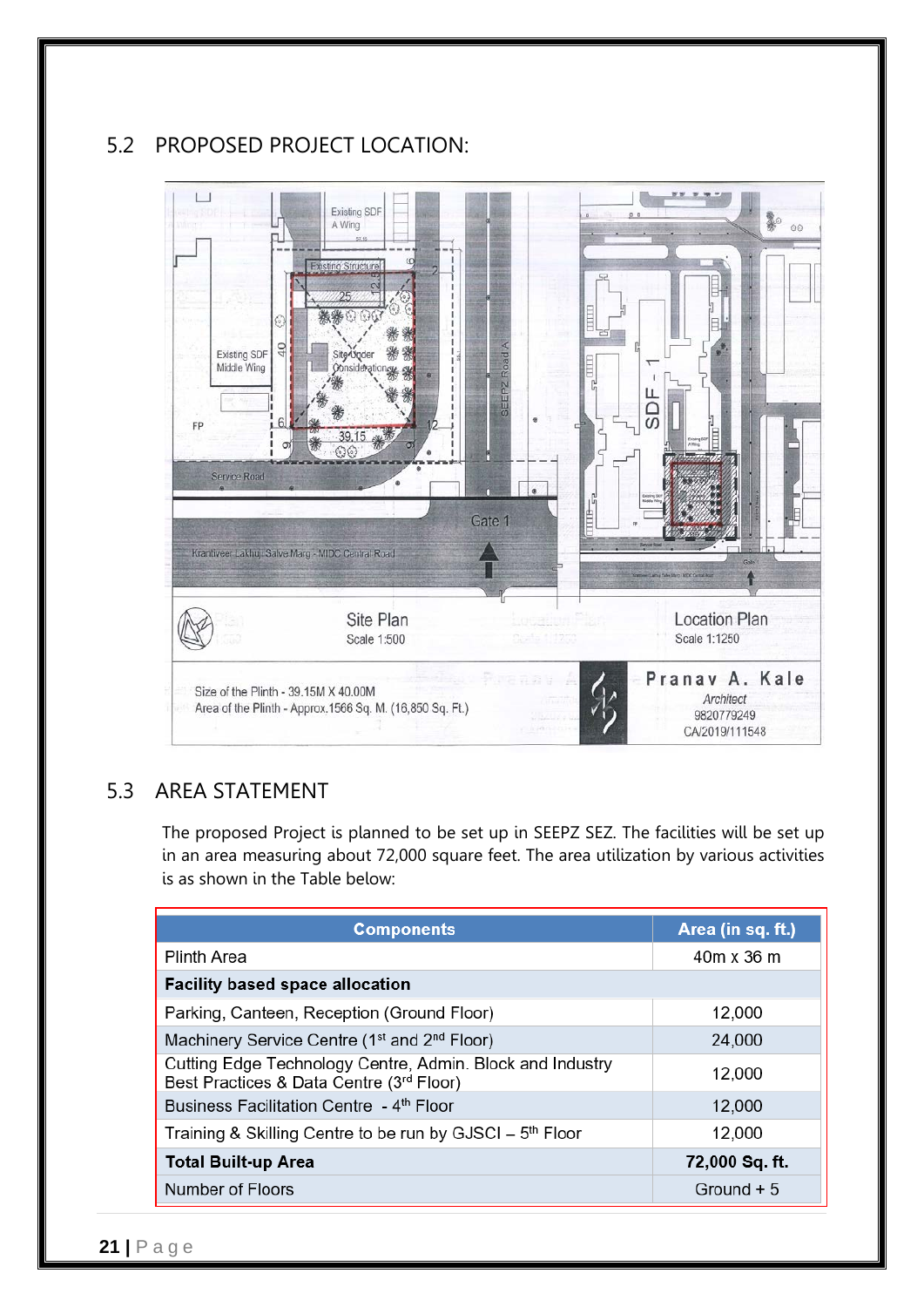### 5.4 OBJECTIVES AND SCOPE OF WORK

Carry out investigation on the Project Site in accordance with Scope of Works listed below, Price Bid & Technical Specification and all relevant standards prescribed by appropriate authorities and should conform to the requirements of Code for Geotechnical Engineering Investigation GB50021-2001 (2009 Version) and Code for Design of Building Foundations GB50007-2011. If there is a difference between the aforesaid requirements of Code and the Indian local standards prescribed by relevant authorities, then for the purposes of the present project, the higher one(s) shall prevail.

### **Investigation tasks**

- 5.4.1 Evaluate the feasibility and suitability of the project construction on the Project Site.
- 5.4.2 Carrying out topographical survey of plant and allied areas showing all permanent & general features. Locating (coordinates, plan dimensions, object name etc) existing building, structure, roads, drains, manhole, poles, cable trenches, pipe trenches etc and detailed contour survey by taking spot levels at 10m interval, carrying out cross section of canal/nallah by taking spot levels at 5m interval or less including clearance of jungles and cutting of trees etc which are interfering with the survey works and any other field works necessary for the completion of the said item, preparation and submission of all plans (maps), reports, CDs and originals etc all complete as per specification and instructions of the Employer / Employer's Representative.
- 5.4.3 Find out geological phenomena (including collapsing soil and liquefaction phenomena, etc.) that could affect the stability of the construction activity at the Project Site and the extent of harm thereto and provide calculation indexes and data required for the prevention and control of such geological phenomena.
- 5.4.4 Find out the cause of formation and age of the stratum structure at the Project Site (whether there is karst cave, fossil river course or gully) and physical and mechanical properties of the soil layer, and evaluate the uniformity, stability and bearing capacity of the foundation.
- 5.4.5 Find out the types of groundwater, burial conditions, seasonal variation range and corrosion on building materials, and propose the basement design and calculate the required groundwater level and the groundwater level for antifloating calculation.
- 5.4.6 Measure the shear wave velocity of the soil layer, classify the soil at the Project Site, and evaluate the possibility of liquefaction of saturated sand and silt, so as to meet the requirements of seismic design.
- 5.4.7 Engineering investigation of soft soil. In addition to providing the data needed for the calculation of foundation bearing capacity and deformation of soft soil, the regional characteristics, consolidation state, pre-consolidation pressure (kpa) and related indexes of soft soil should also be proposed.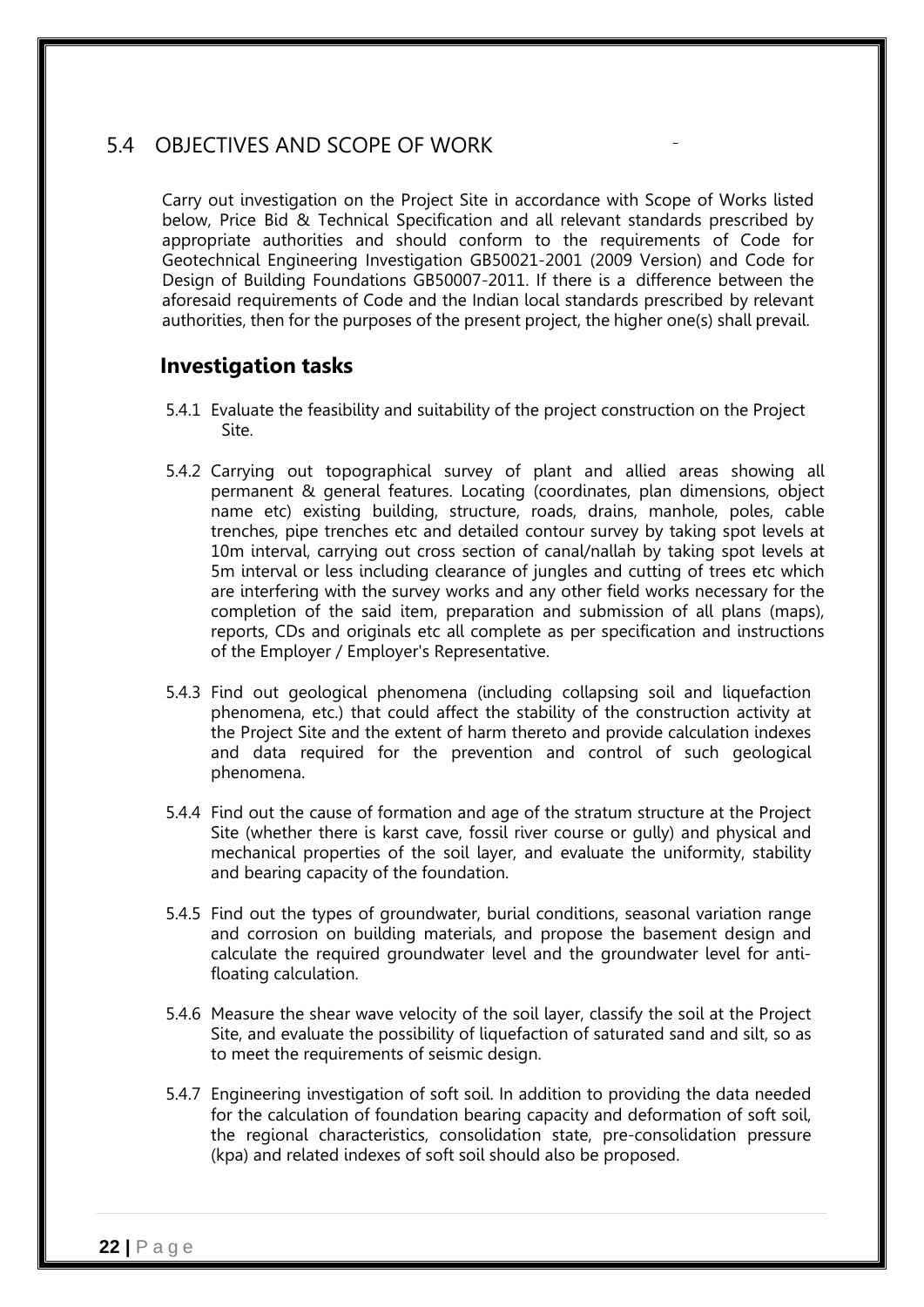- 5.4.8 Requirements for drilling depth
	- Determine the final depth of exploration according to the condition of the soil layer at the Project Site (meanwhile, meeting the requirements of the soil layer with the characteristic value of bearing capacity of the final stable bearing stratum not less than 180KPa and the modulus of compression not less than 8MPa) and the requirements of the building.
	- Trial investigation/ survey shall be carried out prior to formal investigation/ survey. After trial investigation/ survey, the Employer and Consultant shall discuss with each other and determine the conditions of the soil layer at the Site and the requirements of the building to determine the final depth of exploration.
- 5.4.9 Provide foundation and base programs for this project. If pile foundations are proposed, make suggestions on pipe types and pile-tip bearing stratums, and provide ultimate tip resistance of pipes, characteristic values of ultimate lateral resistance, deformation calculation parameters and estimated settlement at the center of foundation piles.
- 5.4.10 Provide foundation pit design and relevant construction parameters and make suggestions on construction precipitation and excavation slope.
- 5.4.11 In addition to natural foundation and pipe foundation, the types of bases in this project also include natural foundations after foundation treatment. It is required to offer suggestions on foundation treatment programs and provide data and information required for design.
- 5.4.12 Provide the earth resistivity of the Project Site. Provide resonant column experiment data.
- 5.4.13 The contents of investigation, geotechnical investigation and evaluation and result reports shall confirm to the requirements of applicable Central and State legislations and any applicable standards prescribed by the relevant authorities and should conform to the requirements of Code for Geotechnical Engineering Investigation GB50021-2001 (2009 Version) and Code for Design of Building Foundations GB50007-2011. If there is a difference between the aforesaid requirements of Code and the Indian local standards prescribed by relevant authorities, then for the purposes of the present project, the higher one(s) shall prevail.
- 5.4.14 If the main bearing stratum of the Project Site fluctuates greatly, during the investigation/ survey, geological exploration holes shall be properly densified at the position where the main bearing stratum fluctuates greatly according to relevant specifications.
- 5.4.15 The Employer reserves the right to incorporate additional scope of work that are incidental to the responsibilities as described above and direct the Consultant to perform the same.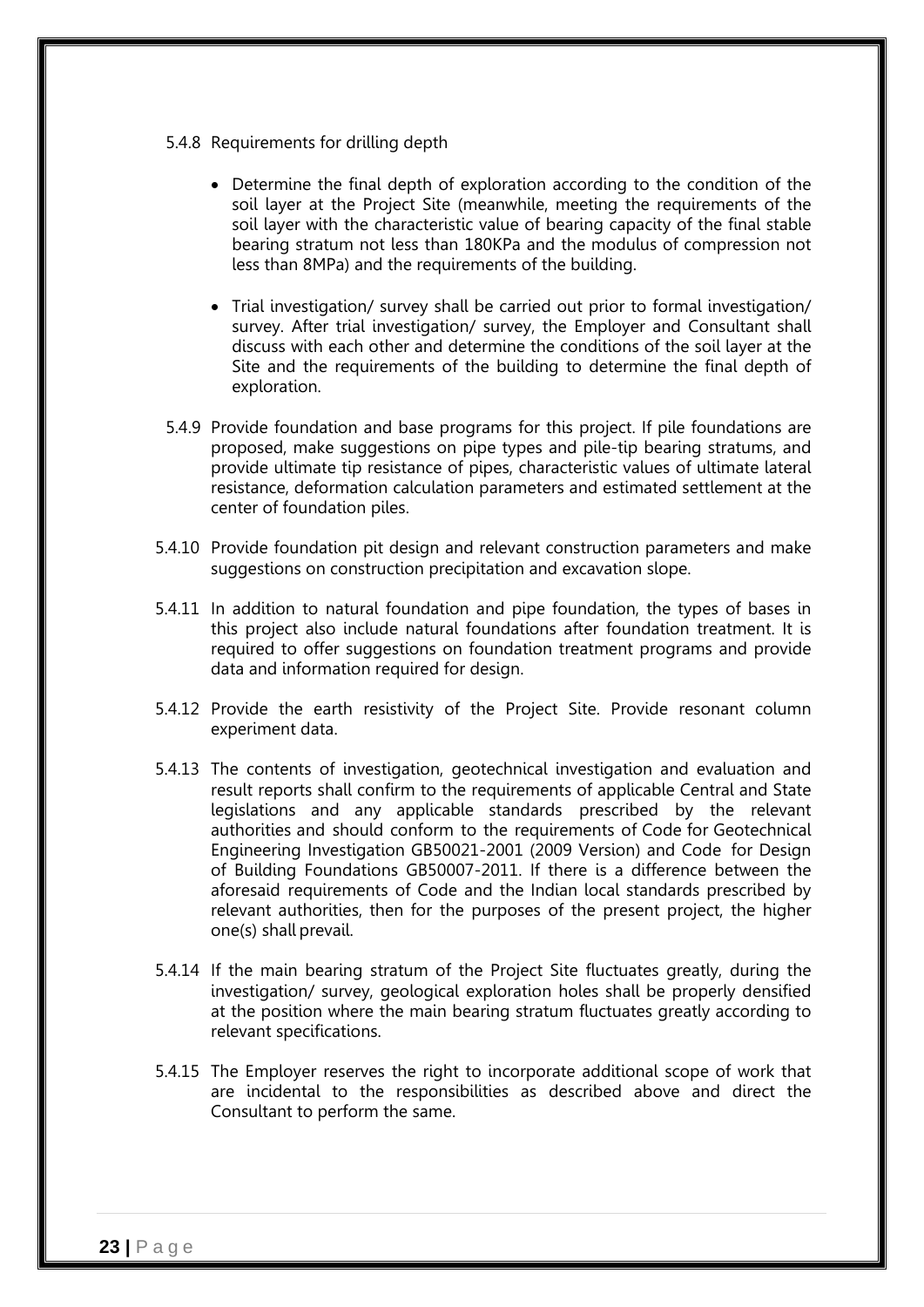### **Relevant standards and specifications include but are not limited to:**

- a) Code for Geotechnical Engineering Investigation (GB50021-2001) 2009 Version
- b) Standard for Fundamental Terms of Geotechnical Engineering (GB/T 50279-2014)
- c) Standard for Soil Test Method (GB/T 50123-1999)
- d) Standard for Tests Method of Engineering Rock Masses (GB/T 50266-1999)
- e) Technical Specification for Engineering Geological Prospecting and Sampling of Constructions (JGJ/T 87-2012)
- f) Standard for Geotechnical Investigation of Tall Buildings (JGJ-T 72-2017)
- g) Code for Design of Building Foundation (GB 50007-2011)
- h) Code for Seismic Design of Buildings (GB50011-2010) 2016 Version
- i) Technical Code for Ground Treatment of Buildings (JGJ 79-2012)
- j) Technical Specification of Retaining and Protecting for Building Foundation Excavation (JGJ 79-2012)
- k) Technical Code for Building Pile Foundations (JGJ 94-2008)
- l) Technical Code for Building Slope Engineering (GB 50330-2013)

### 5.5 TECHNICAL REQUIREMENTS

### 5.5.1 Types of boreholes:

The estimated engineering quantity of this work as provided in the Price Bid document tentatively, and the spacing between geological investigation points is not greater than 20m, however Consultant shall make necessary checks as per standard requirement. The Employer reserves the rights to provide additional technical requirements to the Consultant, which shall be deemed to be incorporated under this Inquiry document. Borehole types and technical requirements shall meet the relevant Central and State legislations and the relevant standards prescribed by appropriate authorities. The drilling holes are divided into general exploration holes and controlled exploration, one controlled exploration hole is set every 5 general exploration holes, the control depth of the general exploration holes is not less than 10m, and the control depth of the controlled exploration holes is not less than 15m, trial investigation/ survey shall be carried out prior to formal investigation/ survey. After trial investigation/ survey, the Employer and Consultant shall discuss with each other and determine the conditions of the soil layer at the Site and the requirements of the building to determine the final depth of exploration.

Note: When one of the situations is encountered, the depth of the exploration hole should be appropriately increased or decreased.

- When the ground wave height of the exploration hole differs greatly from the expected leveling ground elevation, the depth of the exploration hole shall be adjusted according to the difference.
- Before the bedrock is encountered in the predetermined depth, in addition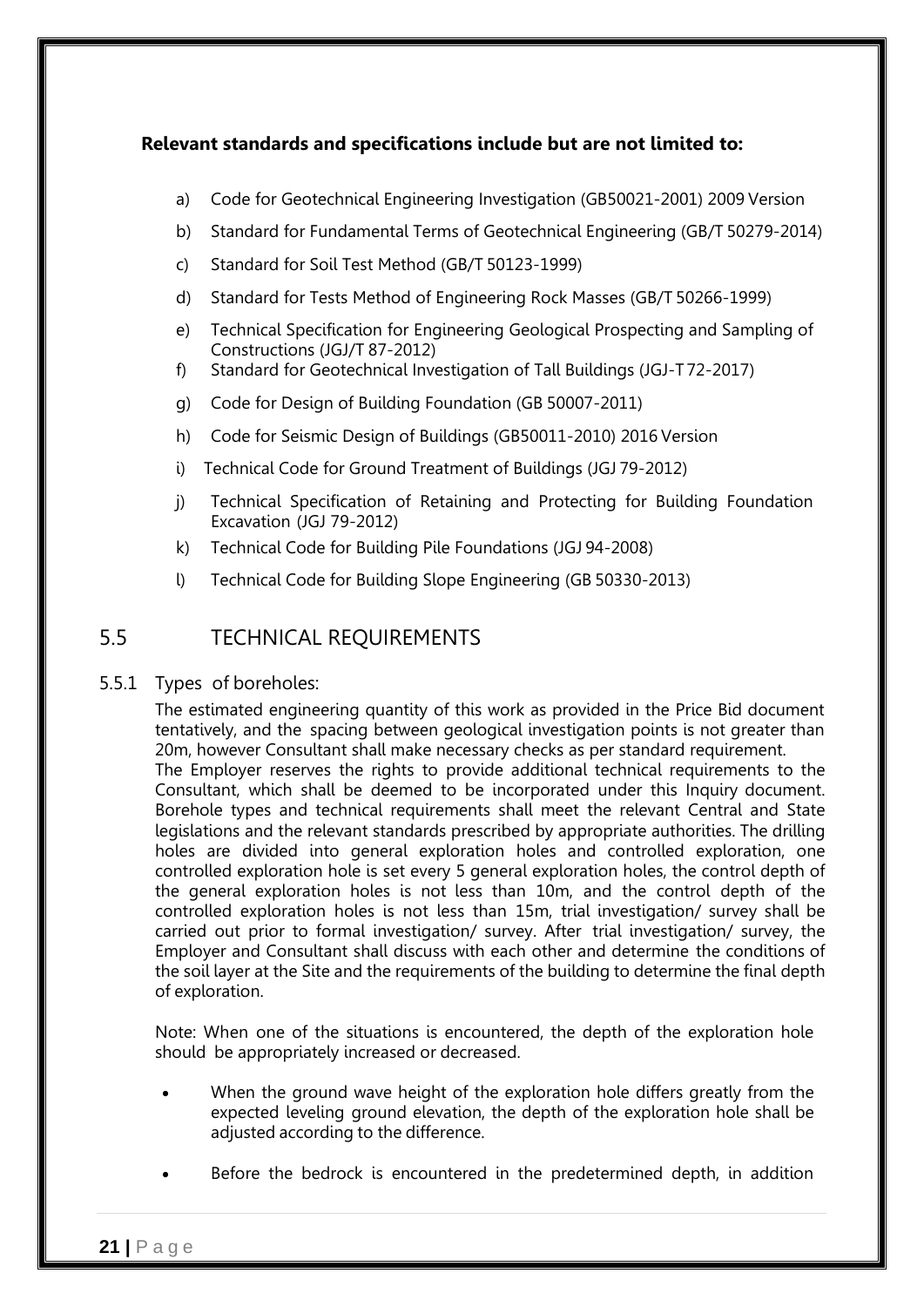to controlling the exploration hole, the appropriate depth of the bedrock should be drilled, and the other exploration holes can reach the confirmed bedrock and then the drilling can be terminated.

- In the predetermined depth, there is a large thickness, although a uniform distribution of solid soil layers (such as gravel soil, dense sand, old sedimentary soil, etc.), except for the controlled exploration holes should reach the specified depth, the general exploration holes the depth can be appropriately reduced.
- When there is a soft soil layer within the predetermined depth, the depth of the exploration hole should be appropriately increased, and some of the controlled exploration holes should penetrate the soft soil layer or reach the expected control depth.
- For heavy industrial buildings, the depth of exploration holes should be appropriately increased according to structural characteristics and load conditions.
- 5.5.2 Requirements for statements and records:

During drilling, measure and record the layered depth of each rock and soil layer in time per roundtrip and fill in the record section by section per roundtrip. Briefly describe the lithological characters per roundtrip and guarantee the authenticity and timeliness of the records.

- 5.5.3 Requirements for finished boreholes
	- When each borehole is finished, the Employer or Employer's Representative shall check the borehole depth and review the drilling record for inspection and approval, only with the approval of the Employer, removal can be done.
	- Color photographs of drilled cores shall be taken.
	- Project forms of test requirements for rock, soil and water samples shall be completed and submitted to the laboratory on the same day.
- 5.5.4 Investigation data to be submitted
	- The Consultant shall truthfully prepare the engineering investigation report in accordance with the requirements of this assignment, technical specification, applicable Central and State legislations, applicable standards prescribed by relevant authorities, and according to the situation of the Project Site and experimental analysis, and the report shall be submitted to the Employer after being checked and approved by corresponding persons with geological survey qualifications.
	- The geotechnical investigation / survey report shall fully reflect the requirements of the geotechnical investigation/ survey activity, comprehensively and objectively evaluate the geological situation of the project, include complete data, scientific analysis, true and correct data, clear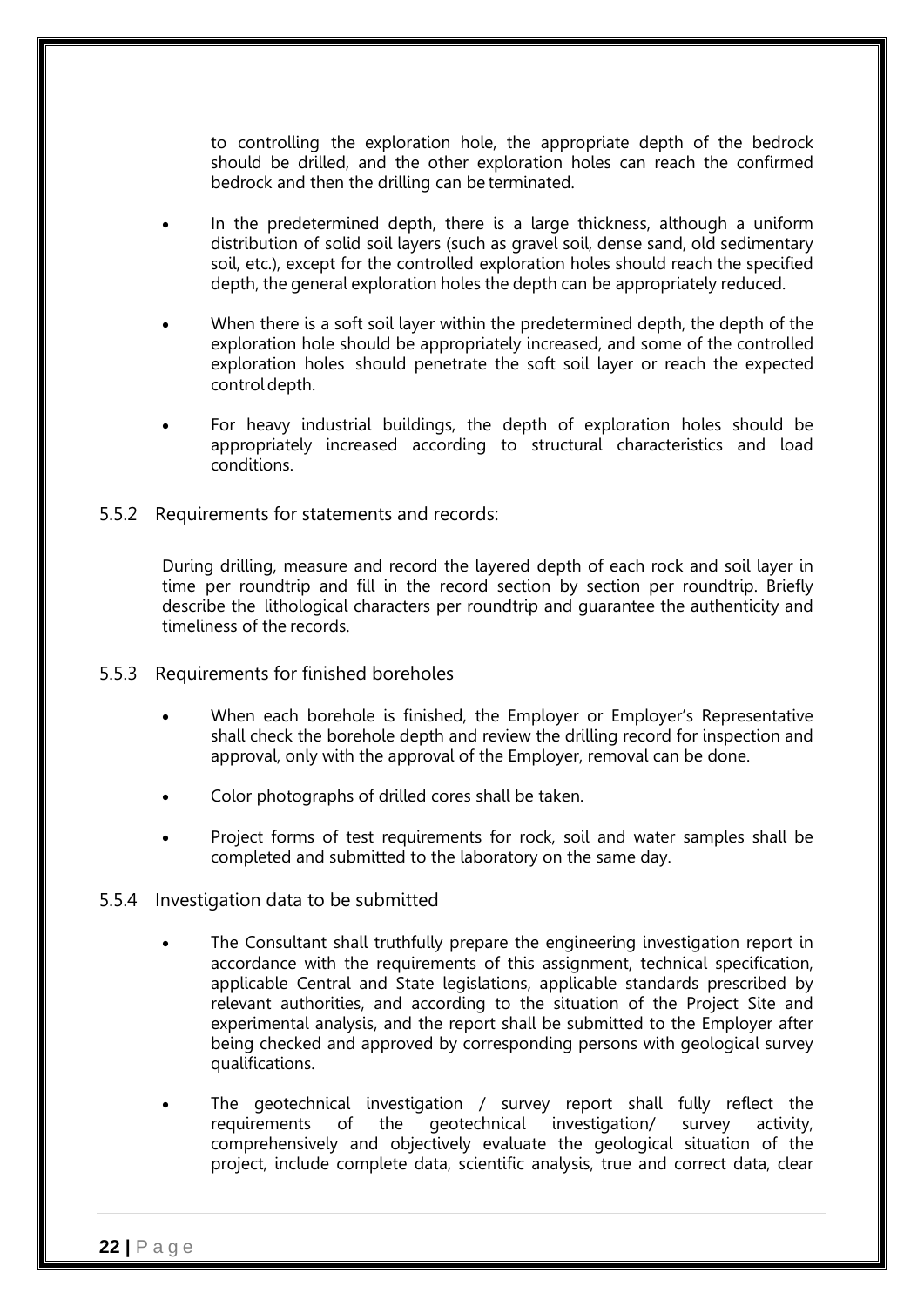charts, and grounded conclusions, and put forward reasonable suggestions for engineering design and construction according to local conditions.

- The Consultant shall ensure all the tests that are considered necessary for this purpose are done at in-house Laboratory or NABL approved laboratory at his cost and the test reports shall be submitted at the earliest to Employer. If the Employer desires to witness such tests, the Consultant shall arrange for the same.
- The geotechnical investigation/ survey report consists of text part and drawing part, and the text part shall at least include:
	- $\checkmark$  Overview of the proposed project, investigation purpose, task requirements and technical standards for reference.
	- $\checkmark$  Distribution of exploration points, investigation methods, undisturbed soil sampling and experimental analysis.
	- $\checkmark$  Project Site location, topography and geomorphology, geological structure, bad geological phenomena (including collapsible soil and liquefaction phenomenon, etc. ), geological formation conditions, hydrogeological conditions (including burial conditions of water, types, water levels and changes), distribution of each soil layers, as well as physical properties, property indexes, electrical resistivity, strength parameters, deformation parameters ( deformation modulus and compression modulus), recommended values of foundation bearing capacity of each soil layer, etc.
	- $\checkmark$  Evaluation of Project Site stability and suitability, corrosion effects of groundwater and soil on buildings, basic seismic intensity, engineering geological problems that shall be caused by engineering construction and relevant prevention and control measures, suitable foundation forms, relevant calculation parameters (include Seismic zoning, site soil types, etc. controlled in accordance with Indian seismic code (MCE)) and matters needing attention during construction
	- Analyze and demonstrate the programs for rock and soil utilization, remediation, and reconstruction, and put forward suggestions. Predict the possible geotechnical engineering problems during the construction and use of the project and put forward suggestions for monitoring and preventive measures
- The following information shall be provided:
	- $\checkmark$  Calculation of slope stability of deep foundation pit excavation and geotechnical parameters needed for retaining and protection. Demonstrate the effects of the underground installations of surrounding existing buildings.
	- Relevant technical parameters of foundation pit construction precipitation and suggestions for construction precipitation methods.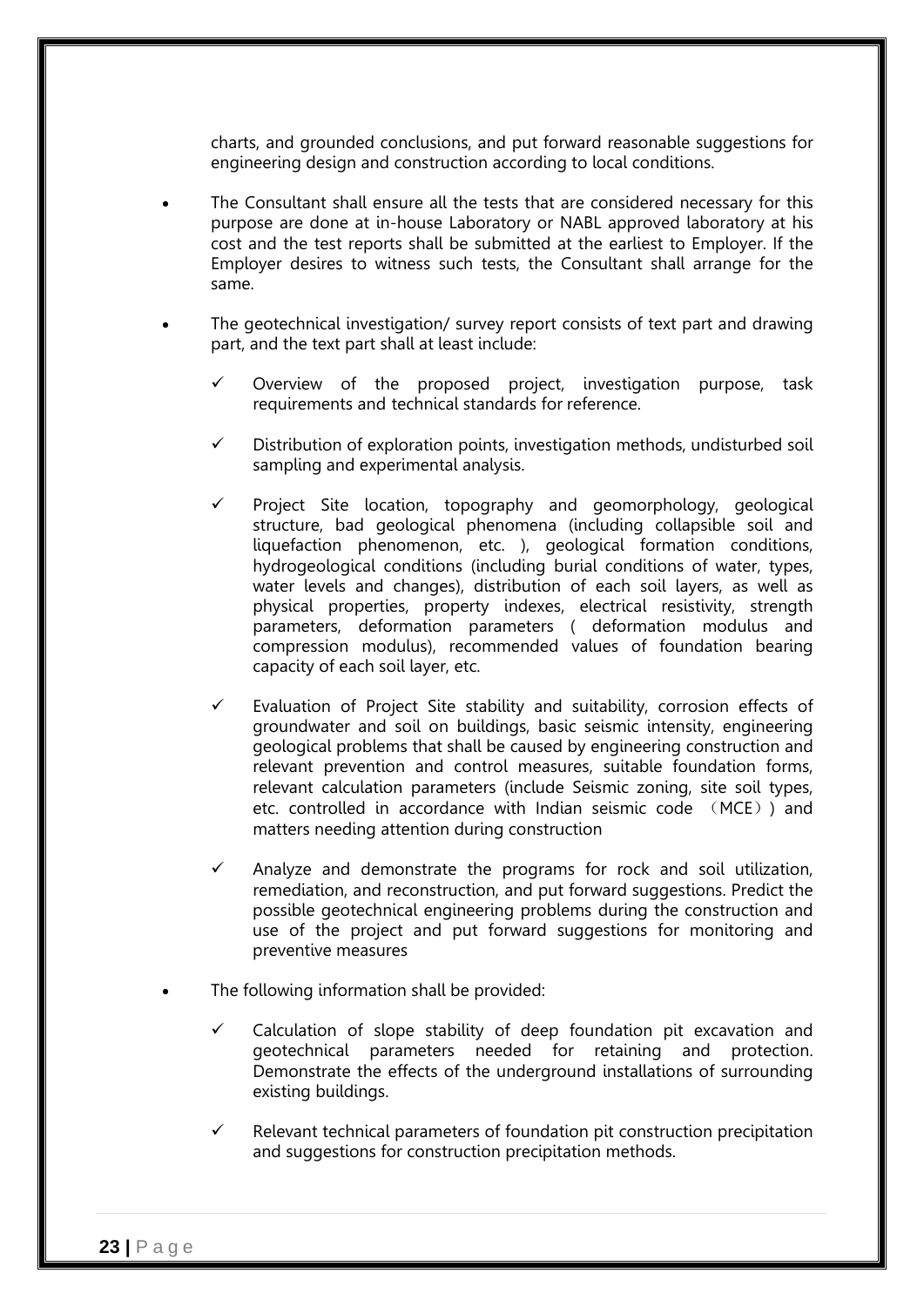- Waterproof design water level and anti-floating design water level.
- The drawing part of the geotechnical investigation/ survey report shall at least include:
	- Layout plan of exploration points
	- Comprehensive engineering geologic map or engineering geological zoning map
	- $\checkmark$  Engineering geologic profile
	- $\checkmark$  Geologic column or comprehensive geologic column
	- $\checkmark$  Relevant test charts for statistical analysis of physical and mechanical properties of each main soil layer, coordinates, elevation and depth of drilling points, and soil test results.
	- $\checkmark$  Groundwater level contour map
	- $\checkmark$  Geotechnical engineering calculation diagrams and calculation result charts.
- The following special reports need to be submitted:
	- $\checkmark$  Geotechnical engineering test reports.
	- $\checkmark$  Geotechnical engineering inspection or monitoring reports.
	- $\checkmark$  Geotechnical engineering accident investigation and analysis reports.
	- $\checkmark$  Rock and soil utilization, remediation, or reconstruction programs.
	- $\checkmark$  Special technical consulting reports on geotechnical engineering issues.
- Words, terms, codes, symbols, figures, measurement units and punctuations in the engineering investigation report shall conform to the regulations of relevant Central and State legislations and the relevant standards prescribed by appropriate authorities.
- Provide the investigation plan and investigation organization plan for detailed geological investigation point distribution within the timeline indicated in the contract terms.
- Provide detailed geotechnical engineering interim reports within the timeline indicated in the contract terms. The detailed geotechnical engineering interim reports shall at least include the following contents:
	- $\checkmark$  Site soil category of the construction site.
	- $\checkmark$  Seismic zoning (controlled by MCE).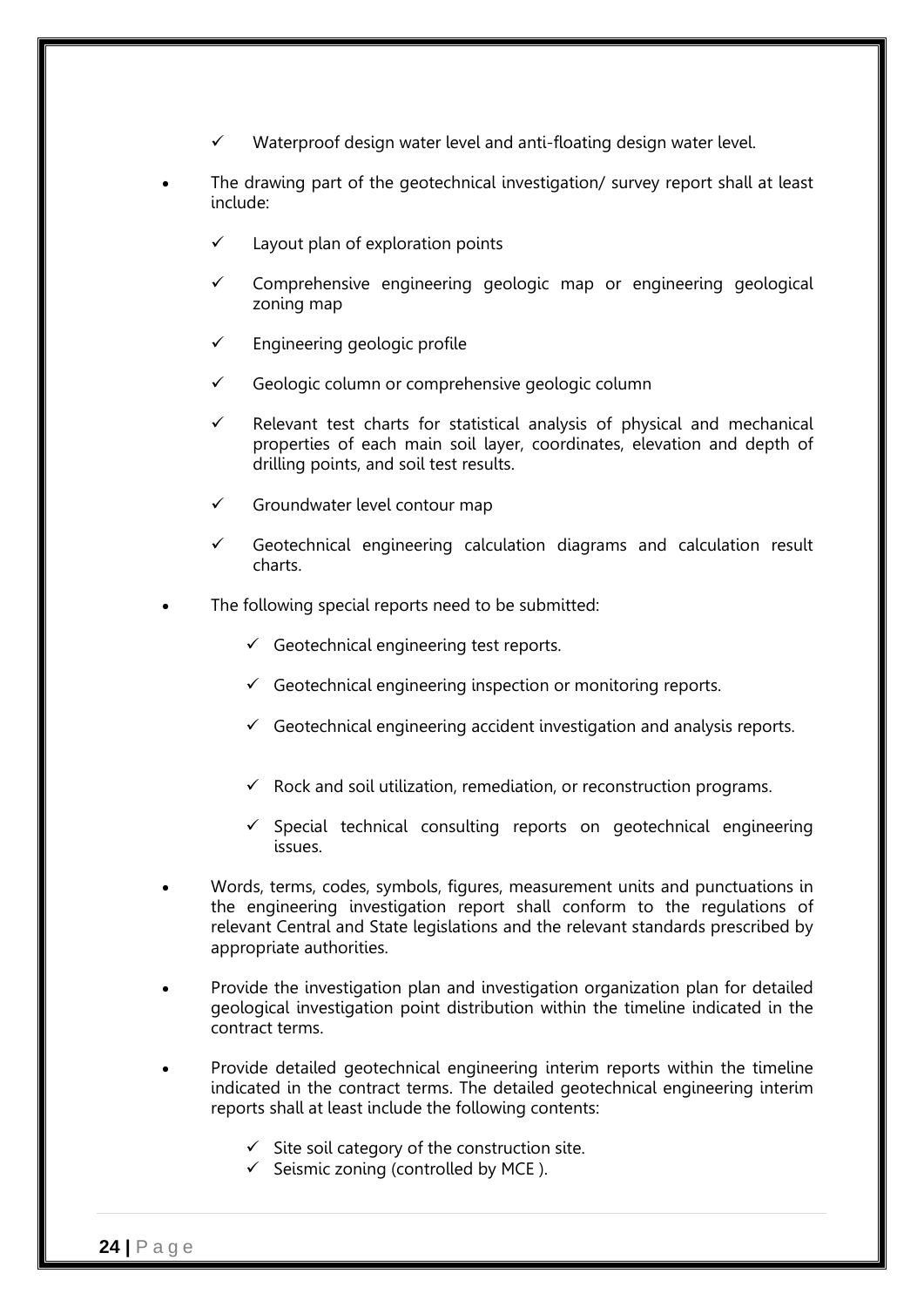- $\checkmark$  Basic wind pressure at the site location.
- $\checkmark$  Characteristic value of bearing capacity and compression modulus of each soil layer.
- $\checkmark$  Calculating the anti-floating water level.
- $\checkmark$  Resistivity.

#### 5.5.5 Completion Date

Complete all field work of geological investigation within 20 calendar days when the work order notified by Employer. Provide detailed geotechnical engineering investigation reports within the timeline indicated in the contract terms.

5.5.6 Key Deliverables and Payment Milestones

| <b>SN</b> | Deliverable                           | Timeline (weeks)<br>$T =$ date of<br>commencement<br>of services | <b>Payment Milestone</b><br>(% of contract value)                                                                                                                                      |
|-----------|---------------------------------------|------------------------------------------------------------------|----------------------------------------------------------------------------------------------------------------------------------------------------------------------------------------|
|           | Stage-1<br>Topography<br>Survey       | T-7 days                                                         | 20 % <sup>**</sup> -The invoice for can be raised<br>upon completion of Topographical<br>survey works & report and same to<br>be processed within 30 days from<br>the date of invoice  |
| 2         | Stage-2 Geotechnical<br>Investigation | $T-14$ days                                                      | 40 % <sup>**</sup> - The invoice for can be raised<br>upon completion of Geotechnical<br>Investigation & report and same to<br>be processed within 30 days from<br>the date of invoice |
| 3         | Stage-3 Final Report                  | $T-21$ days                                                      | 30 %**- The invoice for can be<br>raised upon completion of Final<br>Report and same to be processed<br>within 30 days from the date of<br>invoice                                     |

PRICE: The offer shall be made in the format provided as per the Bill of Quantities, all applicable tax such as GST, if any Entry Tax, Octroi, Freight, Insurance etc. shall be mentioned separately and included in the Price Bid based on the prevailing tax structure at the time of submission.

\*\* Please note that 5 % from each invoice will be deducted and will be returned upon successful acceptance of report by the competent authority.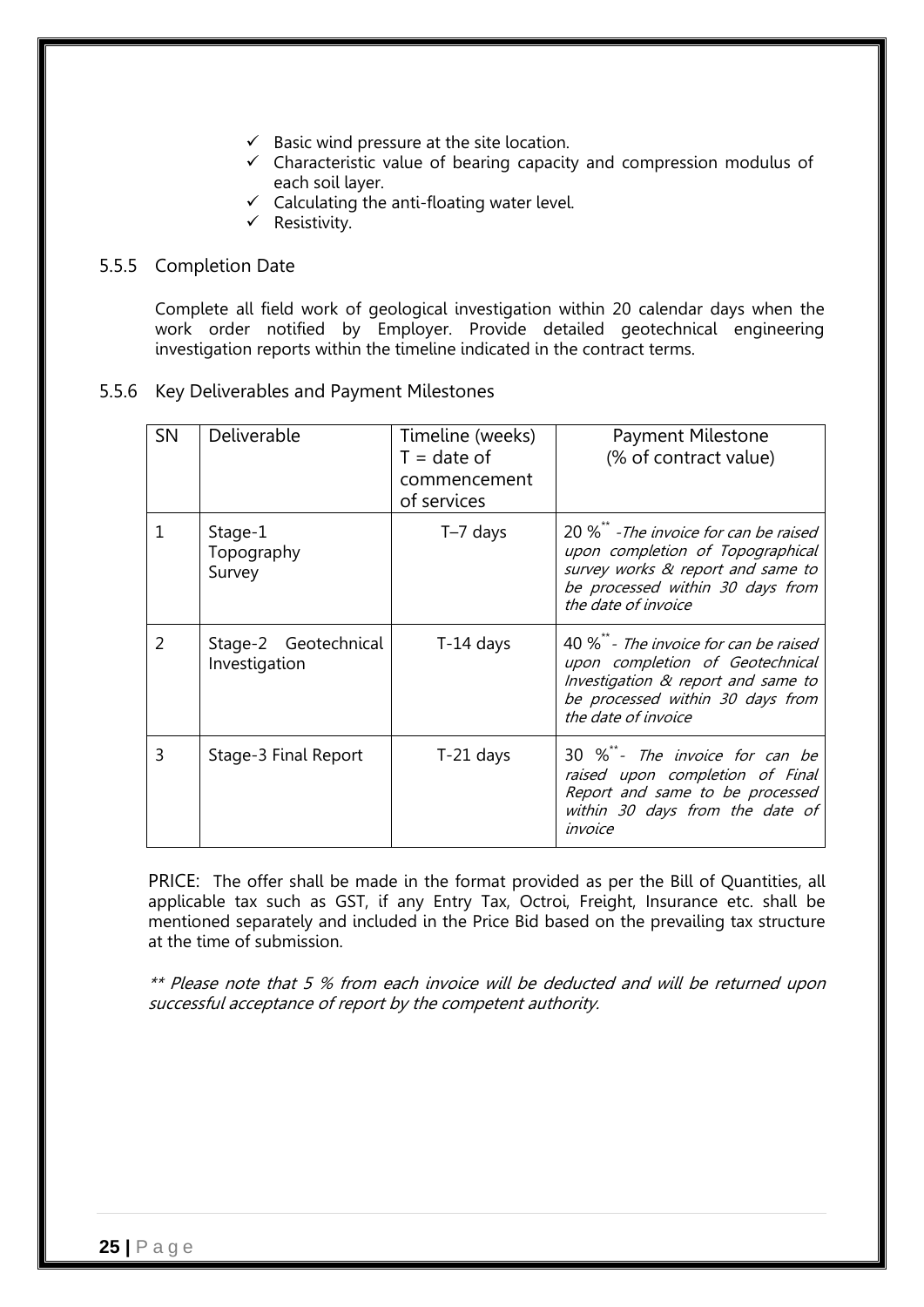### 5.5.7 Minimum Staff to be deployed

| Sr. No | <b>Description</b>                                                                                                                                                                                                                                                                             | <b>Nos. of Person</b> |
|--------|------------------------------------------------------------------------------------------------------------------------------------------------------------------------------------------------------------------------------------------------------------------------------------------------|-----------------------|
| 1.     | Geotechnical Engineer<br>Qualification<br>for<br>Minimum<br>Lead<br>proposed for the project:                                                                                                                                                                                                  | 01                    |
|        | Graduate<br>Civil<br>Engineering<br>in<br>or<br>Geotechnical<br>Postgraduate<br>in<br>Engineering or Equivalent in relevant<br>from<br>recognised<br>field<br>university,<br>$\mathsf{a}$<br>having Minimum professional experience<br>of 8 -10 years.                                         |                       |
| 2.     | <b>Engineering Geologist</b><br>Minimum Qualification for proposed for<br>the project:<br>Graduate in Geology/ earth Science or<br>diploma in geology and equivalent in<br>field<br>from<br>relevant<br>recognised<br>a<br>university, having Minimum professional<br>experience of 6-8 years. | 01                    |
| 3.     | Supervisors<br>Diploma in in relevant field from a<br>recognised university, having Minimum<br>professional experience of 6 years                                                                                                                                                              | $01 + 01$             |
| 4.     | Qualified Surveyor<br>Diploma in Civil Engineering of three<br>years duration or ITI in Land Surveying of<br>two years duration from any recognized<br>institution recognized by the State Board<br>of Technical Education                                                                     | 01                    |
| 5.     | <b>Rig Operators</b>                                                                                                                                                                                                                                                                           | 01/ Rig               |
| 6.     | Mechanic                                                                                                                                                                                                                                                                                       | 1                     |
| 7.     | Skilled/Unskilled labour                                                                                                                                                                                                                                                                       | As required           |

Note: Credible evidence in the form of payroll shall be submitted to establish that the above staff is employed with the organisation. Contractual employees shall not be preferred for positions 1 to 4

- 5.5.8 Support Provided by Employer
	- The Employer shall grant necessary access permissions to the Consultant's team to visit proposed site to carry out field visits.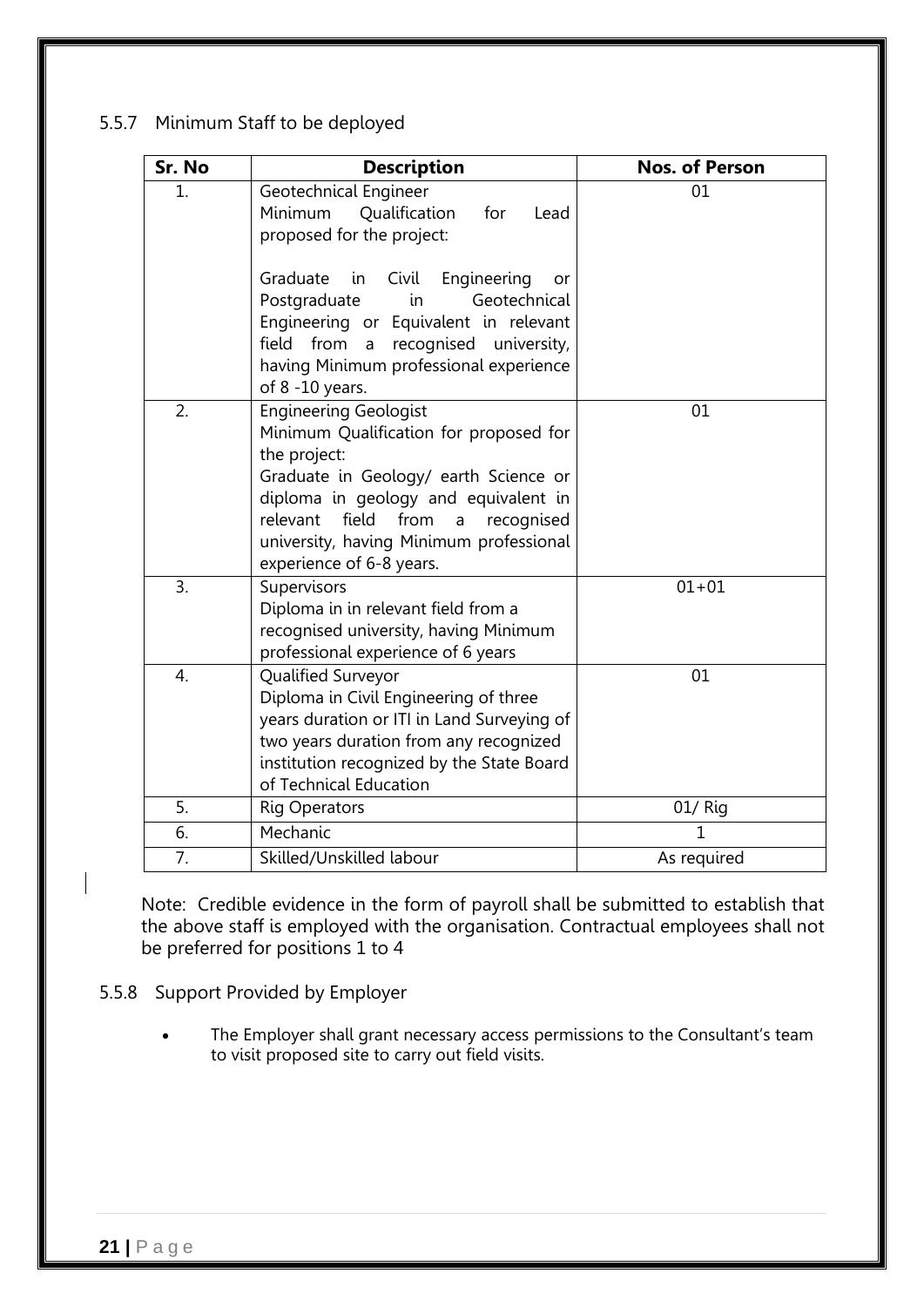# **Section 6 – Bidding Forms**

| <b>SN</b>      | <b>Name of the Form</b>                    |
|----------------|--------------------------------------------|
| 1              | Letter of Proposal                         |
| $\overline{2}$ | Checklist of documents comprising Proposal |
| 3              | <b>Consultants Past Experience Details</b> |
| $\overline{4}$ | CVs of Proposed Key Experts                |
| 5              | <b>Financial Proposal Format</b>           |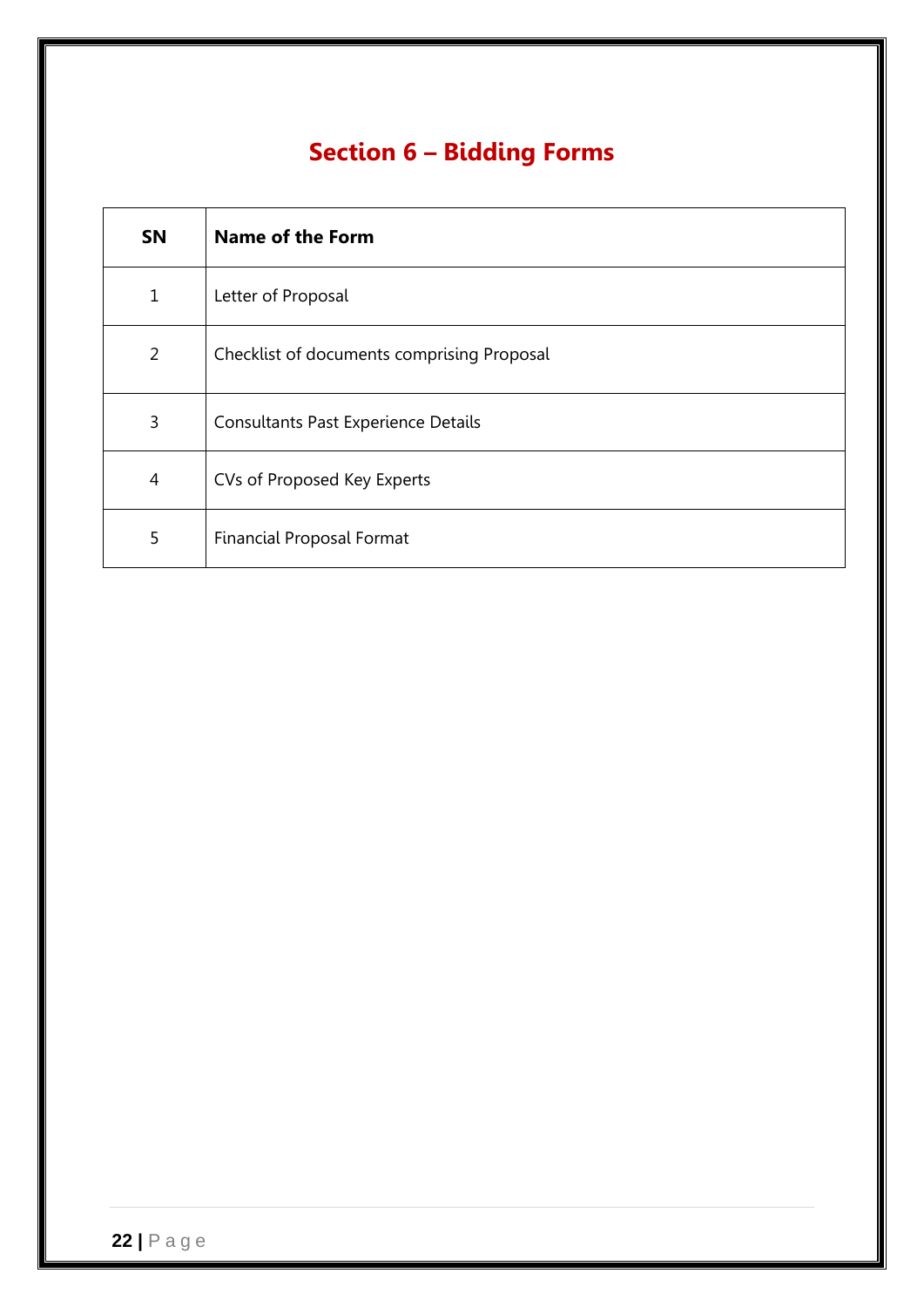### **1. Letter of Proposal**

*The Consultant must prepare the Letter of Proposal on its letterhead clearly showing the Consultants complete name and address.*

*Note: All italicized text is for use in preparing these forms and shall be deleted from the final products.*

Date:

Proposal Ref. No.:

To, The Development Commissioner SEEPZ, SEZ Authority Andheri (East), Mumbai-400 096

- 1. We have examined and have no reservations to the Request for Proposals, including Addenda issued in accordance with Instructions to Consultant.
- 2. We meet the eligibility requirements in accordance with ITC 4 and have no Conflict of Interest in accordance with GFR 175.
- 3. We offer to provide, in conformity with the Request for Proposals, the following Services: Geotechnical survey services.
- 4. Our final price offer is as submitted in our financial Proposal.
- 5. Our Proposal shall remain valid for 90 days from the last date of submission of the Proposal and it shall remain binding upon us and may be accepted at any time before the expiration of that period.
- 6. We are not participating, as a consultant or as a sub-Consultant, in more than one proposal in this bidding process.
- 7. We, along with any of our sub-Consultant, key experts or joint venture partners for any part of the contract, are not debarred by any Consultant under the State Government, the Central Government or any State Government or any Public Undertaking, Autonomous body, Authority by whatever name called under them.
- 8. We hereby certify that we have taken steps to ensure that no person acting for us or on our behalf will engage in any activities which is in contravention of the Code of Integrity proscribed in GFR 175.
- 9. We hereby certify that we neither are associated nor have been associated directly or indirectly with the Consultant or any other individual or entity that has prepared the design, specifications and other documents for the subject matter of procurement or is being proposed as Project Manager for the contract from the SEEPZ SEZ Authority.
- 10. We hereby certify that we have fulfilled our obligations to pay all such taxes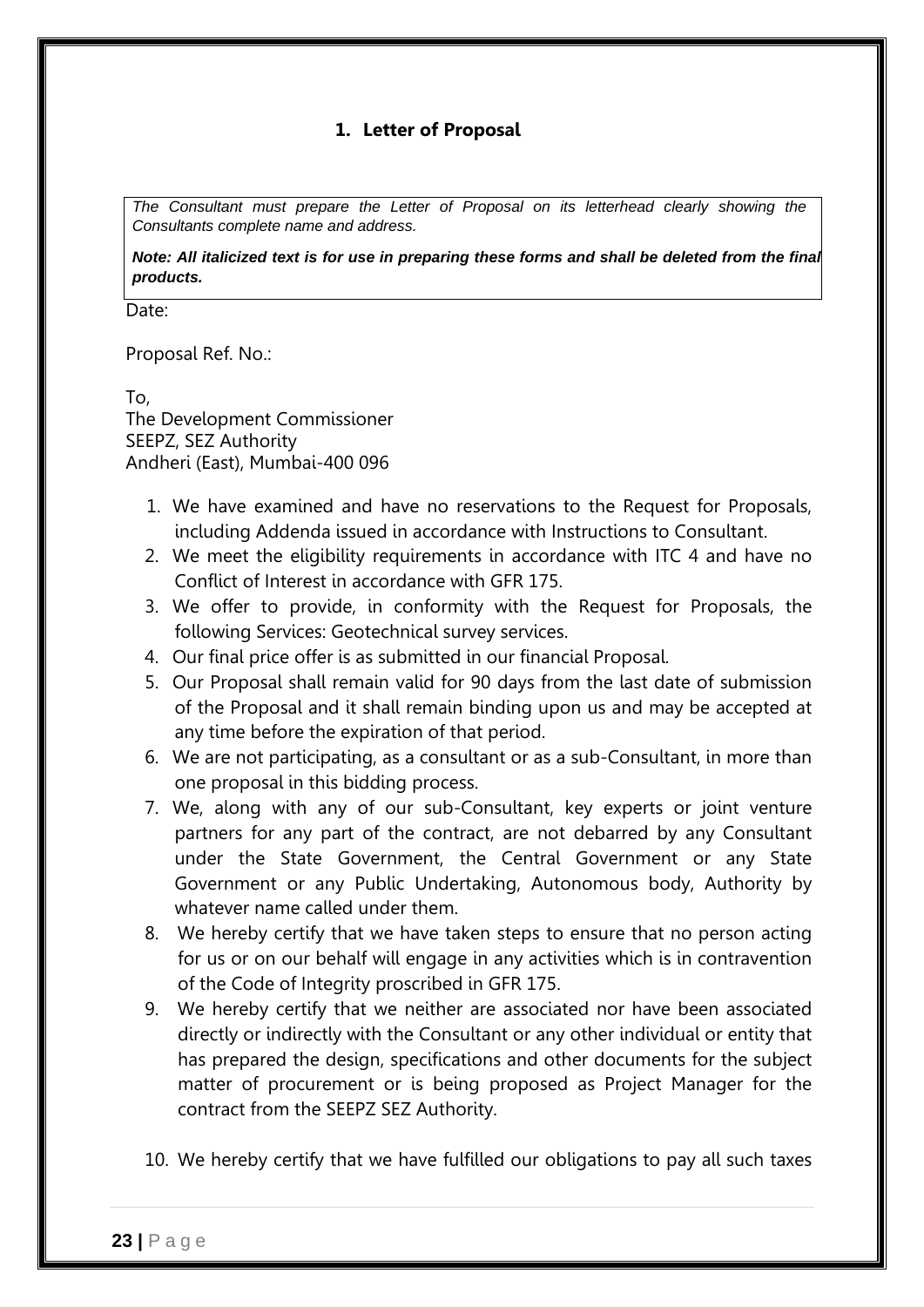as payable to the Central Government or the State Government or any local authority.

- 11. We hereby certify that we are not insolvent, in receivership, bankrupt or being wound up, not have its affairs administered by a court or a judicial officer, not have its business activities suspended and must not be the subject of legal proceedings for any of the foregoing reasons.
- 12. We hereby certify that our directors and officers have not been convicted of any criminal offence related to their professional conduct or the making of false statements or misrepresentations as to their qualifications to enter into a procurement contract within a period of three years preceding the commencement of the procurement process, or not have been otherwise disqualified pursuant to debarment proceedings.
- 13. We understand that this Proposal, together with your written acceptance thereof included in your notification of award, shall constitute a binding contract between us, until a formal contract is prepared and executed; and
- 14. We understand that SEEPZ SEZ Authority is not bound to accept the highest evaluated Proposal or any other Proposal that SEEPZ SEZ Authority may receive and that the decision of the SEEPZ, SEZ authority shall be final & binding.

Name of the Consultant: Name of Consultants Authorized Signatory: Designation of the person signing the Proposal:

> Signature of the person named above Date signed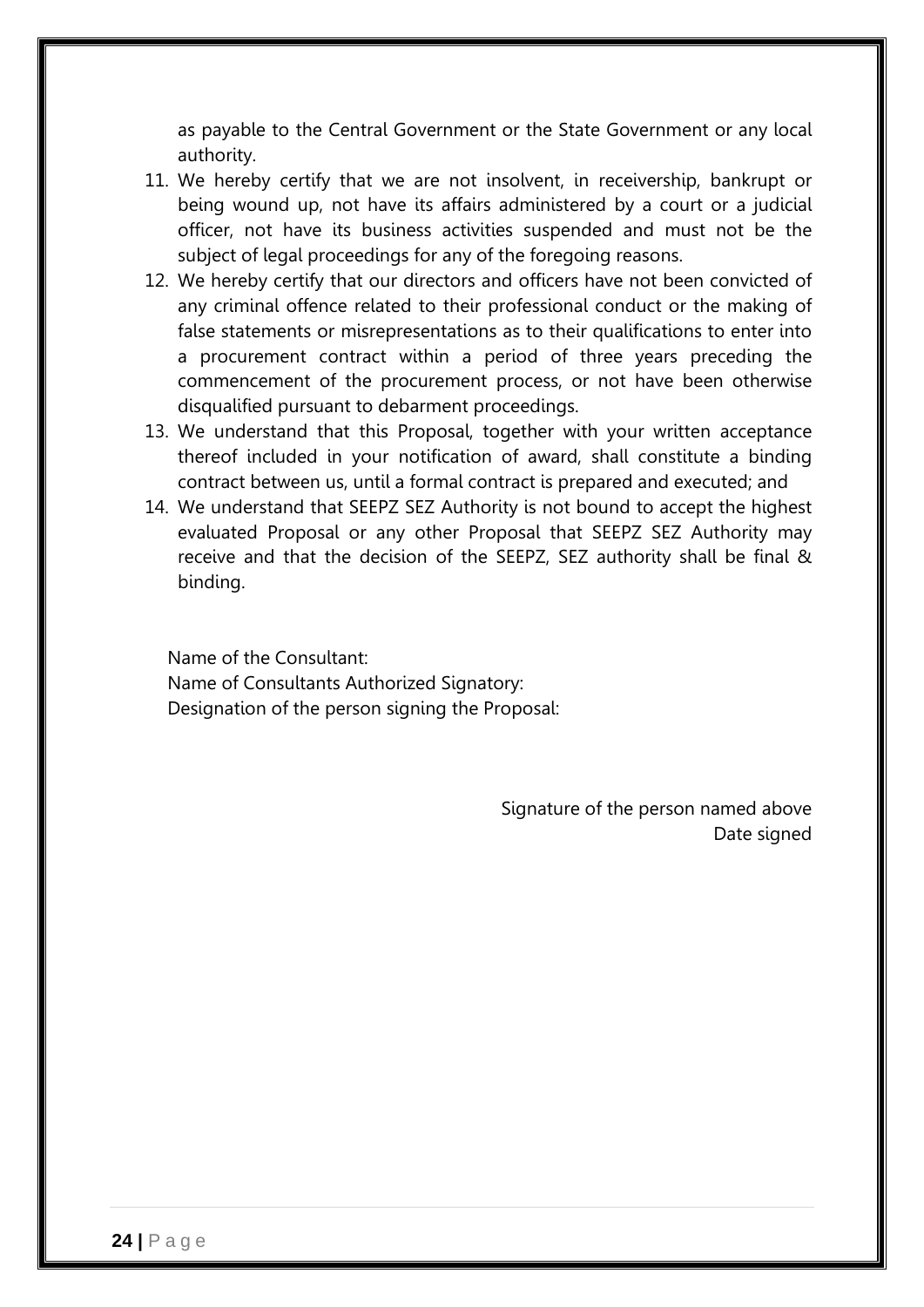## **2. Checklist of documents comprising Proposal**

| <b>SN</b>      | Document                                                    | Included<br>(Y/N) | Page No.  |
|----------------|-------------------------------------------------------------|-------------------|-----------|
| 1              | <b>Eligibility Documents</b>                                |                   | <b>NA</b> |
| $\overline{2}$ | Letter of Proposal                                          |                   |           |
| 3              | Checklist of documents comprising Proposal                  |                   |           |
| 4              | Consultants Past Experience Details                         |                   |           |
| 5              | CVs of Proposed Key Experts                                 |                   |           |
| 6              | Financial Proposal (to be uploaded in a separate<br>folder) |                   | <b>NA</b> |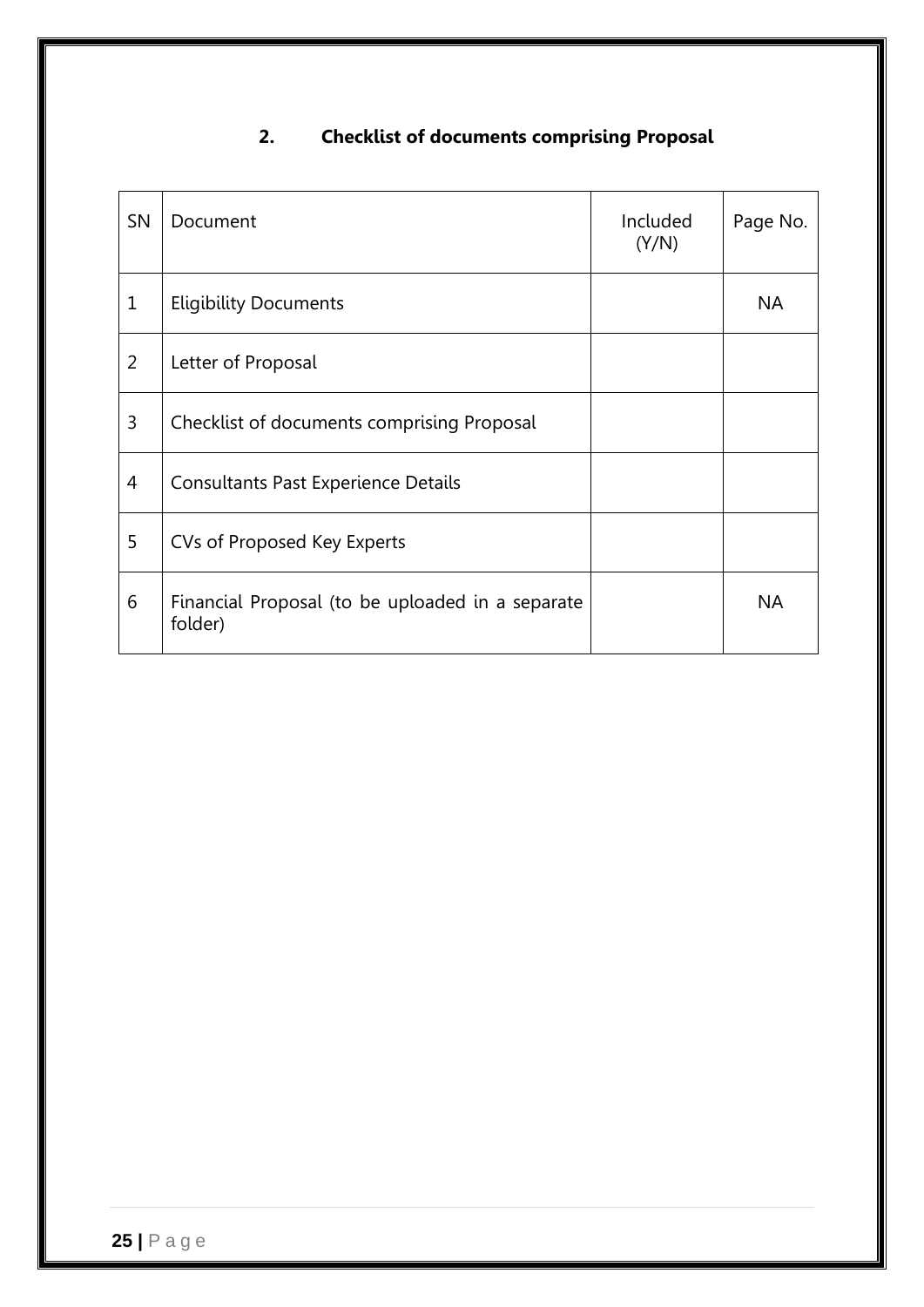### **3. Consultants Past Experience Details**

[Using the format below, provide information on each assignment for which your firm, and each associate for this assignment, was legally contracted as a corporate entity or as one of the major companies within an association, for carrying out consulting services similar to the ones requested under this assignment. Up to 20 pages.]

| Assignment name:                                                             | Approx. value of the contract (in INR)                                                                                                                                           |
|------------------------------------------------------------------------------|----------------------------------------------------------------------------------------------------------------------------------------------------------------------------------|
| Country:<br>Location within country:                                         | Duration of assignment (months):                                                                                                                                                 |
| Name of Consultant:                                                          | Total No of staff-months of the assignment:                                                                                                                                      |
| Address:                                                                     | Approx. value of the services provided by<br>your firm under the contract (in INR):                                                                                              |
| Start date (month/year):<br>Completion date (month/year):                    | No of professional staff-months provided<br>by associated Consultant:                                                                                                            |
| Name of associated Consultant, if any:                                       | Name of senior professional staff of your<br>firm involved and functions performed<br>(indicate most significant profiles such as<br>Project Director/Coordinator, Team Leader): |
| Narrative description of Project:                                            |                                                                                                                                                                                  |
| Description of actual services provided by your staff within the assignment: |                                                                                                                                                                                  |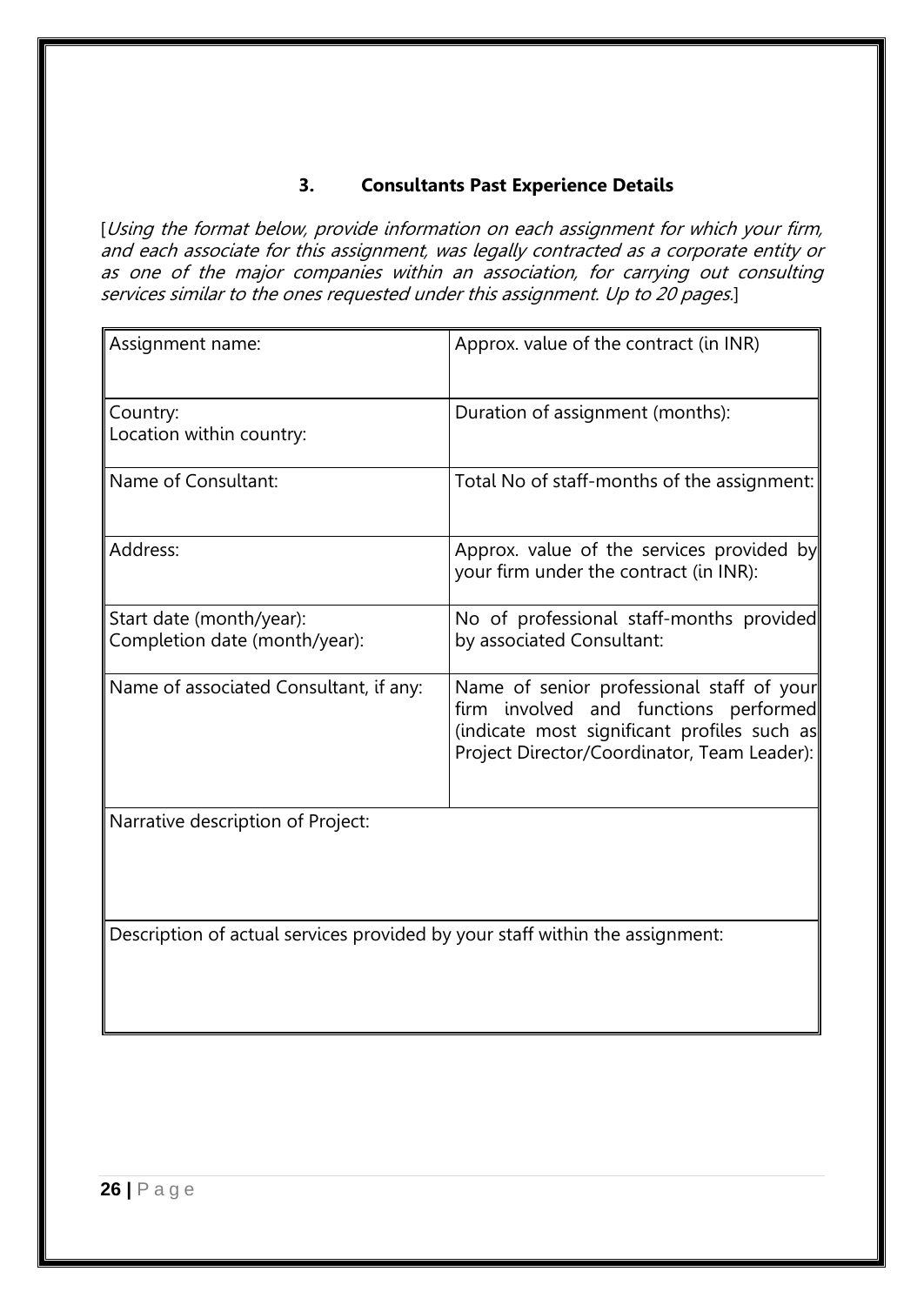### **4. CVs of Proposed Key Experts**

**1. Proposed Position** [only one candidate shall be nominated for each position]:

**2. Name of Firm** [*Insert name of firm proposing the staff*]:

**3.** Name of Staff [*Insert full name*]: \_\_\_\_\_

**4.** Date of Birth: <u>Nationality: Nationality:</u> Nationality: Nationality: Nationality: Nationality: Nationality: Nationality: Nationality: Nationality: Nationality: Nationality: Nationality: Nationality: Nationality: Natio

**5. Education** [Indicate college/university and other specialized education of staff member, giving names of institutions, degrees obtained, and dates of obtainment]:

**6. Membership of Professional Associations**:

**7. Other Training** [*Indicate significant training since degrees under 5 - Education* were obtained]:

- **8. Countries of Work Experience**: [List countries where staff has worked in the last ten years]:
- **9. Languages** [For each language indicate proficiency: good, fair, or poor in speaking, reading, and writing]:

**10. Employment Record** [Starting with present position, list in reverse order every employment held by staff member since graduation, giving for each employment (see format here below): dates of employment, name of employing organization, positions held.]:

From [*Year*]: \_\_\_\_\_ To [*Year*]: \_\_\_\_\_\_\_\_\_\_

**27 |** Page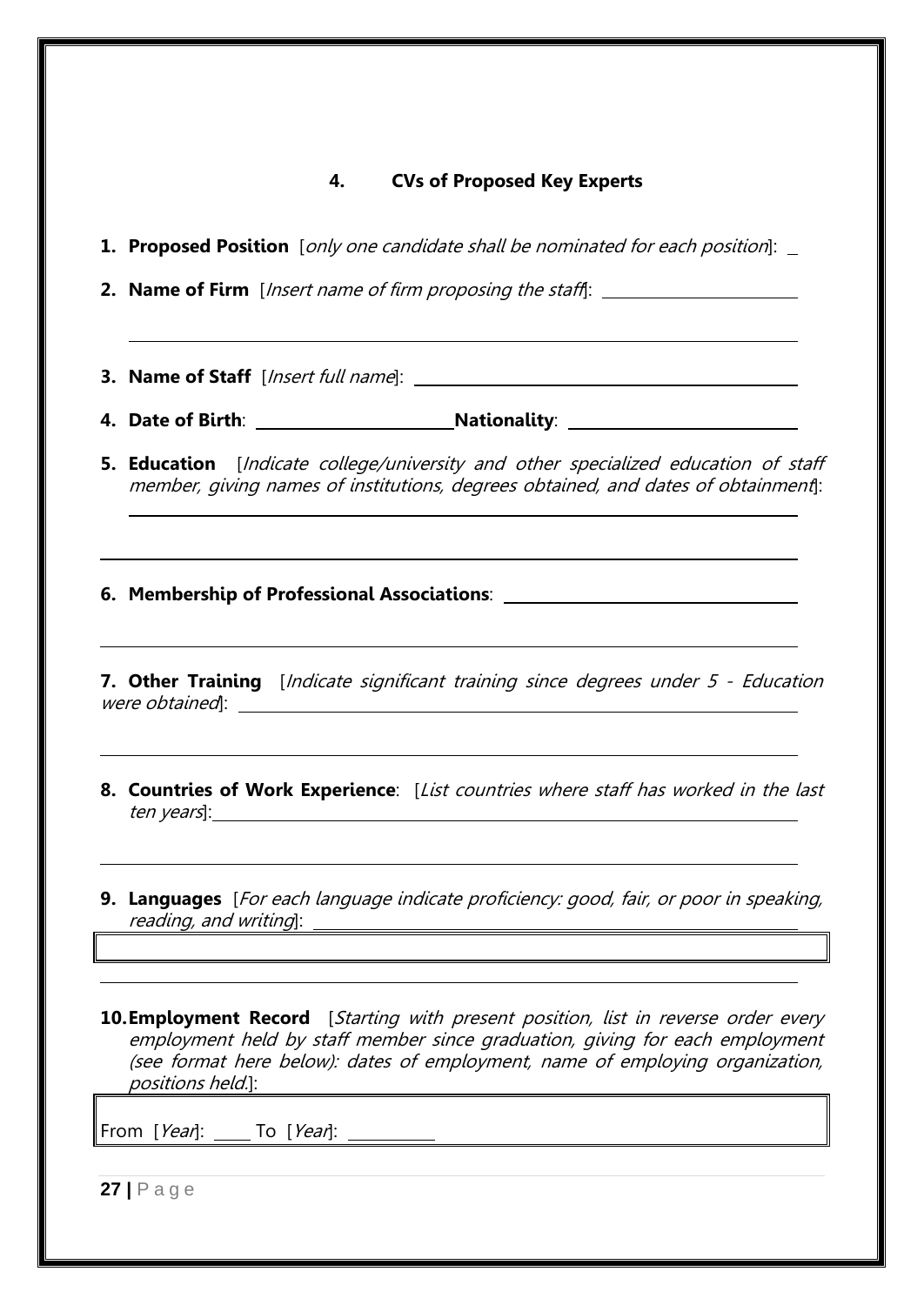Consultant:

Positions held:

| 11. Detailed |  |
|--------------|--|
| Assigned     |  |

[List all tasks to be performed under this assignment]

### **11.Detailed Tasks 12.Work Undertaken that Best Illustrates Capability to Handle the Tasks Assigned**

[Among the assignments in which the staff has been involved, indicate the following information for those assignments that best illustrate staff capability to handle the tasks listed under point 11.]

Name of assignment or project:

Year:

Location: when the contract of the contract of the contract of the contract of the contract of the contract of the contract of the contract of the contract of the contract of the contract of the contract of the contract of

Consultant:

Main project features:

Positions held: The state of the state of the state of the state of the state of the state of the state of the state of the state of the state of the state of the state of the state of the state of the state of the state o

Activities performed:

### **13.Certification:**

I, the undersigned, certify that to the best of my knowledge and belief, this CV correctly describes myself, my qualifications, and my experience. I understand that any wilful misstatement described herein may lead to my disqualification or dismissal, if engaged.

Date:

[Signature of staff member or authorized representative of the staff]Day/Month/Year

Full name of authorized representative: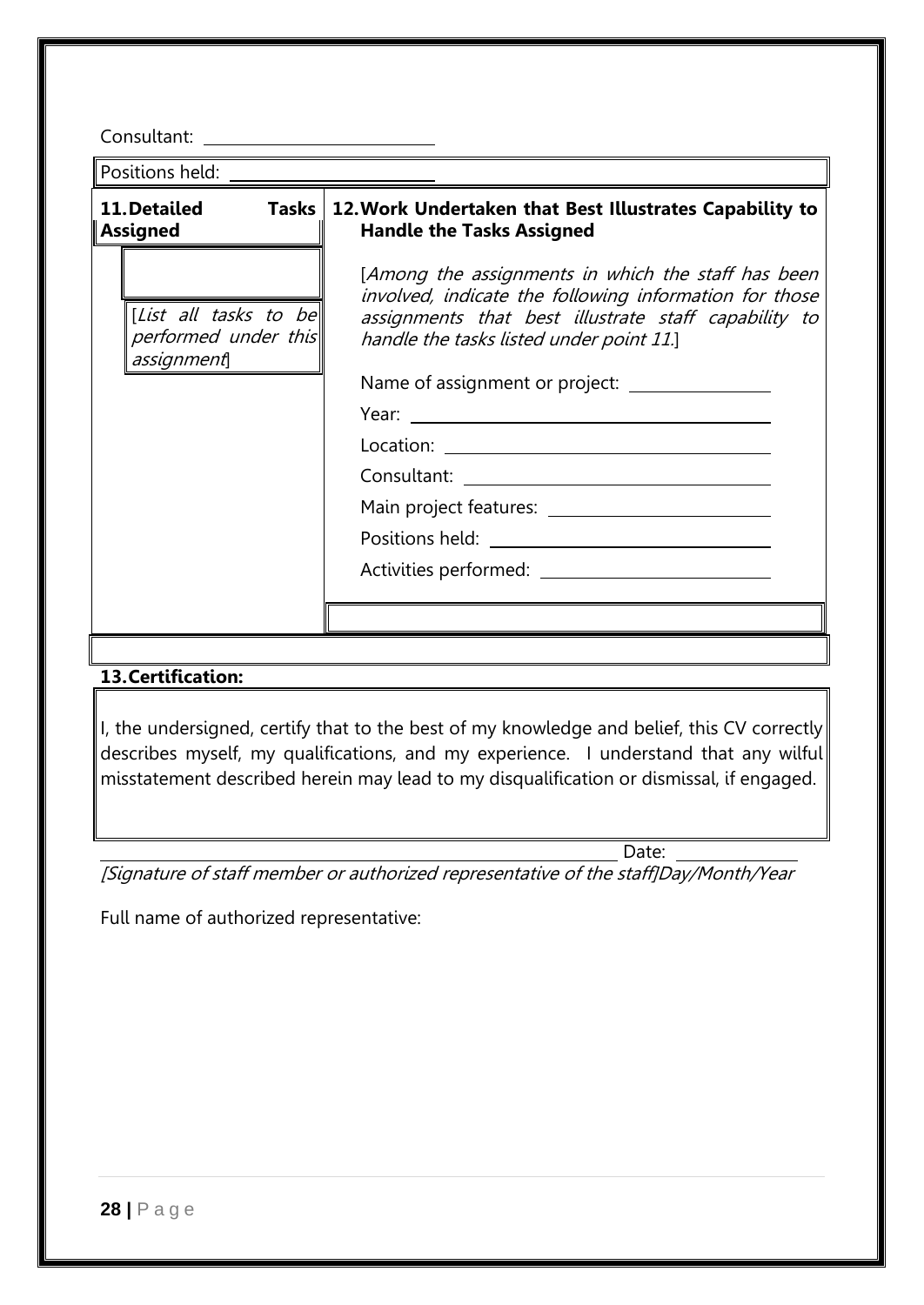## **Section 7 – General Conditions of Contract (GCC)**

| 1. General Provisions |                                                                                                                                                                                                                                                                                                                                                                                                                                                                                                                                                                                                                                                                                                                                                                                                                                                                                                                                                                                                                                                                                                                                                                                                                                                                                                                                                                                                            |
|-----------------------|------------------------------------------------------------------------------------------------------------------------------------------------------------------------------------------------------------------------------------------------------------------------------------------------------------------------------------------------------------------------------------------------------------------------------------------------------------------------------------------------------------------------------------------------------------------------------------------------------------------------------------------------------------------------------------------------------------------------------------------------------------------------------------------------------------------------------------------------------------------------------------------------------------------------------------------------------------------------------------------------------------------------------------------------------------------------------------------------------------------------------------------------------------------------------------------------------------------------------------------------------------------------------------------------------------------------------------------------------------------------------------------------------------|
| 1.1 Definitions       | Unless the context otherwise requires, the following terms<br>whenever used in this Contract have the following<br>meanings:                                                                                                                                                                                                                                                                                                                                                                                                                                                                                                                                                                                                                                                                                                                                                                                                                                                                                                                                                                                                                                                                                                                                                                                                                                                                               |
|                       | a) "Completion Date" means the date of completion of<br>the Services by the Consultant as certified by the<br>Client.<br>b) "Contract" means the Contract signed by the Parties, to<br>which these General Conditions of Contract (GCC) are<br>attached, together with all the documents listed in<br>Clause 1 of such signed Contract, as named in SCC.<br>c) "Contract Price" means the financial proposal of the<br>successful Consultant duly accepted by the client.<br>d) "Client" means the agency, as named in SCC, that<br>signs the Contract for the Services with the Selected<br>Consultant.<br>e) "Consultant" means a legally established professional<br>consulting firm or entity selected by the Client to<br>provide the Services under the signed Contract as<br>specified in SCC.<br>f) "Day" means a working day unless indicated otherwise.<br>g) "Experts" means, collectively, Key Experts, Non-Key<br>Experts, or any other Experts of the Consultant, Sub-<br>Consultant or JV member(s) assigned by the<br>Consultant to perform the Services or any part thereof<br>under the Contract.<br>h) "GCC" means these General Conditions of Contract.<br>"Party" means the Client or the Consultant, as the case<br>i)<br>may be, and "Parties" means both of them.<br>"Consultant's Proposal" means the completed Request<br>j)<br>for Proposals submitted by the Consultant to the |
|                       | Client.<br>k) "SCC" means the Special Conditions of Contract by<br>which the GCC may be amended or supplemented.<br>"Services" means the work to be performed by the<br>$\mathbf{I}$<br>Consultant pursuant to this Contract, as described in<br><b>SECTION 5 - Terms of Reference.</b><br>m) "Third Party" means any person or entity other than<br>the Government, the Client, the Consultant or a Sub-<br>Consultant.                                                                                                                                                                                                                                                                                                                                                                                                                                                                                                                                                                                                                                                                                                                                                                                                                                                                                                                                                                                   |
| 1.2 Applicable Law    | The Contract shall be interpreted in accordance with the<br>laws of the Union of India.                                                                                                                                                                                                                                                                                                                                                                                                                                                                                                                                                                                                                                                                                                                                                                                                                                                                                                                                                                                                                                                                                                                                                                                                                                                                                                                    |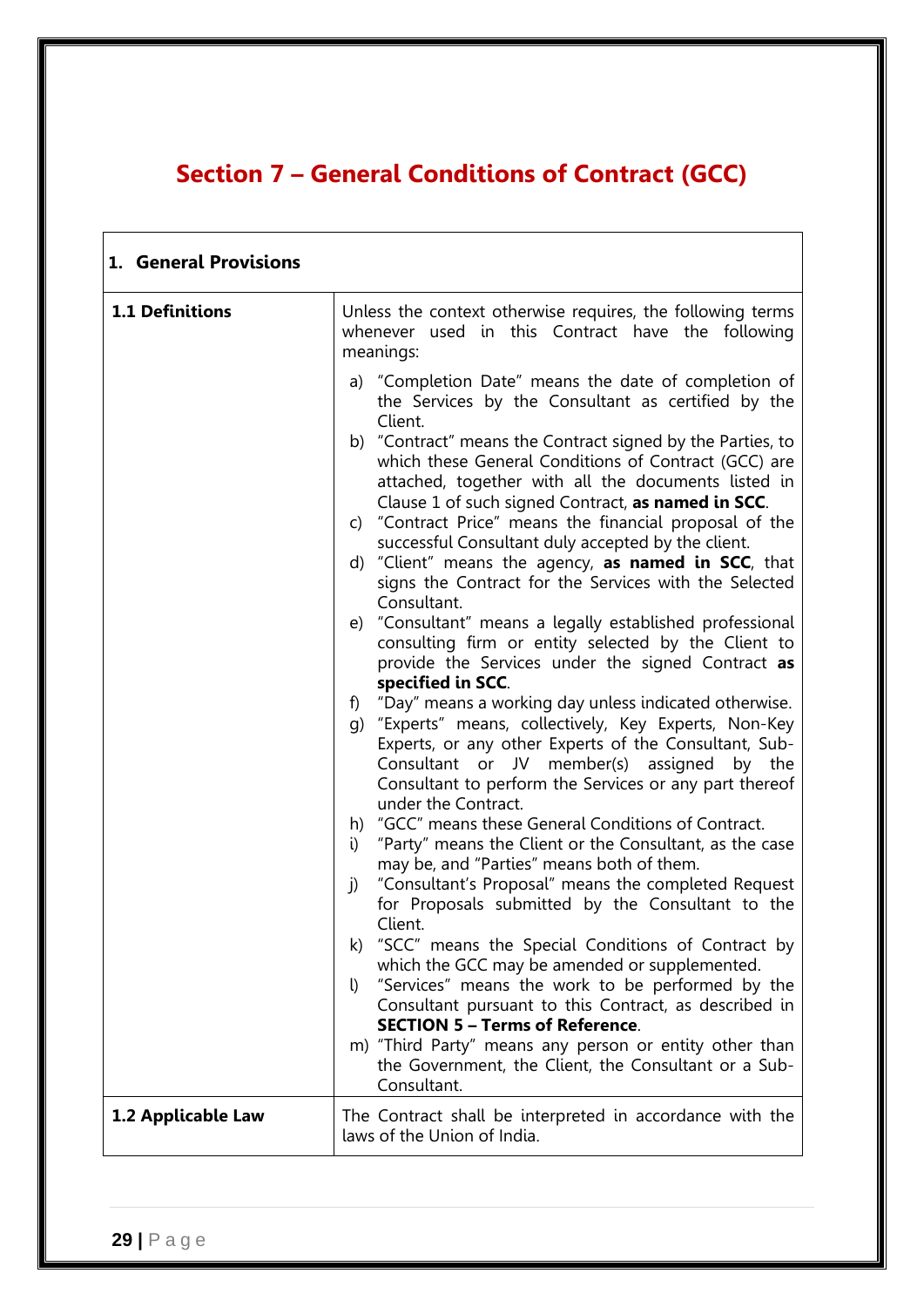| 1.3 Language                                                           | This Contract has been executed in the English language,<br>which shall be the binding and controlling language for all<br>matters relating to the meaning or interpretation of this<br>Contract.                                                                                                                                                                                                                                                                                                                                          |  |
|------------------------------------------------------------------------|--------------------------------------------------------------------------------------------------------------------------------------------------------------------------------------------------------------------------------------------------------------------------------------------------------------------------------------------------------------------------------------------------------------------------------------------------------------------------------------------------------------------------------------------|--|
| <b>1.4 Notices</b>                                                     | Any notice given by one party to the other pursuant to the<br>Contract shall be in writing to the address specified in the<br><b>SCC.</b> The term "in writing" means communicated in written<br>form with proof of receipt. A notice shall be effective from<br>the date of delivery or on the notice's effective date,<br>whichever is later. In case of electronic mode of<br>communication, a notice shall be effective from the time of<br>sending of the electronic communication.                                                   |  |
| <b>1.5 Location</b>                                                    | The Services shall be performed at such locations as are<br>specified in SECTION 5 - Terms of Reference hereto                                                                                                                                                                                                                                                                                                                                                                                                                             |  |
| <b>1.6 Authorized</b><br><b>Representatives</b>                        | Any action required or permitted to be taken, and any<br>document required or permitted to be executed, under this<br>Contract by the Client or the Consultant may be taken or<br>executed by the officials specified in the SCC.                                                                                                                                                                                                                                                                                                          |  |
| 1.7 Authority of Member<br>in Charge                                   | In case the Consultant is a Joint Venture, the members<br>hereby authorize the member specified in the SCC to act<br>on their behalf in exercising all the Consultant's rights and<br>obligations towards the Client under this Contract,<br>including without limitation the receiving of instructions<br>and payments from the Client.                                                                                                                                                                                                   |  |
| <b>1.8 Taxes and Duties</b>                                            | The Consultant and their Experts shall pay such taxes,<br>duties, fees, and other impositions as may be levied under<br>the Applicable Law, the amount of which is deemed to have<br>been included in the Contract Price.                                                                                                                                                                                                                                                                                                                  |  |
| 1.9 Code of Integrity                                                  | a) The Client, the Consultant and their representatives shall<br>strictly adhere to the code of integrity as stipulated under<br>GFR 175.                                                                                                                                                                                                                                                                                                                                                                                                  |  |
|                                                                        | b) The Client requires the Consultant to disclose any<br>commissions, gratuities or fees that may have been paid or<br>are to be paid to agents or any other party with respect to<br>the selection process or execution of the Contract. The<br>information disclosed must include at least the name and<br>address of the agent or other party, the amount and<br>currency, and the purpose of the commission, gratuity or<br>fee. Failure to disclose such commissions, gratuities or fees<br>may result in termination of the Contract |  |
| 2. Commencement, Completion, Modification, and Termination of Contract |                                                                                                                                                                                                                                                                                                                                                                                                                                                                                                                                            |  |
| 2.1 Effectiveness of                                                   | This Contract shall come into effect on the date the<br>Contract is signed by both parties and such other later date                                                                                                                                                                                                                                                                                                                                                                                                                       |  |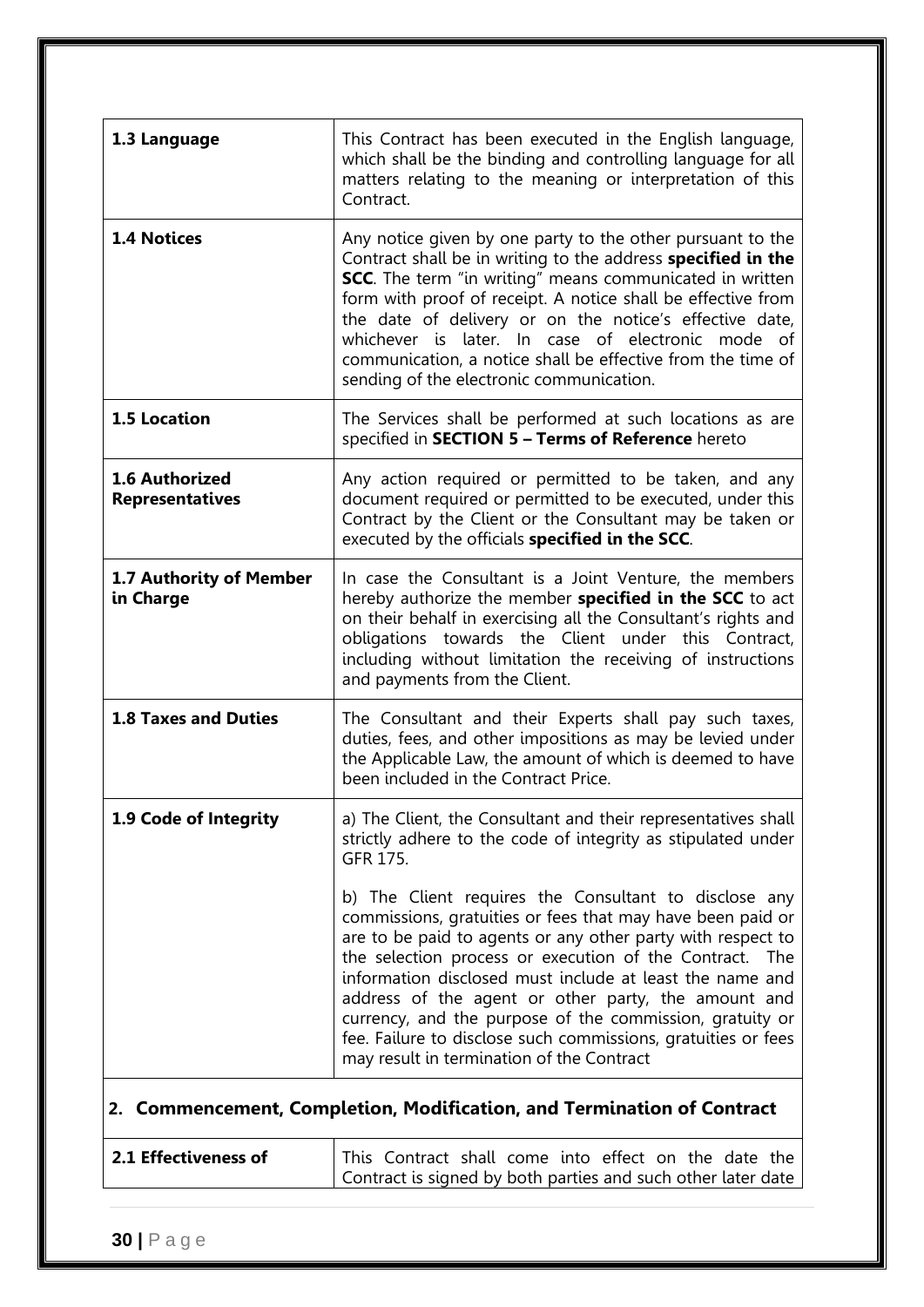| <b>Contract</b>                        | as may be stated in the SCC.                                                                                                                                                                                                                                                                                                                                                                                                                                                                                                                             |  |  |
|----------------------------------------|----------------------------------------------------------------------------------------------------------------------------------------------------------------------------------------------------------------------------------------------------------------------------------------------------------------------------------------------------------------------------------------------------------------------------------------------------------------------------------------------------------------------------------------------------------|--|--|
|                                        | <b>2.2 Commencement of Services</b>                                                                                                                                                                                                                                                                                                                                                                                                                                                                                                                      |  |  |
| 2.2.1 Program                          | Before commencement of the Services, the Consultant shall<br>submit to the Client for approval a Program showing the<br>general methods, arrangements, order and timing for all<br>activities. The Services shall be carried out in accordance<br>with the approved Program as updated.                                                                                                                                                                                                                                                                  |  |  |
| 2.2.2 Starting Date                    | The Consultant shall start carrying out the Services thirty<br>(30) days after the date the Contract becomes effective, or<br>at such other date as may be specified in the SCC.                                                                                                                                                                                                                                                                                                                                                                         |  |  |
| 2.3 Intended Completion<br><b>Date</b> | Unless terminated earlier pursuant to Sub-Clause 2.6, the<br>Consultant shall complete the activities by the Intended<br>Completion Date, as is specified in the SCC. If the<br>Consultant does not complete the activities by the Intended<br>Completion Date, it shall be liable to pay liquidated<br>damage as per Sub-Clause 11. In this case, the Completion<br>Date will be the date of completion of all activities.                                                                                                                              |  |  |
| <b>2.4 Modification</b>                | Modification of the terms and conditions of this Contract,<br>including any modification of the scope of the Services or<br>of the Contract Price, may only be made by written<br>agreement between the Parties. However, each Party shall<br>give due consideration to any proposals for modification or<br>variation made by the other Party.                                                                                                                                                                                                          |  |  |
| 2.5 Force Majeure                      |                                                                                                                                                                                                                                                                                                                                                                                                                                                                                                                                                          |  |  |
| 2.5.1 Definition                       | For the purposes of this Contract, "Force Majeure" means<br>an event which is beyond the reasonable control of a Party,<br>and which makes a Party's performance of its obligations<br>under the Contract impossible or so impractical as to be<br>considered impossible under the circumstances.                                                                                                                                                                                                                                                        |  |  |
| 2.5.2 No Breach of<br><b>Contract</b>  | The failure of a Party to fulfil any of its obligations under<br>the contract shall not be considered to be a breach of, or<br>default under, this Contract insofar as such inability arises<br>from an event of Force Majeure, provided that the Party<br>affected by such an event (a) has taken all reasonable<br>precautions, due care and reasonable alternative measures<br>in order to carry out the terms and conditions of this<br>Contract, and (b) has informed the other Party as soon as<br>possible about the occurrence of such an event. |  |  |
| 2.5.3 Extension of Time                | Any period within which a Party shall, pursuant to this<br>Contract, complete any action or task, shall be extended for<br>a period equal to the time during which such Party was<br>unable to perform such action as a result of Force Majeure.                                                                                                                                                                                                                                                                                                         |  |  |
| <b>2.6 Termination</b>                 |                                                                                                                                                                                                                                                                                                                                                                                                                                                                                                                                                          |  |  |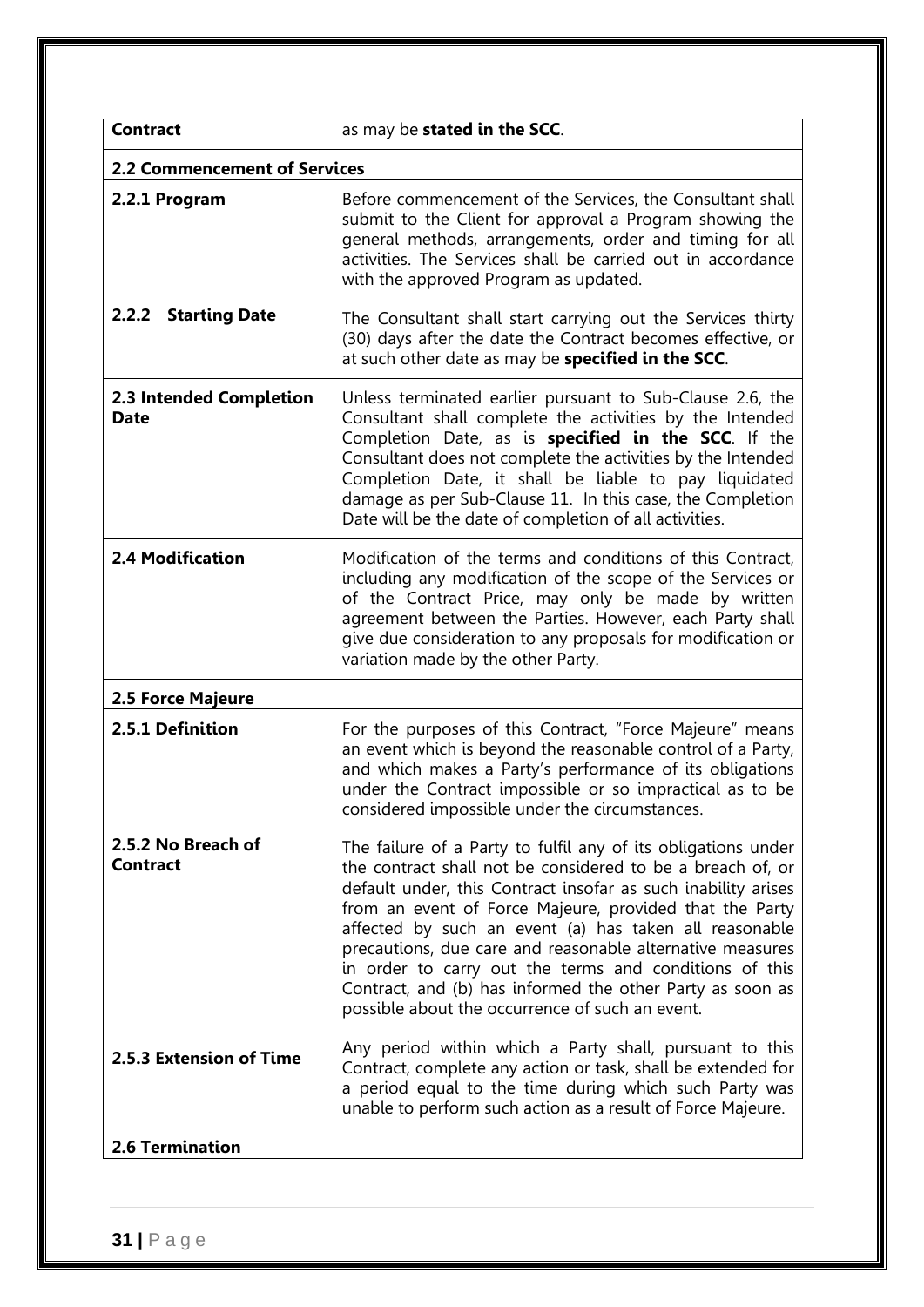| 2.6.1 By the Client              | The Client may terminate this Contract, by not less than<br>thirty (30) days' written notice of termination to the<br>Consultant, to be given after the occurrence of any of the<br>events specified in paragraphs (a) through (d) of this Sub-<br>Clause 2.6.1:                                                                                                                                                                                                                                                                                                                                                                                                                   |  |
|----------------------------------|------------------------------------------------------------------------------------------------------------------------------------------------------------------------------------------------------------------------------------------------------------------------------------------------------------------------------------------------------------------------------------------------------------------------------------------------------------------------------------------------------------------------------------------------------------------------------------------------------------------------------------------------------------------------------------|--|
|                                  | a. if the Consultant does not remedy a failure in the<br>performance of its obligations under the Contract,<br>within thirty (30) days after being notified or within any<br>further period as the Client may have subsequently<br>approved in writing.                                                                                                                                                                                                                                                                                                                                                                                                                            |  |
|                                  | b. if the Consultant become insolvent or bankrupt.                                                                                                                                                                                                                                                                                                                                                                                                                                                                                                                                                                                                                                 |  |
|                                  | c. if, as the result of Force Majeure, the Consultant is<br>unable to perform a material portion of the Services<br>for a period of not less than sixty (60) days; or                                                                                                                                                                                                                                                                                                                                                                                                                                                                                                              |  |
| 2.6.2 By the Consultant          | d. if the Consultant, in the judgment of the Client has<br>engaged in corrupt, fraudulent, collusive, coercive or<br>obstructive practices, in competing for or in executing<br>the Contract.                                                                                                                                                                                                                                                                                                                                                                                                                                                                                      |  |
|                                  | The Consultant may terminate this Contract, by not less<br>than thirty (30) days' written notice to the Client, such<br>notice to be given after the occurrence of any of the<br>events specified in paragraphs (a) and (b) of this Sub-<br>Clause 2.6.2:                                                                                                                                                                                                                                                                                                                                                                                                                          |  |
|                                  | a. if the Client fails to pay any monies due to the<br>Consultant pursuant to this Contract and not subject to<br>dispute pursuant to Clause 7 within forty-five (45) days<br>after receiving written notice from the Consultant that<br>such payment is overdue; or                                                                                                                                                                                                                                                                                                                                                                                                               |  |
|                                  | b. if, as the result of Force Majeure, the Consultant is<br>unable to perform a material portion of the Services<br>for a period of not less than sixty (60) days.                                                                                                                                                                                                                                                                                                                                                                                                                                                                                                                 |  |
| 3. Obligations of the Consultant |                                                                                                                                                                                                                                                                                                                                                                                                                                                                                                                                                                                                                                                                                    |  |
| 3.1 General                      | The Consultant shall perform the Services in accordance<br>with the Specifications and the Terms of Reference, and<br>carry out its obligations with all due diligence, efficiency,<br>and economy, in accordance with generally accepted<br>professional techniques and practices, and shall observe<br>sound management practices, and employ appropriate<br>advanced technology and safe methods. The Consultant<br>shall always act, in respect of any matter relating to this<br>Contract or to the Services, as faithful adviser to the Client,<br>and shall at all times support and safeguard the Client's<br>legitimate interests in any dealings with Sub-Consultants or |  |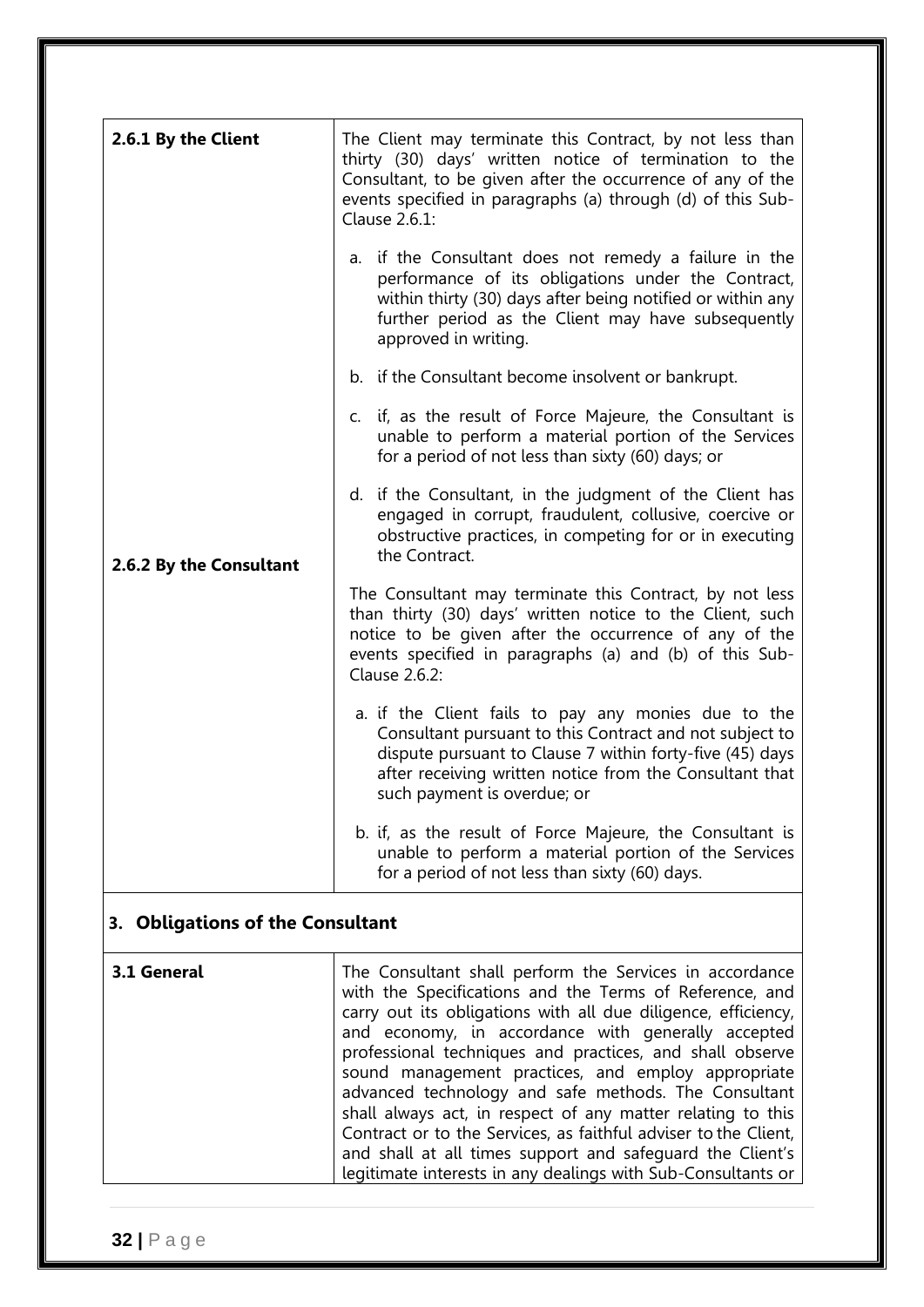|                                  | third parties.                                                                                                                                                                                                                                                                                                                                                                                                                                                                                                                                                                     |
|----------------------------------|------------------------------------------------------------------------------------------------------------------------------------------------------------------------------------------------------------------------------------------------------------------------------------------------------------------------------------------------------------------------------------------------------------------------------------------------------------------------------------------------------------------------------------------------------------------------------------|
| <b>3.2 Conflict of Interests</b> | The Consultant shall hold the Client's interest<br>3.2.1<br>paramount, without any consideration for future work, and<br>strictly avoid conflict with other assignments or their own<br>corporate interests.                                                                                                                                                                                                                                                                                                                                                                       |
|                                  | 3.2.2 The Consultant agrees that, during the term of this<br>Contract and after its termination, the Consultant and any<br>entity affiliated with the Consultant shall be disqualified<br>from providing goods, works or non-consulting services<br>resulting from or directly related to the Services for the<br>preparation or implementation of the project, unless<br>otherwise indicated in the SCC.                                                                                                                                                                          |
|                                  | 3.2.3 The payment of the Consultant pursuant to GCC shall<br>constitute the Consultant's only payment in connection<br>with this Contract and the Consultant shall not accept for its<br>own benefit any trade commission, discount or similar<br>payment in connection with activities pursuant to this<br>Contract or in the discharge of its obligations hereunder,<br>and the Consultant shall use its best efforts to ensure that<br>any Sub-Consultants, as well as the Experts and agents of<br>either of them, similarly shall not receive any such<br>additional payment. |
|                                  | 3.2.4 Furthermore, if the Consultant, as part of the Services,<br>has the responsibility of advising the Client on the<br>procurement of goods, works or services, the Consultant<br>shall comply with the applicable rules and guidelines of the<br>Government of India, and shall at all times exercise such<br>responsibility in the best interest of the Client. Any<br>discounts or commissions obtained by the Consultant in<br>the exercise of such procurement responsibility shall be for<br>the account of the Client.                                                   |
|                                  | 3.2.5 The Consultant shall not engage and shall cause its<br>Experts as well as its Sub-Consultants not to engage, either<br>directly or indirectly, in any business or professional<br>activities that would conflict with the activities assigned to<br>them under this Contract.                                                                                                                                                                                                                                                                                                |
|                                  | 3.2.6 The Consultant has an obligation and shall ensure that<br>its Experts and Sub-Consultants shall have an obligation to<br>disclose any situation of actual or potential conflict that<br>impacts their capacity to serve the best interest of their<br>Client, or that may reasonably be perceived as having this<br>effect. Failure to disclose said situations may lead to the<br>disqualification of the Consultant or the termination of its<br>Contract.                                                                                                                 |
| 3.3 Confidentiality              | Except with the prior written consent of the Client, the<br>Consultant and the Experts shall not at any time                                                                                                                                                                                                                                                                                                                                                                                                                                                                       |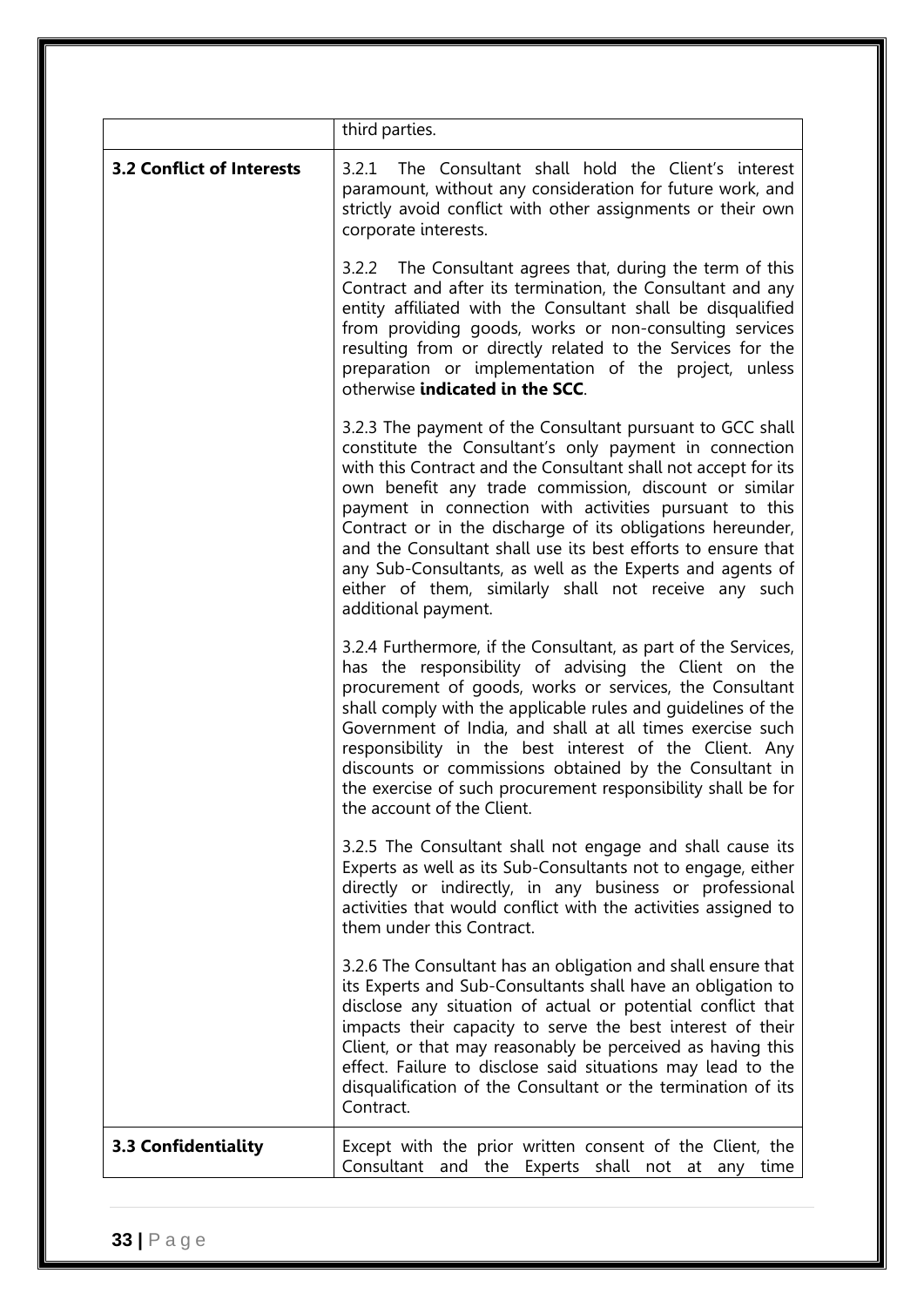|                                                                                      | communicate to any person or entity any confidential<br>information acquired in the course of the Services, nor shall<br>and the Experts make public the<br>Consultant<br>the<br>recommendations formulated in the course of, or as a result<br>of, the Services.<br>In the event that the Firm or its representatives are<br>requested pursuant to, or required by, applicable law or<br>regulation or by legal or administrative process to disclose<br>any Confidential Information, or where the Firm wishes to<br>disclose to its professional indemnity insurers or to its<br>advisers, the Firm agrees that it will, as far as is legally and<br>practically possible, provide the Client with prompt notice<br>of such request or requirement in order to enable the Client<br>to seek an appropriate protective order or other remedy. In<br>the event that such protective order or other remedy is not<br>obtained, the Firm or its representatives, as the case may<br>be, shall disclose only the portion of the Confidential<br>Information which is legally or professionally required to be<br>disclosed. |
|--------------------------------------------------------------------------------------|---------------------------------------------------------------------------------------------------------------------------------------------------------------------------------------------------------------------------------------------------------------------------------------------------------------------------------------------------------------------------------------------------------------------------------------------------------------------------------------------------------------------------------------------------------------------------------------------------------------------------------------------------------------------------------------------------------------------------------------------------------------------------------------------------------------------------------------------------------------------------------------------------------------------------------------------------------------------------------------------------------------------------------------------------------------------------------------------------------------------------|
| 3.4 Insurance to be Taken<br><b>Out by the Consultant</b>                            | The Consultant (a) shall take out and maintain, and shall<br>cause any Sub-Consultants to take out and maintain, at its<br>(or the Sub-Consultants', as the case may be) own cost but<br>on terms and conditions approved by the Client, insurance<br>against the risks, and for the coverage, as shall be specified<br>in the SCC; and (b) at the Client's request, shall provide<br>evidence to the Client showing that such insurance has<br>been taken out and maintained and that the current<br>premiums have been paid. The Consultant shall ensure that<br>such insurance is in place prior to commencing the<br>Services.                                                                                                                                                                                                                                                                                                                                                                                                                                                                                        |
| <b>3.5 Consultant's Actions</b><br>Requiring<br>Client's<br>Prior<br><b>Approval</b> | The Consultant shall obtain the Client's prior approval in<br>writing before taking any of the following actions:<br>entering into a subcontract for the performance of any<br>a.<br>part of the Services,<br>changing the Program of activities; and<br>b.<br>any other action that may be specified in the SCC.<br>C.                                                                                                                                                                                                                                                                                                                                                                                                                                                                                                                                                                                                                                                                                                                                                                                                   |
| <b>3.6 Reporting Obligations</b>                                                     | The Consultant shall submit to the Client the reports and<br>documents specified in SECTION 5 - Terms of Reference,<br>in the form, in the numbers and within the time periods set<br>forth in the said Appendix.                                                                                                                                                                                                                                                                                                                                                                                                                                                                                                                                                                                                                                                                                                                                                                                                                                                                                                         |
| 3.7 Documents Prepared<br>by the Consultant to Be<br>the Property of the Client      | 3.7.1 All plans, drawings, specifications, designs, reports,<br>and other documents and software submitted by the<br>Consultant in accordance with Sub- Clause 3.6 shall<br>become and remain the property of the Client, and the<br>Consultant shall, not later than upon termination or                                                                                                                                                                                                                                                                                                                                                                                                                                                                                                                                                                                                                                                                                                                                                                                                                                 |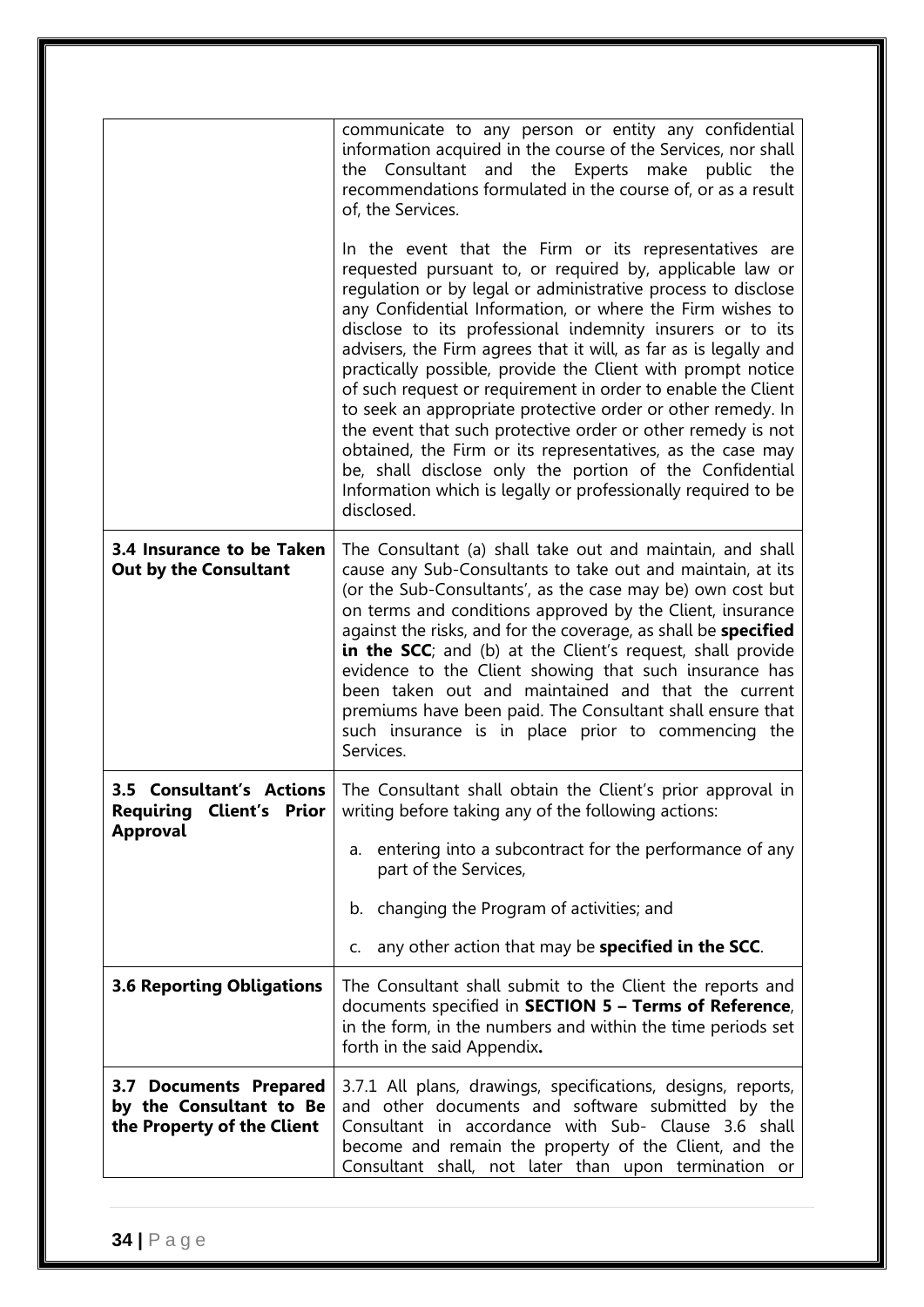|                                                           | expiration of this Contract, deliver all such documents and<br>software to the Client, together with a detailed inventory<br>thereof. The Consultant may retain a copy of such<br>documents and software. Restrictions about the future use<br>of these documents, if any, shall be <b>specified in the SCC</b> .<br>3.7.2 If license agreements are necessary or appropriate<br>between the Consultant and third parties for purposes of<br>development of the plans, drawings, specifications, designs,<br>databases, other documents and software, the Consultant<br>shall obtain the Client's prior written approval to such<br>agreements, and the Client shall be entitled at its discretion<br>to require recovering the expenses related to the<br>development of the program(s) concerned. |
|-----------------------------------------------------------|-----------------------------------------------------------------------------------------------------------------------------------------------------------------------------------------------------------------------------------------------------------------------------------------------------------------------------------------------------------------------------------------------------------------------------------------------------------------------------------------------------------------------------------------------------------------------------------------------------------------------------------------------------------------------------------------------------------------------------------------------------------------------------------------------------|
| 4. Consultant's Experts                                   |                                                                                                                                                                                                                                                                                                                                                                                                                                                                                                                                                                                                                                                                                                                                                                                                     |
| 4.1 Description of Key<br><b>Experts</b>                  | The title, agreed job descriptions, minimum qualifications,<br>and estimated periods of engagement in the carrying out<br>of the Services of the Consultant's Key Experts are<br>described in <b>SECTION 5 - Terms of Reference</b> the Key<br>Experts listed by title as well as by name in <b>SECTION 5 -</b><br>Terms of Reference are hereby approved by the Client.                                                                                                                                                                                                                                                                                                                                                                                                                            |
| 4.2<br>Removal<br>and/or<br><b>Replacement of Experts</b> | 4.2.1 Except as the Client may otherwise agree, no changes<br>shall be made in the Key Experts. If, for any reason beyond<br>the reasonable control of the Consultant, it becomes<br>necessary to replace any of the Key Experts, the Consultant<br>shall provide as a replacement a person of equivalent or<br>better qualifications.                                                                                                                                                                                                                                                                                                                                                                                                                                                              |
|                                                           | 4.2.2 If the Client finds that any of the Experts have (i)<br>committed serious misconduct or have been charged with<br>having committed a criminal action, or (ii) have reasonable<br>cause to be dissatisfied with the performance of any of the<br>Experts, then the Consultant shall, at the Client's written<br>request specifying the grounds thereof, provide as a<br>replacement a person with qualifications and experience<br>acceptable to the Client.                                                                                                                                                                                                                                                                                                                                   |
|                                                           | 4.2.3 In the event that any of Key Experts, Non-Key Experts<br>or Sub-Consultants is found by the Client to be<br>incompetent or incapable in discharging assigned duties,<br>the Client, specifying the grounds, therefore, may request<br>the Consultant to provide a replacement.                                                                                                                                                                                                                                                                                                                                                                                                                                                                                                                |
|                                                           | 4.2.4 The Consultant shall have no claim for additional costs<br>arising out of or incidental to any removal and/or<br>replacement of Experts.                                                                                                                                                                                                                                                                                                                                                                                                                                                                                                                                                                                                                                                      |
|                                                           | 4.2.5 Notwithstanding the above, the substitution of Key<br>Experts during Contract execution may be considered only                                                                                                                                                                                                                                                                                                                                                                                                                                                                                                                                                                                                                                                                                |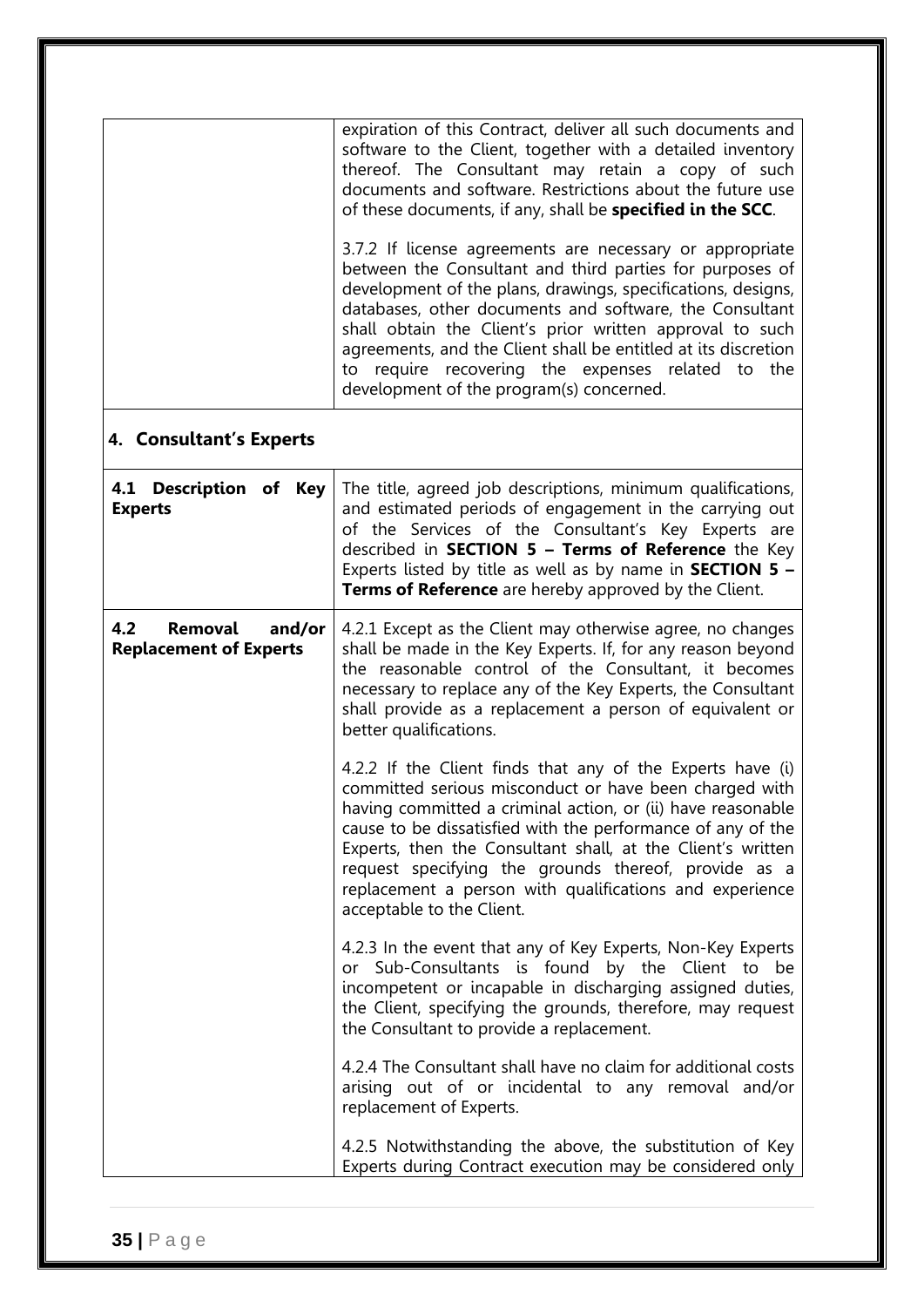| based on the Consultant's written request and due to<br>circumstances outside the reasonable control of the<br>Consultant, including but not limited to death or medical<br>incapacity. In such case, the Consultant shall forthwith<br>provide as a replacement, a person of equivalent or better |
|----------------------------------------------------------------------------------------------------------------------------------------------------------------------------------------------------------------------------------------------------------------------------------------------------|
| qualifications and experience, and at the same rate of<br>remuneration.                                                                                                                                                                                                                            |

## **5. Obligations of the Client**

| 5.1<br><b>Assistance</b><br>and<br><b>Exemptions</b>                 | The Client warrants that the Consultant shall have, free of<br>charge, unimpeded access to the project site in respect of<br>which access is required for the performance of the<br>Services. The Client shall use its best efforts to provide the<br>Consultant such assistance and exemptions as specified in<br>the SCC.                                                                                                                                                                               |
|----------------------------------------------------------------------|-----------------------------------------------------------------------------------------------------------------------------------------------------------------------------------------------------------------------------------------------------------------------------------------------------------------------------------------------------------------------------------------------------------------------------------------------------------------------------------------------------------|
| <b>5.2 Services, Facilities and</b><br><b>Property of the Client</b> | The Client shall make available to the Consultant and the<br>Experts, for the purposes of the Services and free of any<br>charge, the services, facilities and property described in the<br><b>SECTION 5 - Terms of Reference</b> at the times and in the<br>manner specified in said Appendix A.                                                                                                                                                                                                         |
| <b>5.3 Counterpart Personnel</b>                                     | 5.3.1 The Client shall make available to the Consultant free<br>of charge such professional and support counterpart<br>personnel, to be nominated by the Client with the<br>Consultant's advice, if specified in SECTION 5 - Terms of<br>Reference.                                                                                                                                                                                                                                                       |
|                                                                      | 5.3.2 Professional and support counterpart personnel,<br>excluding Client's liaison personnel, shall work under the<br>exclusive direction of the Consultant. If any member of the<br>counterpart personnel fails to perform adequately any work<br>assigned to such member by the Consultant that is<br>consistent with the position occupied by such member, the<br>Consultant may request the replacement of such member,<br>and the Client shall not unreasonably refuse to act upon<br>such request. |
| <b>5.4 Payment Obligation</b>                                        | In consideration of the Services performed by the<br>Consultant under this Contract, the Client shall make such<br>payments to the Consultant for the deliverables specified in<br><b>SECTION 5 - Terms of Reference</b> and in such manner as is<br>provided by GCC 6 below.                                                                                                                                                                                                                             |
| the<br>Change<br>5.5<br>ίn<br><b>Applicable Law</b>                  | If, after the date of this Contract, there is any change in the<br>Applicable Law with respect to taxes and duties which<br>increases or decreases the cost of the Services rendered by<br>Service Provider, then<br>the<br>remuneration<br>and<br>the<br>reimbursable expenses otherwise payable to the Consultant<br>under this Contract shall be increased or decreased<br>accordingly by agreement between the Parties, and                                                                           |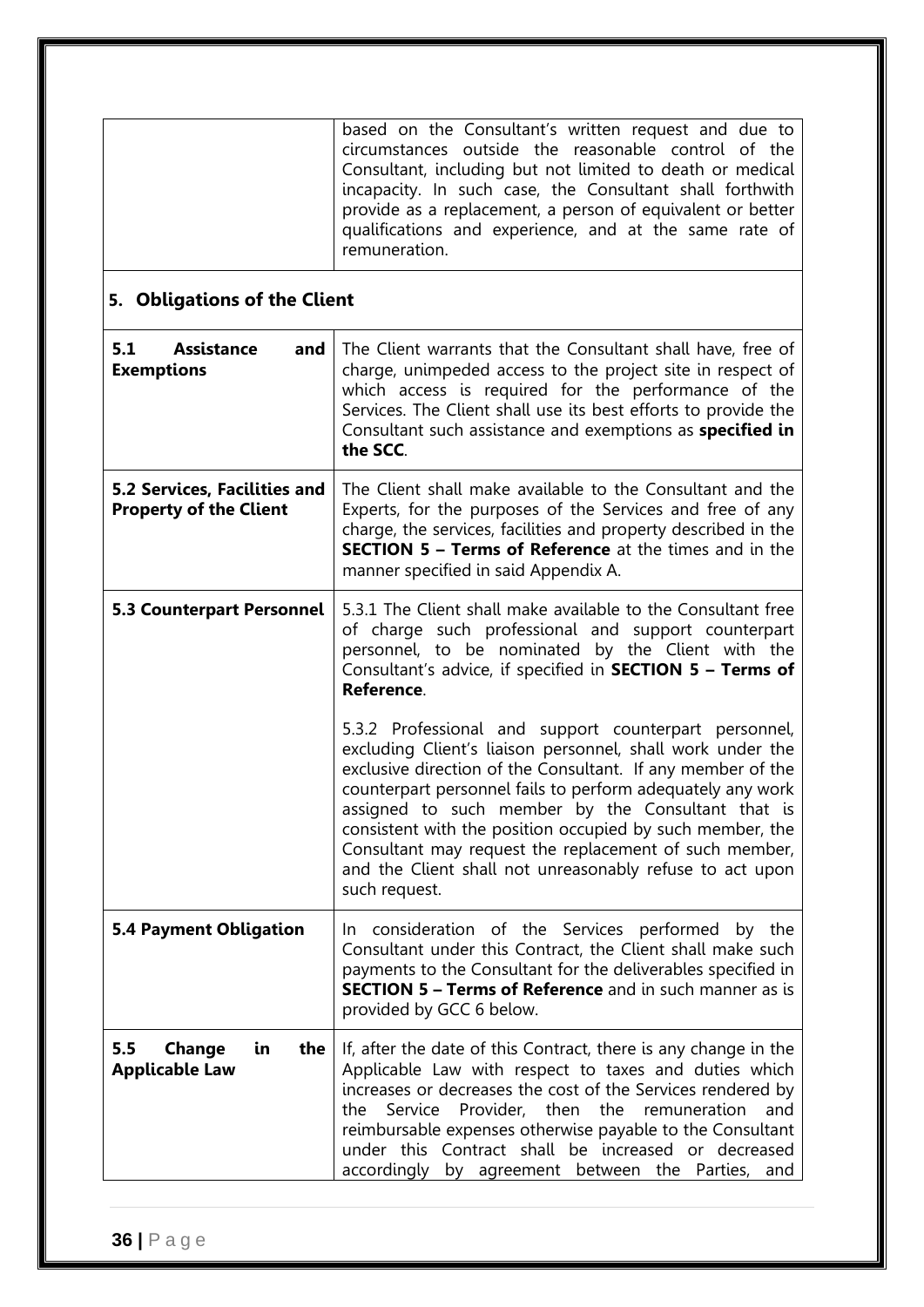|                                           | corresponding adjustments shall be made to the amounts<br>referred to in Sub-Clause 6.1.                                                                                                                                                                                                                                                                                                                                                                                                                                                                                         |
|-------------------------------------------|----------------------------------------------------------------------------------------------------------------------------------------------------------------------------------------------------------------------------------------------------------------------------------------------------------------------------------------------------------------------------------------------------------------------------------------------------------------------------------------------------------------------------------------------------------------------------------|
| 6. Payments                               |                                                                                                                                                                                                                                                                                                                                                                                                                                                                                                                                                                                  |
| <b>6.1 Contract Price</b>                 | 6.1.1 The Consultant's Contract Price shall be a fixed lump-<br>sum net of all costs incurred by the Consultant in carrying<br>out the Services described in <b>SECTION 5 - Terms of</b><br><b>Reference.</b> The Contract Price is set forth in the SCC. The<br>price bid breakdown is provided in Appendix A                                                                                                                                                                                                                                                                   |
|                                           | 6.1.2 Any change to the Contract price specified in Clause<br>6.1.1 can be made only if the Parties have agreed to the<br>revised scope of Services pursuant to Clause GCC 2.4 and<br>have amended in writing the Terms of Reference in<br><b>SECTION 5 - Terms of Reference.</b>                                                                                                                                                                                                                                                                                                |
| <b>6.2 Taxes and Duties</b>               | 6.2.1 The Consultant, Sub-Consultants and Experts are<br>responsible for meeting any and all tax liabilities arising out<br>of the Contract.                                                                                                                                                                                                                                                                                                                                                                                                                                     |
|                                           | 6.2.2 As an exception to the above and as stated in the<br><b>SCC</b> , the GST is reimbursed to the Consultant.                                                                                                                                                                                                                                                                                                                                                                                                                                                                 |
| 6.3 Mode of Billing and<br><b>Payment</b> | 6.3.1 The total payments under this Contract shall not<br>exceed the Contract price set forth in Clause GCC 6.1.1.                                                                                                                                                                                                                                                                                                                                                                                                                                                               |
|                                           | 6.3.2 The payments under this Contract shall be made in<br>lump-sum instalments against deliverables specified in<br><b>SECTION 5 - Terms of Reference</b> . The payments will be<br>made according to the payment schedule stated in the<br>SCC.                                                                                                                                                                                                                                                                                                                                |
|                                           | 6.3.3 The Client shall pay the Consultant within forty-five<br>(45) days after the receipt by the Client of the deliverable(s)<br>and the cover invoice for the related lump-sum instalment<br>payment. The payment can be withheld if the Client does<br>not approve the submitted deliverable(s) as satisfactory in<br>which case the Client shall provide comments to the<br>Consultant within the same forty-five (45) days period. The<br>Consultant shall thereupon promptly make any necessary<br>corrections, and thereafter the foregoing process shall be<br>repeated. |
|                                           | 6.3.4 The final payment under this Clause shall be made<br>only after the final report I have been submitted by the<br>Consultant and approved as satisfactory by the Client. The<br>Services shall then be deemed completed and finally<br>accepted by the Client. The last lump-sum instalment shall<br>be deemed approved for payment by the Client within sixty<br>(60) calendar days after receipt of the final report by the<br>Client unless the Client, within such sixty (60) calendar day                                                                              |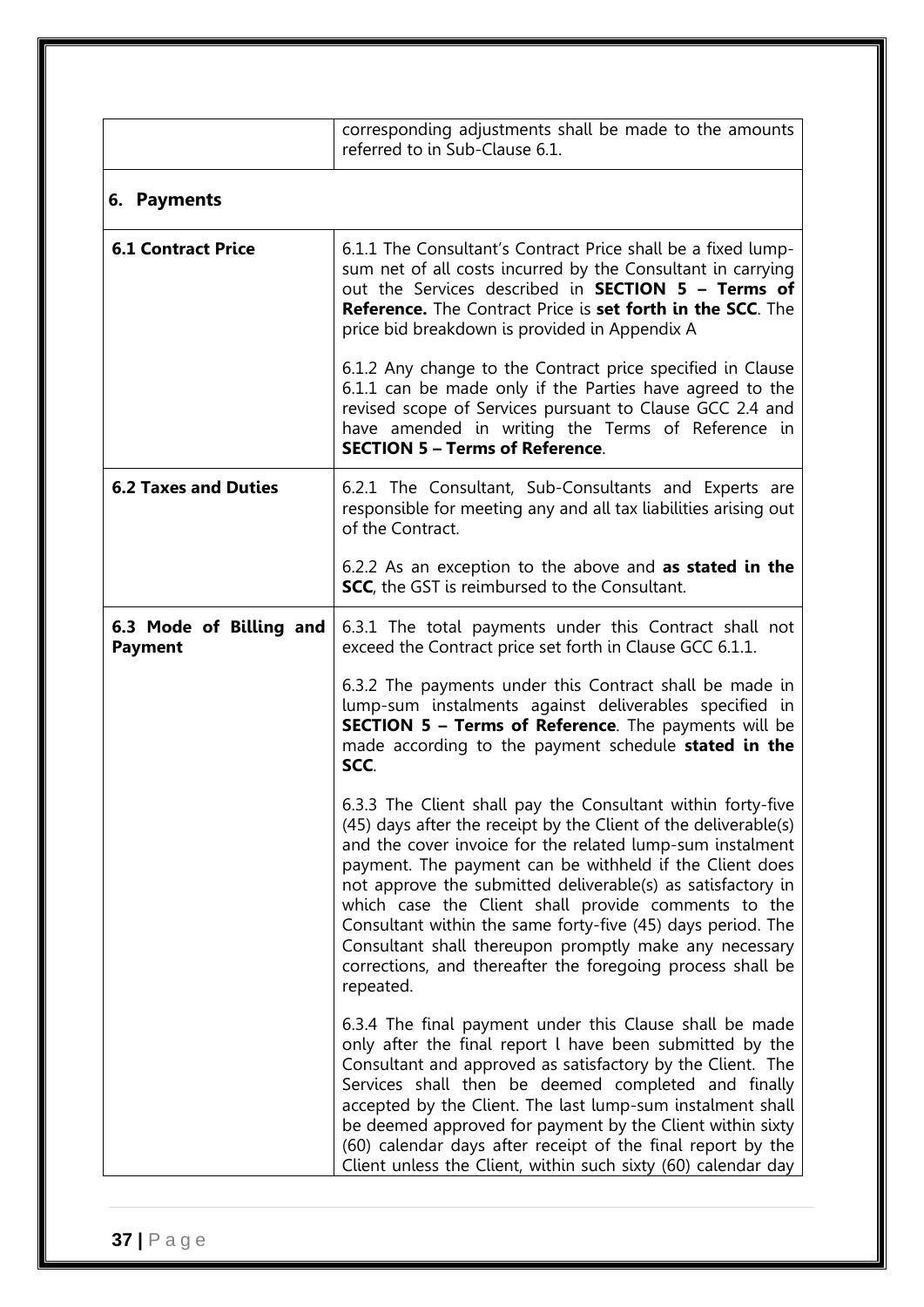|                                            | period, gives written notice to the Consultant specifying in<br>detail deficiencies in the Services, the final report. The<br>Consultant shall thereupon promptly make any necessary<br>corrections, and thereafter the foregoing process shall be<br>repeated.              |  |
|--------------------------------------------|------------------------------------------------------------------------------------------------------------------------------------------------------------------------------------------------------------------------------------------------------------------------------|--|
|                                            | 6.3.5 All payments under this Contract shall be made to the<br>accounts of the Consultant specified in the SCC.                                                                                                                                                              |  |
|                                            | 6.3.6 Retention amount as <b>specified in the SCC</b> will be<br>deducted from each invoice and will be returned to the<br>consultant upon successful acceptance of final report by<br>the competent authority.                                                              |  |
| 6.4 Interest on Delayed<br><b>Payments</b> | If the Client had delayed payments beyond fifteen (15) days<br>after the due date stated in Clause GCC 6.3.3, interest shall<br>be paid to the Consultant on any amount due by, not paid<br>on, such due date for each day of delay at the annual rate<br>stated in the SCC. |  |
|                                            | <b>7. Settlement of Disputes</b>                                                                                                                                                                                                                                             |  |
| <b>7.1 Amicable Settlement</b>             | The Parties shall use their best efforts to settle amicably all<br>disputes arising out of or in connection with this Contract<br>or its interpretation.                                                                                                                     |  |
| <b>7.2 Dispute Settlement</b>              | Any dispute between the Parties arising under or related to<br>this Contract that cannot be settled amicably may be<br>referred to by either Party to the adjudication / arbitration<br>in accordance with the provisions specified in the SCC.                              |  |
| <b>Good Faith</b><br>8.                    |                                                                                                                                                                                                                                                                              |  |
|                                            | The Parties undertake to act in good faith with respect to<br>each other's rights under this Contract and to adopt all<br>reasonable measures to ensure the realization of the<br>objectives of this Contract.                                                               |  |
| 9. Limitation of Liability                 |                                                                                                                                                                                                                                                                              |  |
|                                            | The total aggregate liability of the Consultant, whether in<br>contract, tort (including negligence) or otherwise, under or<br>this agreement,<br>connection with<br>shall<br>in<br>no<br><u>m</u><br>circumstances exceed a sum equal to 110% of the contract<br>value.     |  |
| 10. Indemnity                              |                                                                                                                                                                                                                                                                              |  |
|                                            | The Consultant shall at all times indemnify and keep<br>indemnified the Client against all claims/damages for any                                                                                                                                                            |  |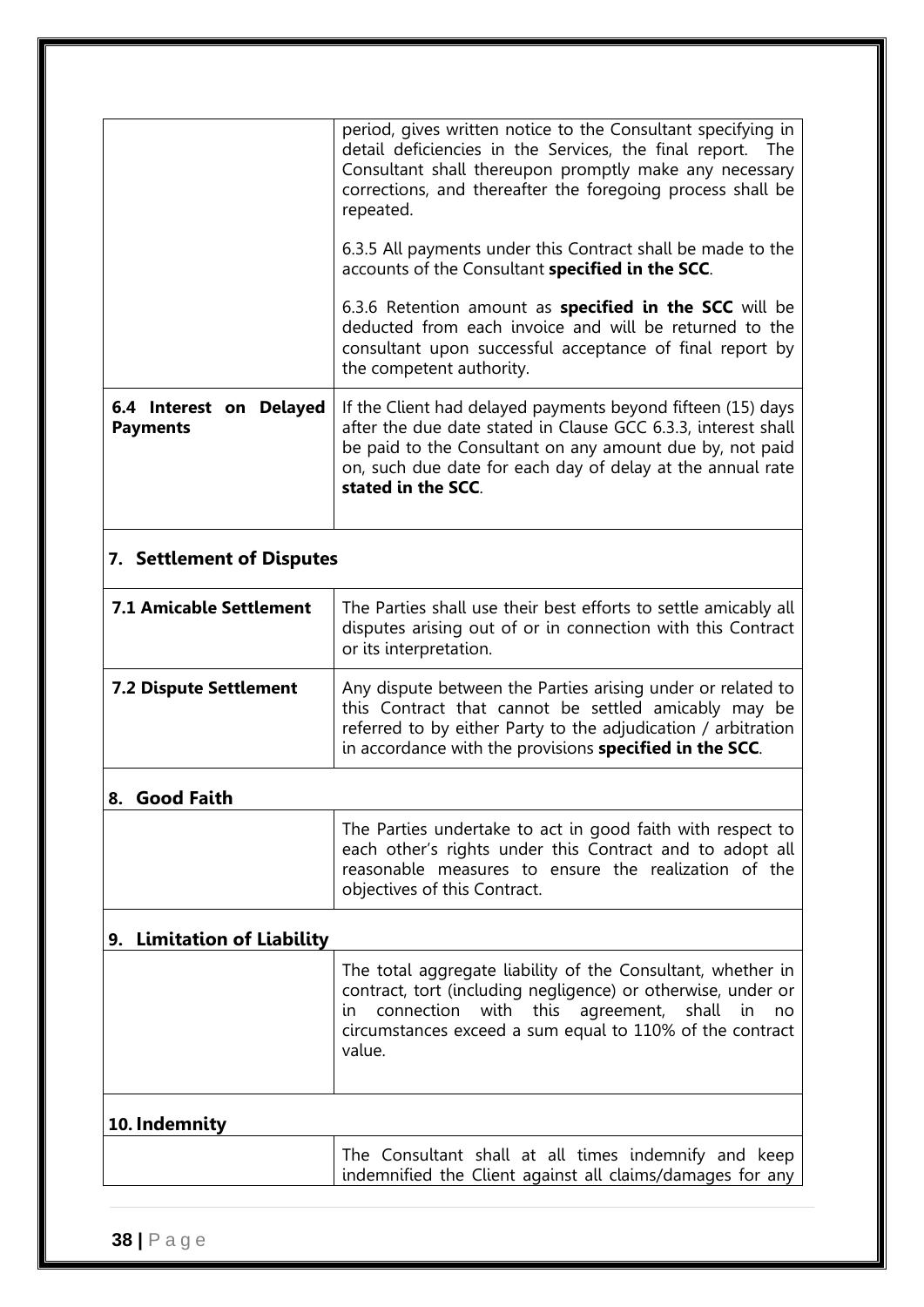|                        | infringement of any Intellectual Property Rights (IPR) while<br>providing its services under the Contract. The Consultant<br>shall indemnify the Client in full for any failure in<br>performance on account of its default or non-fulfilment of<br>its obligations and the same is performed by the client or<br>any other agency engaged by the client. In such case all the<br>costs and expenses incurred by the client are recoverable<br>from the Consultant. The Client shall also indemnify the<br>Consultant for losses/damages suffered due to any fraud,<br>misrepresentation or omission of facts by the Client or any<br>of its personnel. |
|------------------------|---------------------------------------------------------------------------------------------------------------------------------------------------------------------------------------------------------------------------------------------------------------------------------------------------------------------------------------------------------------------------------------------------------------------------------------------------------------------------------------------------------------------------------------------------------------------------------------------------------------------------------------------------------|
| 11. Liquidated Damages | Without prejudice to any other rights or remedies available<br>to the Employer under the Contract or under applicable<br>laws, if the Consultant delays or fails to complete the<br>services by the scheduled completion date (determined<br>after express approval or grant of extension of time in<br>writing pursuant to consultant's claim for such extension in<br>accordance with the provisions of contract), then the<br>consultant shall pay to the Employer, liquidated damages<br>as specified in Section 8 Special Conditions of<br>Contract(SCC)                                                                                           |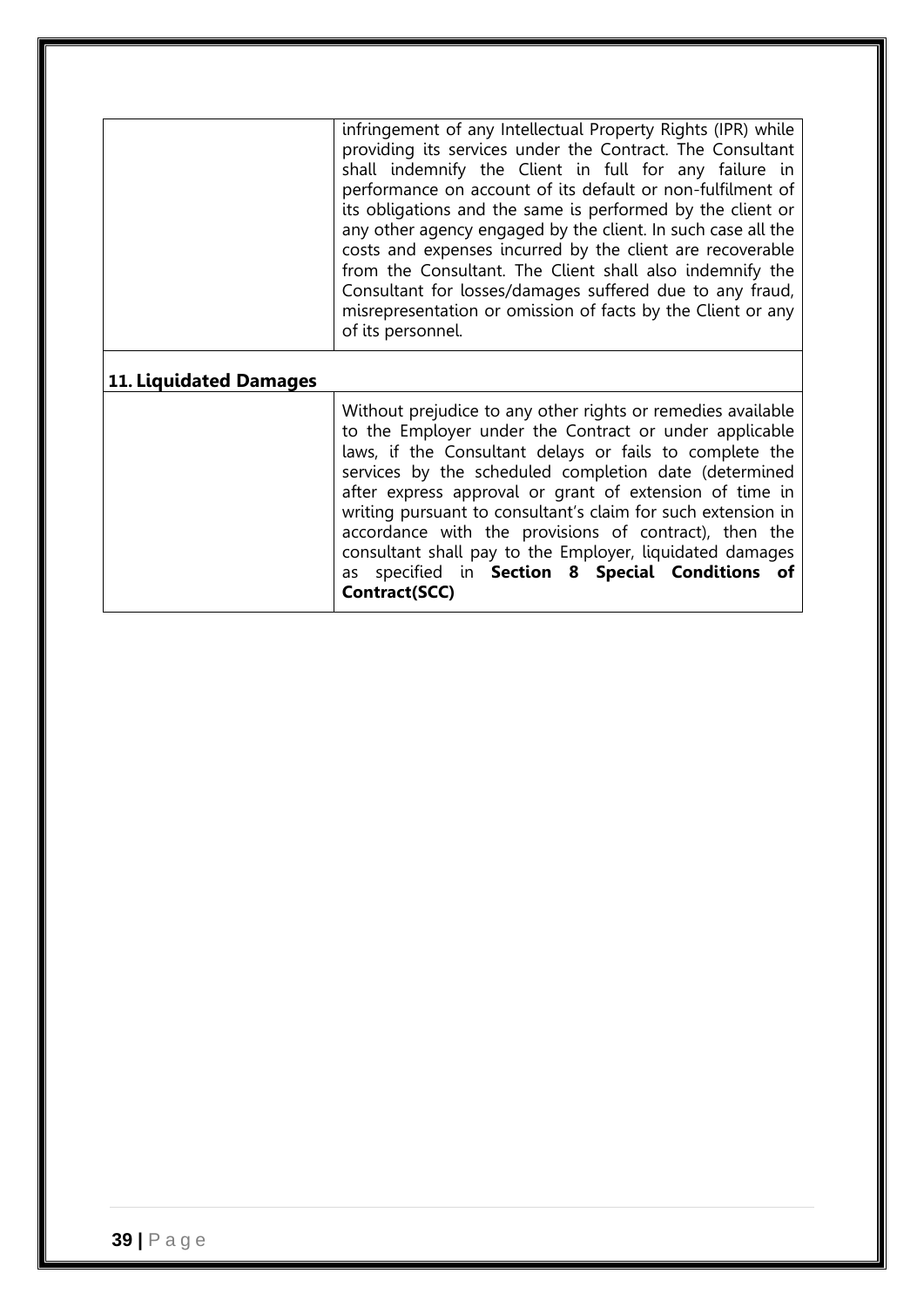# **Section 8 – Special Conditions of Contract (SCC)**

| <b>Reference</b><br><b>GCC Clause</b> | Amendments of, and Supplements to, Clauses in the<br><b>General Conditions of Contract</b>                                                                                                                                                                                 |
|---------------------------------------|----------------------------------------------------------------------------------------------------------------------------------------------------------------------------------------------------------------------------------------------------------------------------|
| 1.1(b)                                | The contract name is "geotechnical investigation works for setting up MEGA<br>CFC in SEEPZ, Andheri, Mumbai"                                                                                                                                                               |
| 1.1(d)                                | The Client is <i>SEEPZ SEZ Authority, Andheri, Mumbai</i>                                                                                                                                                                                                                  |
| 1.1(e)                                | The Consultant is ______________                                                                                                                                                                                                                                           |
| 1.4                                   | The addresses are:<br>Client :<br>SEEPZ SEZ Authority,<br>SEEPZ SEZ, MIDC Central Road,<br>Andheri East, Mumbai 400096<br>Attention: Development Commissioner, SEEPZ SEZ Authority<br>E-mail:<br>dcseepz-mah@.nic.in<br>Consultant:<br>Attention:<br>Facsimile:<br>E-mail: |
| 1.6                                   | The Authorized Representatives are:<br>For the Client: Shri. Anurag Agarwal, Deputy Development Commissioner<br>For the Consultant: [name, title]                                                                                                                          |
| 1.7                                   | The authorized member in charge is _________                                                                                                                                                                                                                               |
| 2.1                                   | No change to the GCC clause                                                                                                                                                                                                                                                |
| 2.2.2                                 | The Starting Date for the commencement of Services is seven (7) days after<br>contract signing.                                                                                                                                                                            |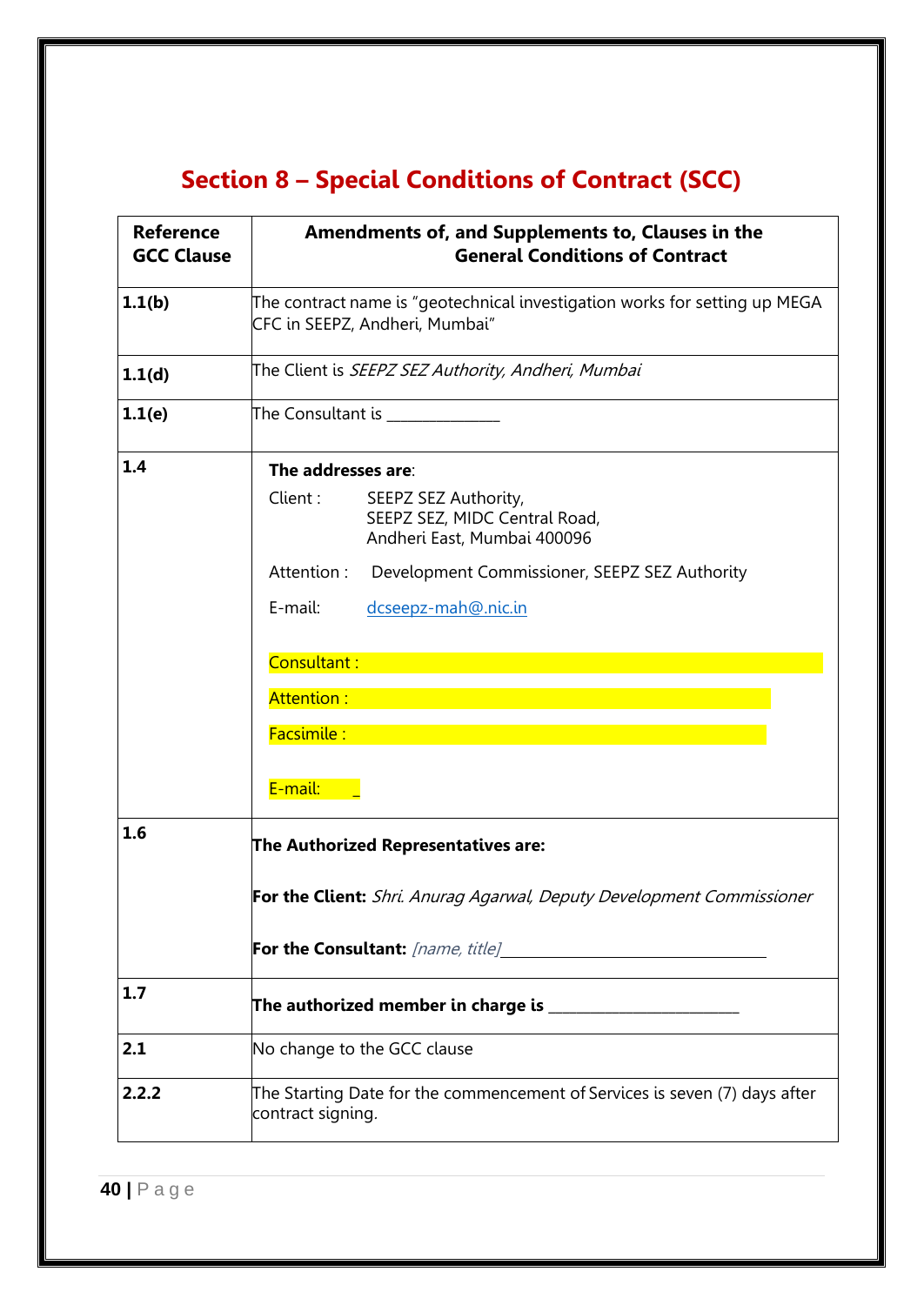| 2.3    | The Intended Completion Date is 31/07/2022                                                                                                                                                                                              |
|--------|-----------------------------------------------------------------------------------------------------------------------------------------------------------------------------------------------------------------------------------------|
| 3.2.2  | The Client reserves the right to determine on a case-by-case basis whether<br>the service should be disqualified from providing goods, works or non-<br>consulting services due to a conflict of a nature described in Clause GCC 3.2.2 |
| 3.4    | The risks and coverage by insurance shall be:                                                                                                                                                                                           |
|        | Third Party liability – as stipulated by relevant government law.<br>(i)                                                                                                                                                                |
|        | Client's liability and workers' compensation $-$ as stipulated in the<br>(ii)<br>employees' compensation act.                                                                                                                           |
|        | Professional liability – at least 110% of the Contract Price.<br>(iii)                                                                                                                                                                  |
| 3.5 c. | The Consultant shall follow the protocol stipulated in the Terms of Reference<br>regarding entering-exiting Client's premises                                                                                                           |
| 3.7    | There are no specific restrictions.                                                                                                                                                                                                     |
| 5.1    | The Client shall provide necessary assistance in providing gate-passes for<br>smooth entry of the Consultant's vehicles and employees.                                                                                                  |
| 6.1    | The Contract Price is: _________                                                                                                                                                                                                        |
| 6.2.2  | The amount of GST reimbursable to the Consultant is: ___                                                                                                                                                                                |
| 6.3.2  | The payment schedule shall be as stipulated under Section 5 – Terms of<br>Reference.                                                                                                                                                    |
| 6.3.5  | Consultant's account details for payments under the Contract are:                                                                                                                                                                       |
|        | <b>Account Name:</b><br>Bank Name:<br>Branch Name:<br><b>IFSC Code:</b>                                                                                                                                                                 |
| 6.3.6  | Retention amount of 5 % will be deducted from each invoice.                                                                                                                                                                             |
| 6.4    | The interest rate shall be 4% per annum.                                                                                                                                                                                                |
| 7.2    | Disputes shall be resolved by way of arbitration as stipulated under the<br>Arbitration and Conciliation Act, 1996 as amended till date.                                                                                                |
|        |                                                                                                                                                                                                                                         |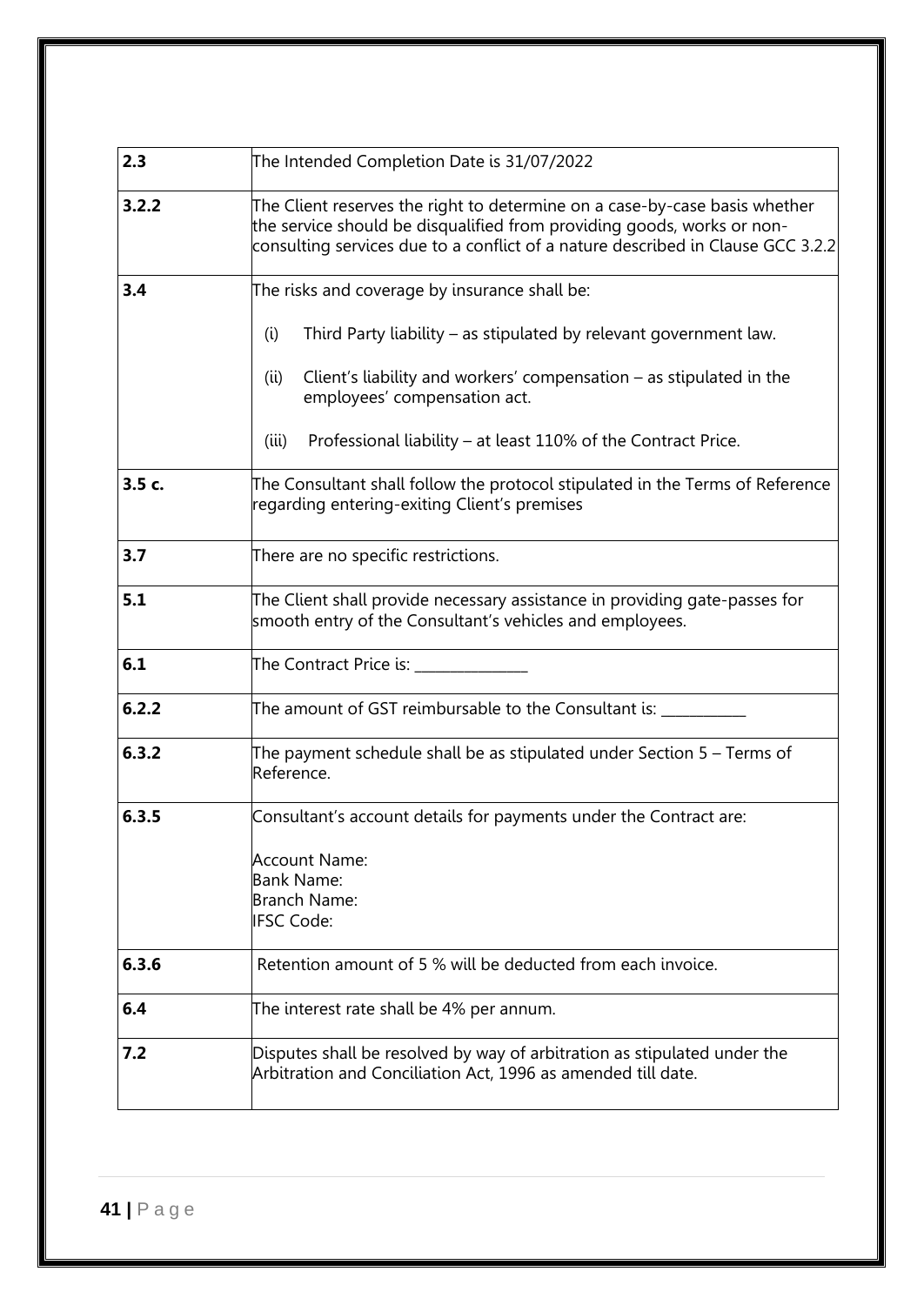| The Bidder / Consultant is liable to pay Liquidated Damages for 0.2% each<br>day of delay beyond the stipulated date of completion, subject to the total<br>amount of Damages not exceeding 10 (ten) per cent of the Contract Price. |
|--------------------------------------------------------------------------------------------------------------------------------------------------------------------------------------------------------------------------------------|
|                                                                                                                                                                                                                                      |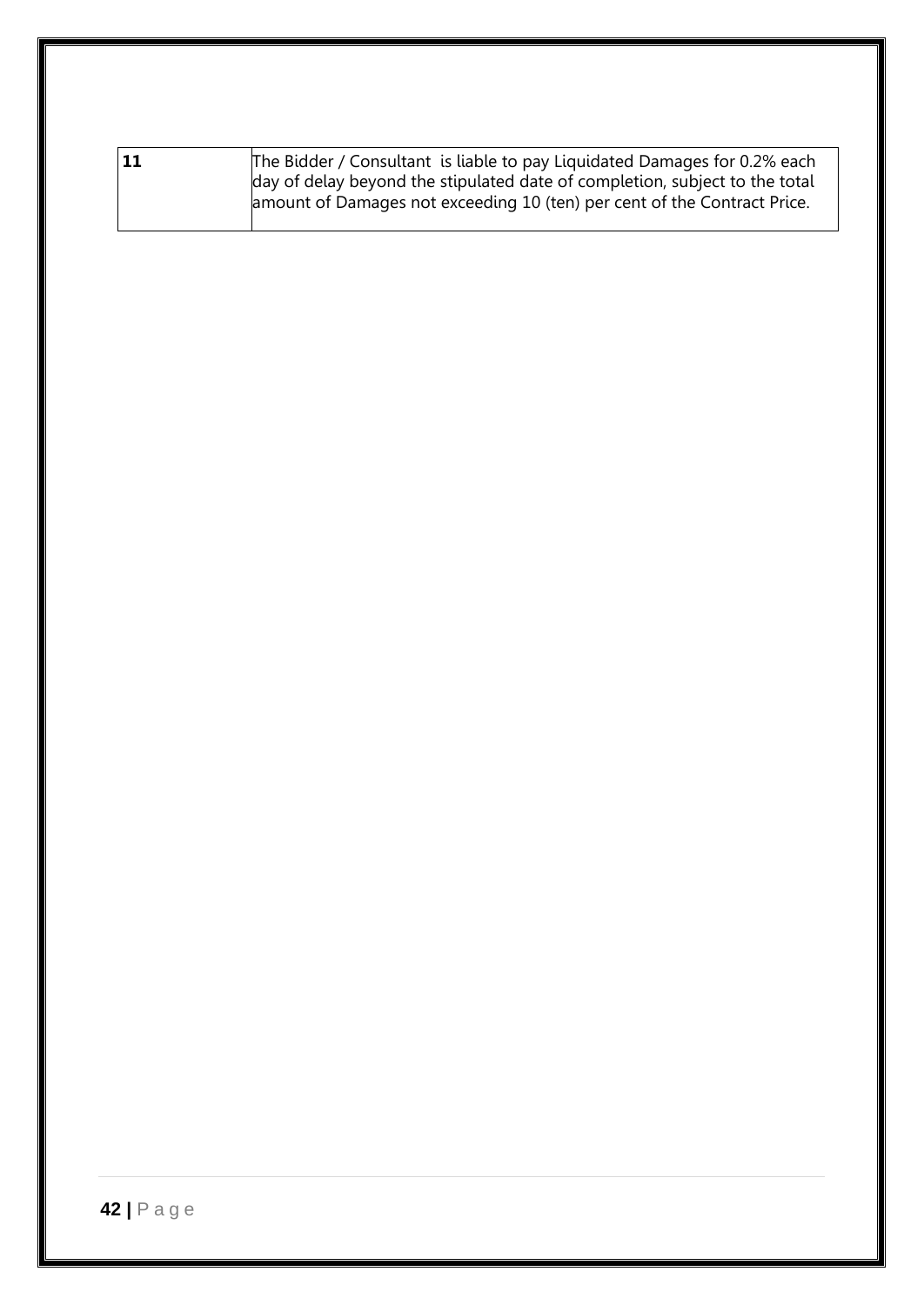## **Appendix**

Appendix A – Priced Bid

{Consultant to refer to price bid document part of RFP }

Appendix B – Technical Specification

{Consultant to refer to Technical Specification part of RFP}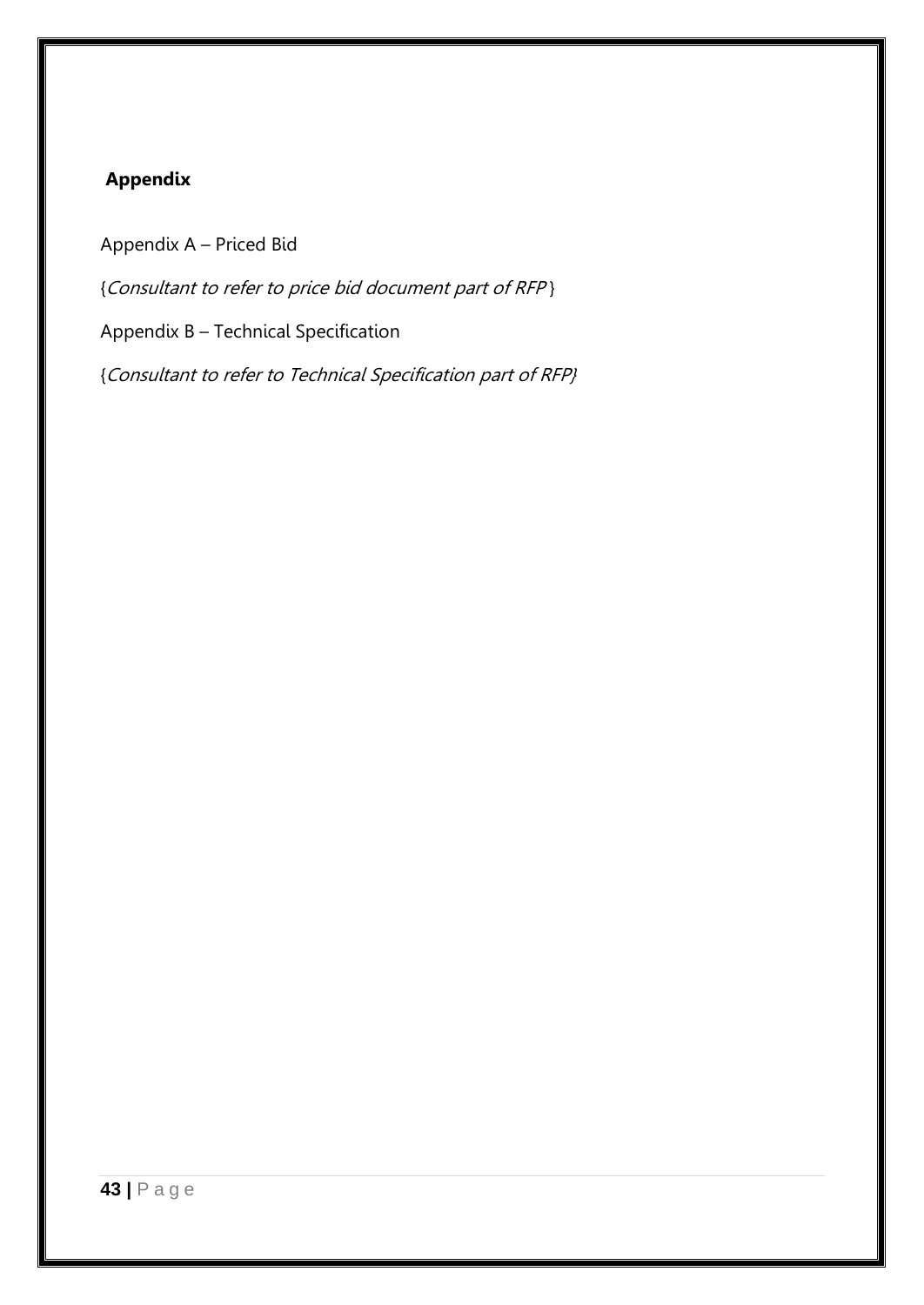## **Section 9 – Contract Forms**

## 1. Letter of Acceptance

{On Client's Letterhead}

Date:

To: {Insert Name and Address of the Successful Contractor}

Subject: Letter of acceptance of your Proposal against tender ref. no.:

This is to notify you that your Proposal dated [insert date of Proposal submitted by the Contractor] for the execution of services titled "<insert title>" against RFP Ref. No. [insert Proposal Ref. No.] is hereby accepted by the Client for the Contract Price of Rs. *[insert amount in numbers and words*], as evaluated in accordance with the Instructions to Consultants.

You are requested to execute the contract agreement within 28 days of receipt of this Letter. Till a contract agreement is executed, this Letter along with your accepted proposals shall constitute a valid and mutually binding contract.

Authorized Signature: ............................................................................

Name and Designation of Signatory: ....................................................

Name of Client: ................................................................................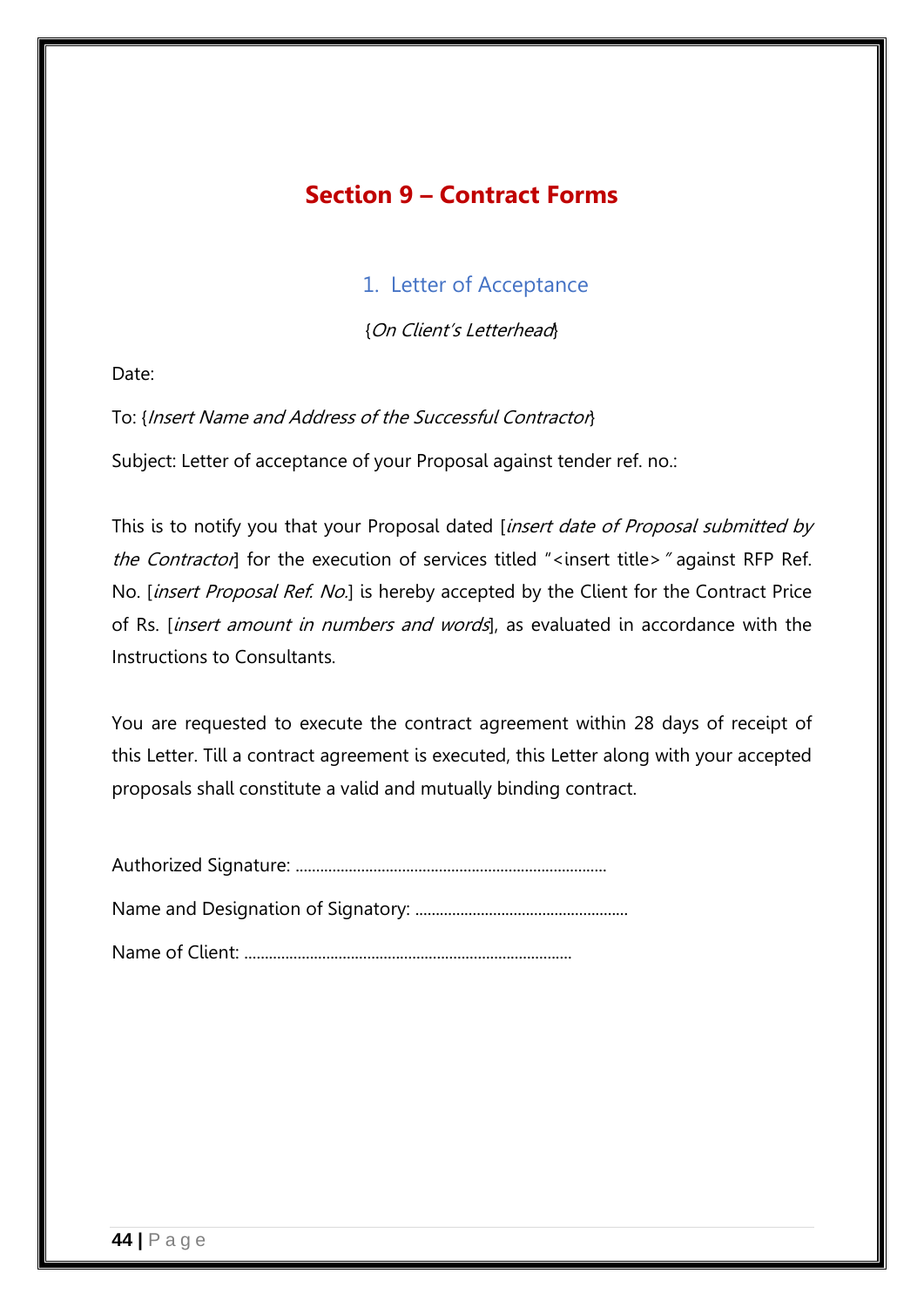## 2. Form of Contract

This CONTRACT (hereinafter called the "Contract") is made the [number] day of the month of *[month], [year]*, between, on the one hand, **SEEPZ SEZ Authority, Andheri,** Mumbai (hereinafter called the "Client") and, on the other hand, *[name of Contractor]* (hereinafter called the "Contractor").

### WHEREAS

- (a) the Client has requested the Contractor to provide certain consulting services as defined in this Contract (hereinafter called the "Services");
- (b) the Contractor, having represented to the Client that it has the required professional skills, expertise and technical resources, has agreed to provide the Services on the terms and conditions set forth in this Contract.

NOW THEREFORE the parties hereto hereby agree as follows:

- 1. The following documents attached hereto shall be deemed to form an integral part of this Contract:
	- (a) The General Conditions of Contract.
	- (b) The Special Conditions of Contract.
	- (c) Appendices: Appendix A: Price Bid Appendix B: Technical Specifications

In the event of any inconsistency between the documents, the following order of precedence shall prevail: the Special Conditions of Contract; the General Conditions of Contract, including Attachment 1; Appendix A; Appendix B; any reference to this Contract shall include, where the context permits, a reference to its Appendices.

- 2. The mutual rights and obligations of the Client and the Contractor shall be as set forth in the Contract, in particular:
	- (a) the Contractor shall carry out the Services in accordance with the provisions of the Contract; and

**45 |** Page